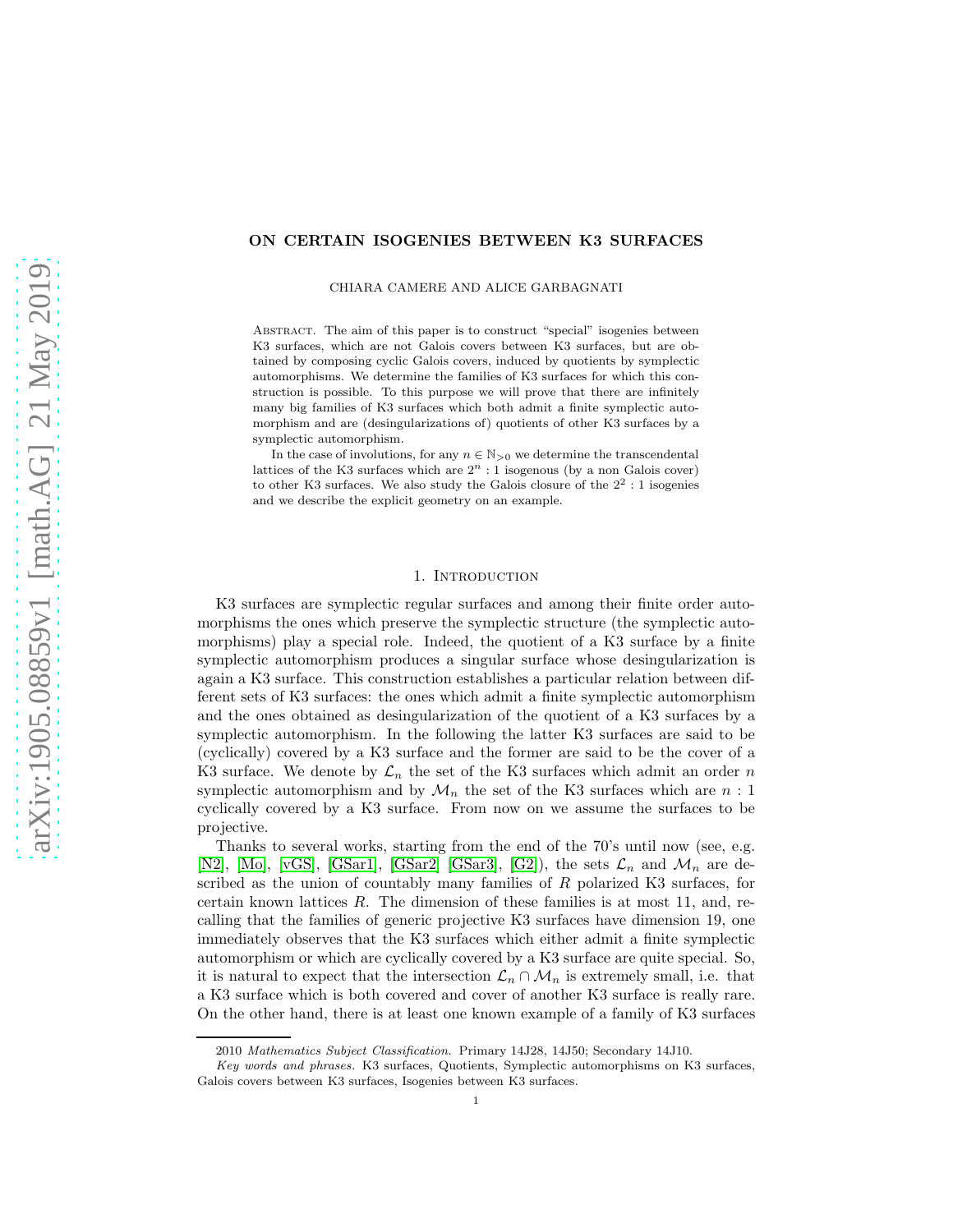contained in  $\mathcal{L}_n \cap \mathcal{M}_n$ , given by the family of the K3 surfaces which admit an elliptic fibration with an *n*-torsion section (see Section [3\)](#page-6-0). This family has codimension one in the families which are components of  $\mathcal{L}_n$  and of  $\mathcal{M}_n$ . Hence, surprisingly, the intersection  $\mathcal{L}_n \cap \mathcal{M}_n$  is not so small.

The aim of this paper is to investigate more precisely the intersection between the two sets  $\mathcal{L}_n$  and  $\mathcal{M}_n$  and to relate it with the study of isogenies between K3 surfaces. In this paper, the term "isogeny between K3 surface" means a generically finite rational map between K3 surfaces, as in [\[I\]](#page-27-6) and [\[BSV\]](#page-26-1).

The quotient by a finite symplectic automorphism on a K3 surface  $X$  induces an isogeny between  $X$ , which admits the symplectic automorphism, and the K3 surface Y cyclically covered by  $X$ . The isogeny is birationally the quotient map and has of course the same order as the automorphism. There are other isogenies between K3 surfaces, which are not quotient maps, see e.g. [\[I\]](#page-27-6) and [\[BSV\]](#page-26-1). Here we discuss one of these other isogenies: given a K3 surface  $Z \in \mathcal{L}_n \cap \mathcal{M}_n$ , it induces an  $n^2:1$  isogeny between other two K3 surfaces. Indeed, since  $Z \in \mathcal{M}_n$ , it is  $n:1$ covered by a K3 surface X; since  $Z \in \mathcal{L}_n$ , it is an n : 1 cover of a K3 surface Y. By composing these two  $n:1$  maps one obtains an  $n^2:1$  isogeny between X and Y. We will prove that generically this isogeny is not induced by a quotient map.

In Section [2](#page-2-0) we recall some preliminary results on the set  $\mathcal{L}_n$  of K3 surfaces admitting a symplectic automorphism of order n and on the set  $\mathcal{M}_n$  of the K3 surfaces  $n:1$  cyclically covered by a K3 surface. In Section [3](#page-6-0) we obtain our main results on the intersection  $\mathcal{L}_n \cap \mathcal{M}_n$ . In particular in Theorem [3.9](#page-9-0) we prove:

**Theorem** *There are components*  $\mathcal Z$  *of*  $\mathcal L_n \cap \mathcal M_n$  *such that*  $\dim(\mathcal L_n) = \dim(\mathcal M_n) =$  $\dim \mathcal{Z}$ , *i.e.* the dimension of  $\mathcal{Z}$  is the maximal possible and thus  $\mathcal{Z}$  is an irreducible *component of both of*  $\mathcal{L}_n$  *and*  $\mathcal{M}_n$ *.* 

As a consequence we construct  $n^2:1$  isogenies and we prove that generically they are not quotient maps. The Section [4](#page-11-0) contains the main results for the case  $n = 2$ . In addition to the results which hold for every admissible n, we also obtain the following theorem (see Theorem [4.6](#page-12-0) and Corollary [4.8\)](#page-13-0)

**Theorem** For any  $d, n \in \mathbb{N} > 0$ , there exists a lattice  $R_{d,n}$  (with  $R_{d,n} \simeq R_{d',n'}$  if and only if  $(d, n) = (d', n')$  and there exists a family of  $R_{d,n}$ -polarized K3 surfaces *such that, for any*  $m \in \mathbb{N}_{>0}$  *and any*  $R_{d,n}$ -polarized K3 surface X there exists an  $R_{d,m}$ -polarized K3 surface Y isogenous to X with an isogeny of degree  $2^{|n-m|}$ .

*So for each*  $d \in \mathbb{N}_{>0}$  *there are countably many families of polarized K3 surfaces, such that there exists an isogeny between members of each family.*

The Néron–Severi group and the transcendental lattice of all the surfaces involved in these isogenies are explicitly given. In Section [4.3](#page-14-0) we describe the Galois closure of the 2<sup>2</sup> : 1 (non Galois) covers constructed. Moreover, in Section [4.4](#page-17-0) we describe the geometry of a generic member  $X_2$  of a certain maximal dimensional family of K3 surfaces which is contained in  $\mathcal{L}_2 \cap \mathcal{M}_2$ . The K3 surface  $X_2$  admits two different polarizations of degree 4: one exhibits the surface  $X_2$  as a special singular quartic in  $\mathbb{P}^3$  with eight nodes, the other as smooth double cover of a quadric in  $\mathbb{P}^3$ . The former model is the singular quotient of another K3 surface by a symplectic involution (thus it implies that  $X_2 \in \mathcal{M}_2$ ), the latter implies that  $X_2$  admits a symplectic involution induced by the switching of the rulings on the quadric (thus it implies that  $X_2 \in \mathcal{L}_2$ . We describe both projective models of  $X_2$  and give the explicit relation between them, providing a geometric realization of the previous lattice theoretic result which guarantees that  $X_2$  is both covered by a K3 surface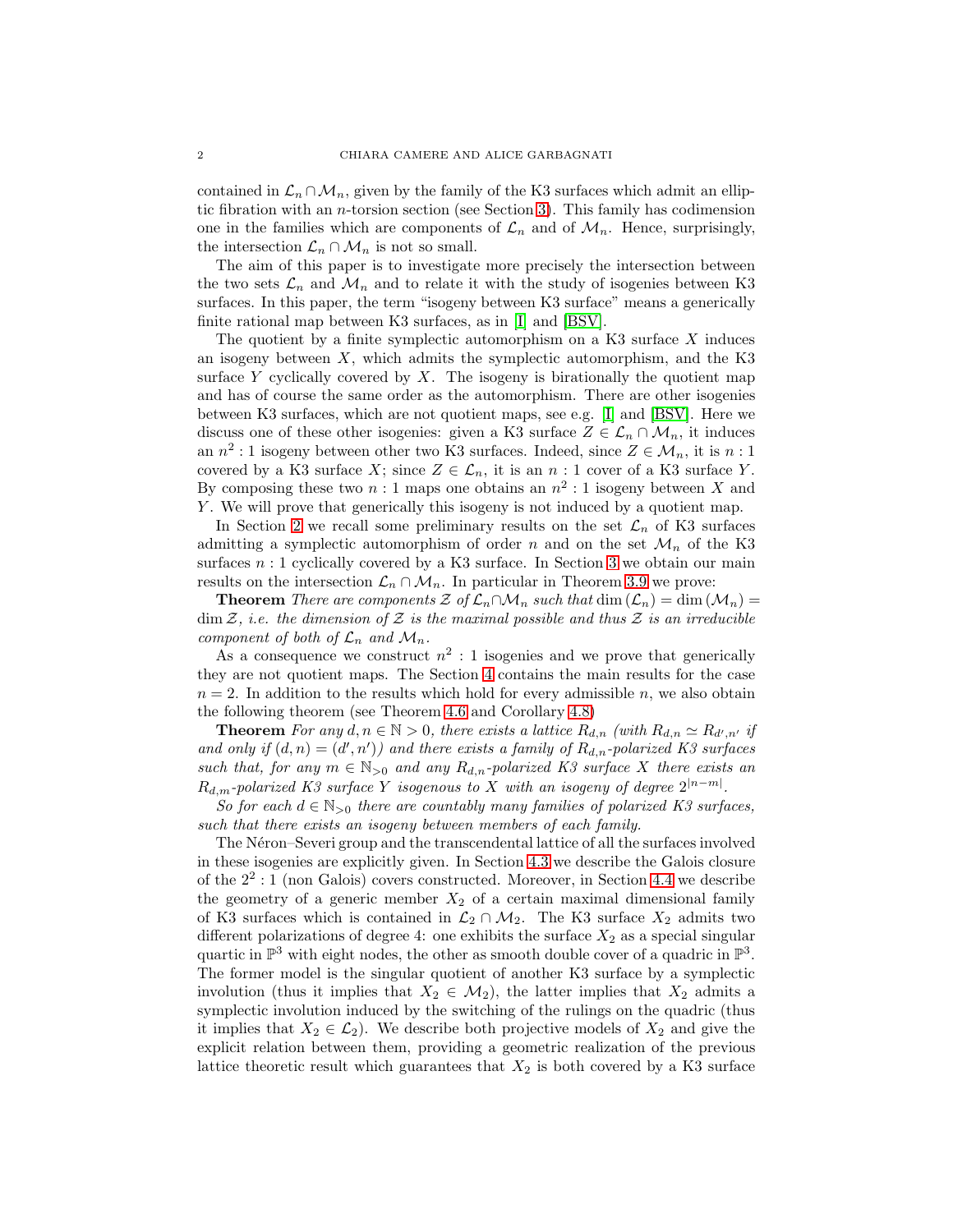and is a cover of a K3 surface. In particular this allows us to describe a symplectic involution on the model of  $X_2$  as singular quotient. In Section [4.5](#page-23-0) we analyse the similar problem for two specific families of codimension 1 in  $\mathcal{L}_2 \cap \mathcal{M}_2$ ; one of these families is totally contained in all the components of  $\mathcal{L}_2$  and the other in all the components of  $\mathcal{M}_2$ .

Acknowledgements. Part of this project was realized while the first-named author was visiting the Max Planck Institute of Mathematics in Bonn: the first-named author is grateful to Max Planck Institute for Mathematics in Bonn for its hospitality and financial support. We are grateful to Bert van Geemen for his enlightening suggestions and to Simon Brandhorst for his precious remarks.

### 2. Preliminary results

<span id="page-2-0"></span>We recall in this section some of the definitions and results on K3 surfaces, symplectic automorphisms on K3 surfaces and quotients of K3 surfaces by their automorphisms. In the following we work with projective surfaces.

## 2.1. Symplectic automorphisms and cyclic covers of K3 surfaces.

Definition 2.1. *A (projective) K3 surface is a regular projective surface with trivial canonical bundle. If* X *is a K3 surface, we choose a generator of*  $H^{2,0}(X)$ *, (i.e. a symplectic form), we denote it by*  $\omega_X$  *and we call it the period of the K3 surface.* The second cohomology group  $H^2(X,\mathbb{Z})$  of a K3 surface X equipped with the cup *product is a lattice, isometric to a standard lattice which does not depend on* X *and is denoted by*  $\Lambda_{K3} := U^{\oplus 3} \oplus E_8(-1)^{\oplus 2}$ *.* 

**Definition 2.2.** *Let* X *be a K3 surface, and*  $\omega_X$  *its period. An automorphism*  $\sigma$ *of* X is said to be symplectic if  $\sigma^*(\omega_X) = \omega_X$ .

One of the main results on symplectic automorphisms on K3 surfaces is that the quotient of a K3 surface by a symplectic automorphism is still a K3 surface, after a birational transformation which resolves the singularities of the surface.

**Proposition 2.3.** ([\[N2\]](#page-27-0)) *Let* X *be a K3 surface and*  $\sigma \in Aut(X)$  *a finite automorphism of* X. Then the minimal smooth surface Y birational to  $X/\sigma$  is a K3 surface *if and only if*  $\sigma$  *is symplectic.* 

Definition 2.4. *We will say that a K3 surface* Y *is* n : 1 *cyclically covered by a* K3 surface, if there exists a pair  $(X, \sigma)$  such that X is a K3 surface,  $\sigma$  is an *automorphism of order* n *of* X and Y *is birational to*  $X/\sigma$ .

The first mathematician who worked on symplectic automorphisms of finite order on K3 surfaces and who established the fundamental results on these automorphisms was Nikulin, in [\[N2\]](#page-27-0). We summarize in Theorem [2.7](#page-3-0) and Theorem [2.9](#page-3-1) the main results obtained in his paper, but first we recall some useful information and definitions.

If  $\sigma$  is a symplectic automorphism on X of order n, its linearization near the points with non trivial stabilizer is given by a  $2 \times 2$  diagonal matrix with determinant 1 and thus it is of the form  $diag(\zeta_n^a, \zeta_n^{n-a})$  for  $1 \le a \le n-1$  and  $\zeta_n$  an n-th primitive root of unity. So, the points with non trivial stabilizer are isolated fixed points and the quotient  $X/\sigma$  has isolated singularities, all of type  $A_{m_i}$  where  $m_j + 1$  divides n. In particular the surface  $Y$ , which is the minimal surface resolving the singularities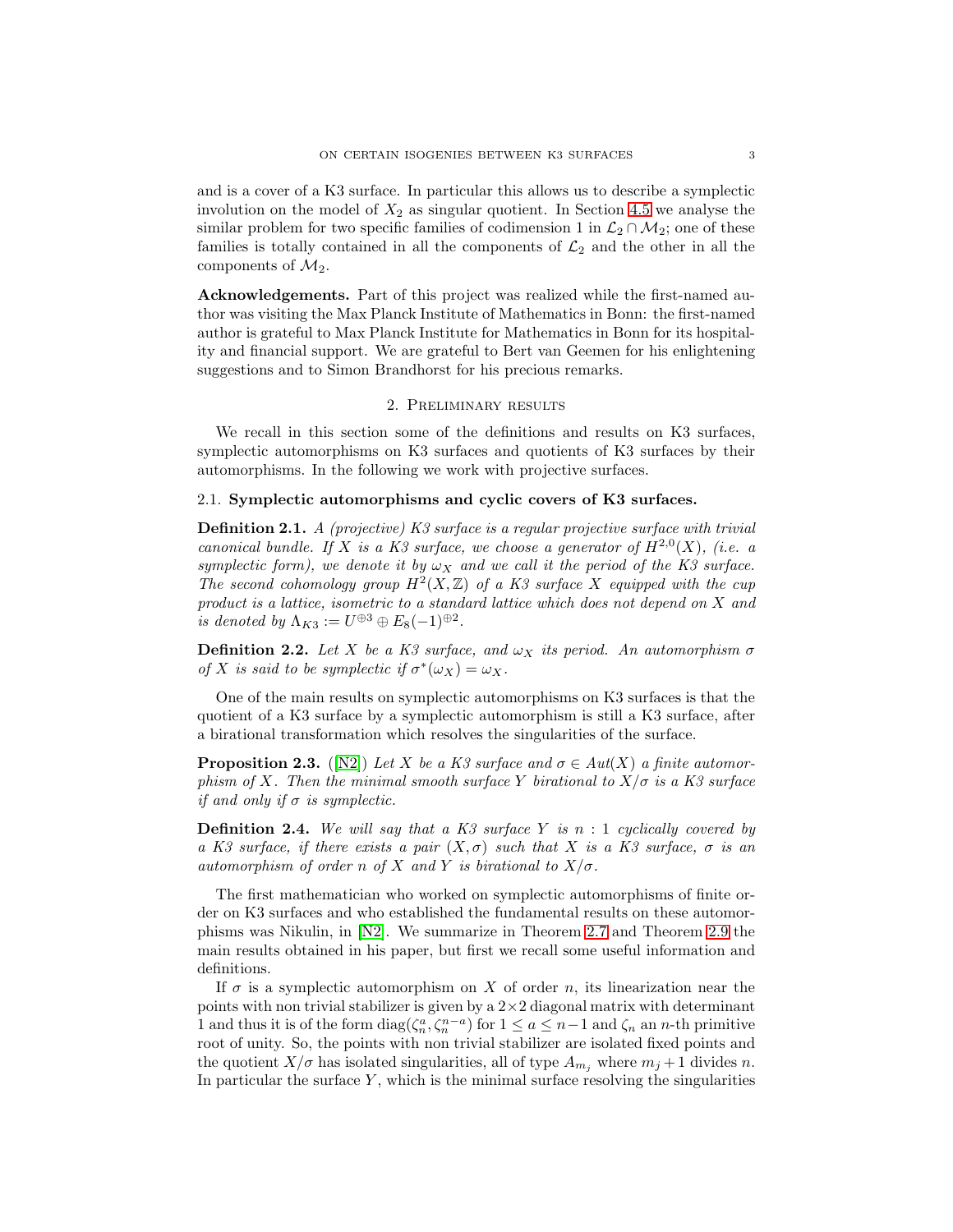of  $X/\sigma$ , contains smooth rational curves  $M_i$  arising from the desingularization of  $X/\sigma$ . The classes of these curves span a lattice isometric to  $\oplus_j A_{m_j}$ .

Definition 2.5. *Let* Y *be a K3 surface,* n : 1 *cyclically covered by a K3 surface. The minimal primitive sublattice of*  $NS(Y)$  *containing the classes of the curves*  $M_i$ , *arising from the desingularization of*  $X/\sigma$ *, is denoted by*  $\mathbb{M}_n$ *.* 

We observe that  $\mathbb{M}_n$  is necessarily an overlattice of finite index (a priori possibly 1) of the lattice  $\oplus_j A_{m_j}$  spanned by the curves  $M_i$ . The presence of a smooth cyclic cover of  $X/\sigma$  branched over the singular points obtained as contraction of the curves  $M_i$  suggests that there are some divisibility relations among the  $M_i$ 's and thus that the index of the inclusion  $\langle (M_i)_i \rangle \hookrightarrow M_n$  would not be 1 (as indeed stated in Theorem [2.7\)](#page-3-0).

<span id="page-3-2"></span>Definition 2.6. (See [\[N2,](#page-27-0) Definition 4.6]) *Let* σ *be an order* n *automorphism of a K3 surface* X*. We will say that its action on the second cohomology group is essentially unique if there exists an isometry*  $g_n : \Lambda_{K3} \longrightarrow \Lambda_{K3}$  *of order n of*  $\Lambda_{K3}$ *such that for every pair*  $(X, \sigma)$ *, there exists an isometry*  $\varphi : H^2(X, \mathbb{Z}) \to \Lambda_{K3}$  *such that*  $\sigma^* = \varphi^{-1} \circ g_n \circ \varphi$ *.* 

<span id="page-3-0"></span>**Theorem 2.7.** Let X be a K3 surface and  $\sigma$  a finite symplectic automorphism of X *of order*  $|\sigma| = n$ . Then

- $2 \leq n \leq 8$  *(see* [\[N2,](#page-27-0) Theorem 6.3]*)*;
- *the singularities of*  $X/\sigma$  *depend only on* n *(see* [\[N2,](#page-27-0) Section 5]*)*;
- the class of isometry of the lattice  $\mathbb{M}_n$  depends only on n and  $\mathbb{M}_n$  is an *overlattice of index n of the lattice*  $\langle (M_i)_i \rangle$  *spanned by the curves arising from the desingularization of the quotient*  $X/\sigma$  *(see* [\[N2,](#page-27-0) Theorem 6.3]*)*;
- the action of  $\sigma^*$  on  $H^2(X,\mathbb{Z})$  is essentially unique (see [\[N2,](#page-27-0) Theorem 4.7]*)* and thus the classes of isometry of the lattices  $H^2(X,\mathbb{Z})^{\sigma^*}$  and  $(H^2(X,\mathbb{Z})^{\sigma^*})^{\perp}$ *depend only on* n*.*
- *The lattice*  $(H^2(X,\mathbb{Z})^{\sigma})^{\perp}$  *is primitively embedded in* NS(X) *(see* [\[N2,](#page-27-0) Lemma  $(4.2)$  *and* rank $((\Lambda_{K3}^{g_n})^{\perp})$  = rank $(\mathbb{M}_n)$  *(see* [\[N2,](#page-27-0) Formula  $(8.12)$ ]*)*.

**Definition 2.8.** *Let* X *be a K3 surface with a symplectic automorphism*  $\sigma$  *of order n.* Since the action of  $\sigma^*$  on  $H^2(X, \mathbb{Z})$  is essentially unique, the lattice  $(H^2(X,\mathbb{Z})^{\sigma^*})^{\perp}$  is isometric to  $(\Lambda_{K3}^{g_n})^{\perp}$  (with the notation of Definition [2.6\)](#page-3-2) and *we denote it by*  $\Omega_n$ *.* 

For every admissible *n* the lattices  $\Omega_n$  were computed: in [\[vGS\]](#page-27-2) and [\[Mo\]](#page-27-1) if  $n = 2$ ; in [\[GSar2\]](#page-27-4) if n is an odd prime; in [\[GSar3\]](#page-27-5) if n is not a prime.

The lattices  $\mathbb{M}_n$  were computed for every admissible n in [\[N2,](#page-27-0) Theorems 6.3 and 7.1].

The lattices  $\Omega_n$  and  $\mathbb{M}_n$  characterize the K3 surfaces admitting a symplectic automorphism of order n or a  $n : 1$  cyclic cover by a K3 surface respectively; indeed, the following two results hold

<span id="page-3-1"></span>Theorem 2.9. (See [\[N2,](#page-27-0) Theorem 4.15]) *A K3 surface* X *admits a symplectic automorphism of order* n *if and only if*  $\Omega_n$  *is primitively embedded in* NS(X).

<span id="page-3-3"></span>**Theorem 2.10.** (See [\[GSar1,](#page-27-3) Proposition 2.3] for the case  $n = 2$  and [\[G2,](#page-26-0) Theorem 5.2] for other n) *A K3 surface* Y *is* n : 1 *cyclically covered by a K3 surface if and only if*  $\mathbb{M}_n$  *is primitively embedded in*  $NS(Y)$ *.*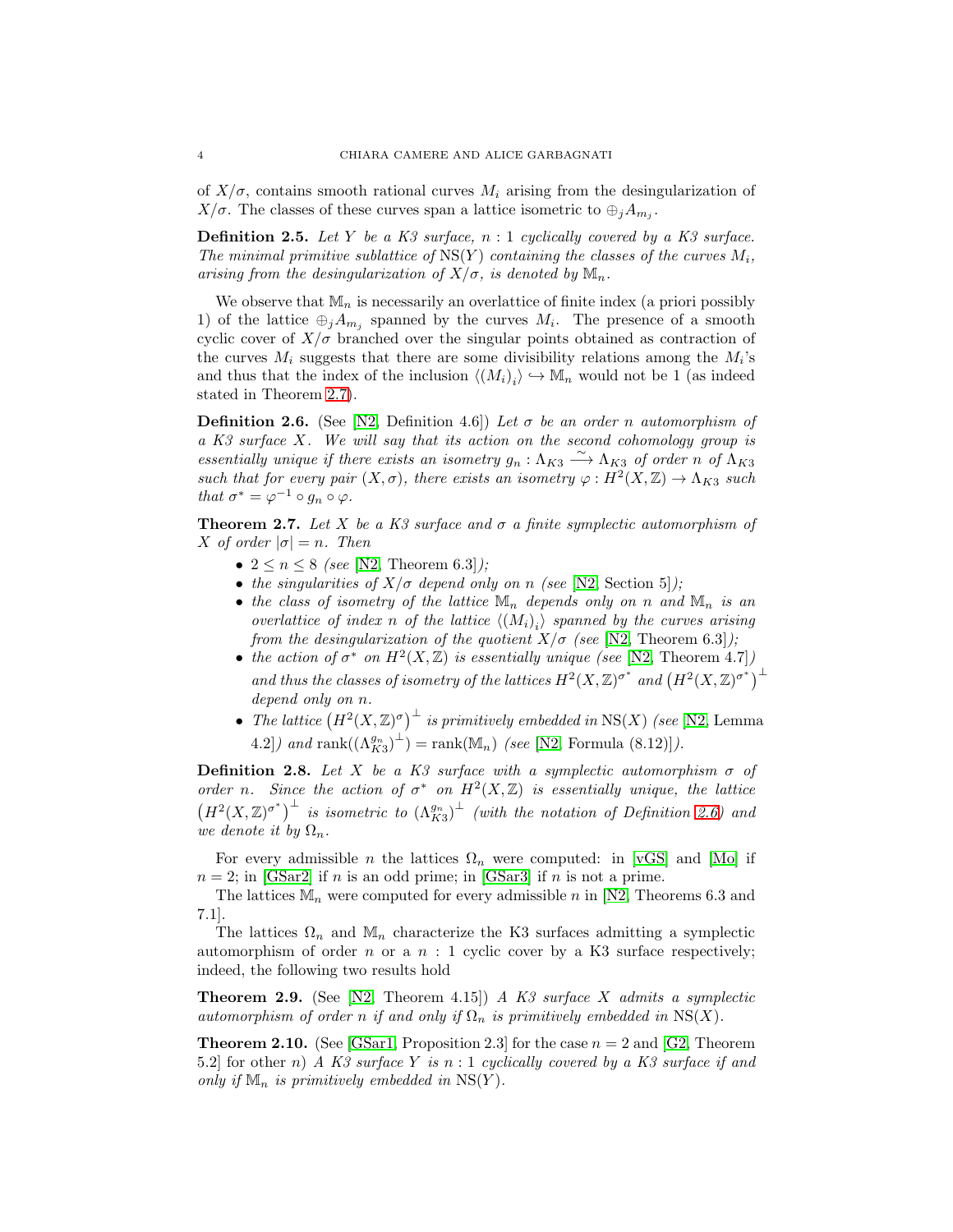<span id="page-4-0"></span>Corollary 2.11. *Let* X *be a projective K3 surface admitting a symplectic automorphism of order n. Then*  $\rho(X) \geq 1 + \text{rank}(\Omega_n)$  *and if*  $\rho(X) = 1 + \text{rank}(\Omega_n)$ , *then*  $\text{NS}(X)$  *is an overlattice of finite index (possibly 1) of*  $\langle 2d \rangle \oplus \Omega_n$ *, for a certain*  $d \in \mathbb{N}_{>0}$ , such that  $\Omega_n$  is primitively embedded in this overlattice.

*Let* Y *be a projective K3 surface* n : 1 *cyclically cover by a K3 surface. Then*  $\rho(Y) \geq 1 + \text{rank}(\mathbb{M}_n)$  and if  $\rho(Y) = 1 + \text{rank}(\mathbb{M}_n)$ , then  $\text{NS}(Y)$  is an overlattice *of finite index (possibly 1) of*  $\langle 2e \rangle \oplus \mathbb{M}_n$ *, for a certain*  $e \in \mathbb{N}_{>0}$ *, such that*  $\mathbb{M}_n$  *is primitively embedded in this overlattice.*

*Proof.* Since X admits a symplectic automorphism of order n,  $\Omega_n$  is primitively embedded in NS(X). Since  $\Omega_n$  is negative definite and X is projective, the orthogonal to  $\Omega_n$  in NS(X) contains a class with a positive self intersection, in particular it is non empty. So  $\rho(X) \geq 1 + \text{rank}(\Omega_n)$  and  $\langle 2d \rangle \oplus \Omega_n$  is embedded in NS(X). Similarly one obtains the result for  $\rho(Y)$  and NS(Y).

Definition 2.12. *We define the following sets of K3 surfaces (which are subsets of the moduli space of the K3 surfaces):*

 $\mathcal{L}_n := \{K3 \text{ surfaces which admit a symplectic automorphims } \sigma \text{ of order } n\}/\simeq$ ,

 $\mathcal{M}_n := \{K3 \text{ surfaces which admit an } n:1 \text{ cyclic cover by a } K3 \text{ surface}\}\neq$ 

 $where \cong$  *denotes the equivalence relation given by isomorphism between two K3 surfaces.*

Given an even hyperbolic lattice  $R$  which admits a primitive embedding in  $\Lambda_{K3}$ , we denote by  $\mathcal{P}(R)$  the moduli space of isomorphism classes of R-polarized K3 surfaces, i.e. of those  $K3$  surfaces  $X$  for which there exists a primitive embedding  $R \subset \text{NS}(X)$ . Moreover, we will write  $A \leq B$  in order to say that B is an overlattice of finite index of A.

**Corollary 2.13.** *The set*  $\mathcal{L}_n$  *is a union of countably many components and each of them is a family of* R*-polarized K3 surfaces, for an appropriate choice of the lattice* R*:*

$$
\mathcal{L}_n = \bigcup_{d \in \mathbb{N}} \left( \bigcup_{\substack{(\langle 2d \rangle \oplus \Omega_n) < R \\ \Omega_n \subset R \text{ prim.}}} \mathcal{P}(R) \right).
$$

*All the components*  $\mathcal{P}(R)$  *are equidimensional and have dimension*  $19 - \text{rank}(\Omega_n)$ *.* 

*The set*  $\mathcal{M}_n$  *is a union of countably many components and each of them is a family of* R*-polarized K3 surfaces, for an appropriate choice of the lattice* R*:*

$$
\mathcal{M}_n = \bigcup_{d \in \mathbb{N}} \left( \bigcup_{\substack{(\langle 2d \rangle \oplus \mathbb{M}_n) < R \\ \mathbb{M}_n \subset R \text{ prime.}}} \mathcal{P}(R) \right).
$$

*All the components are equidimensional and have dimension*  $19 - \text{rank}(\mathbb{M}_n) =$  $19 - \text{rank}(\Omega_n)$ .

*Proof.* Let R be an overlattice of finite index of  $\langle 2d \rangle \oplus \Omega_n$  such that  $\Omega_n$  is primitively embedded in it. If  $X$  is a K3 surface such that  $R$  is primitively embedded in  $NS(X)$ , then  $\Omega_n$  is primitively embedded in  $NS(X)$  and thus X admits a symplectic automorphism of order  $n$ , by Theorem [2.9.](#page-3-1) Vice versa, if a projective K3 surface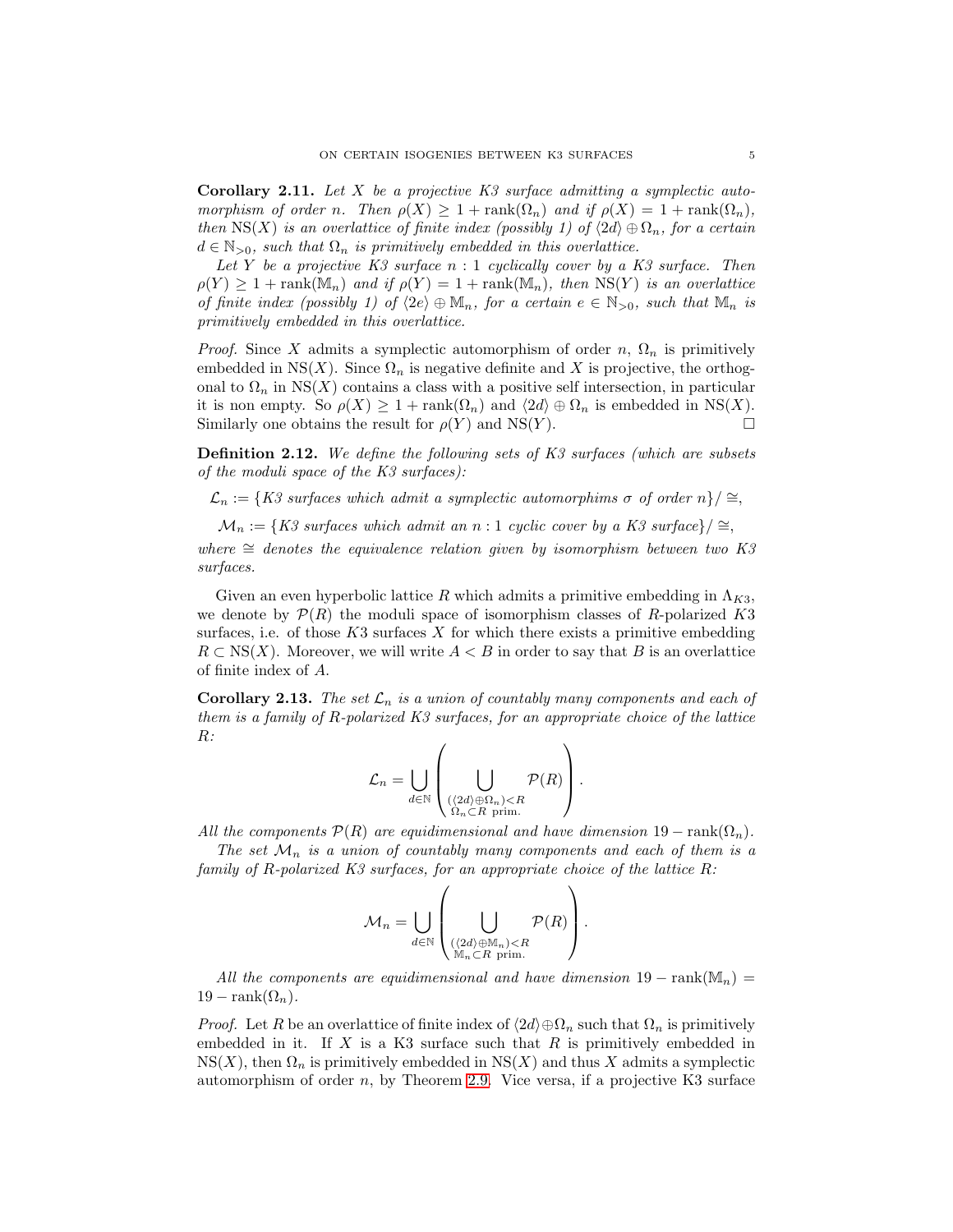X admits a symplectic automorphism of order n, then there exists a  $d \in \mathbb{N} > 0$ such that  $\langle 2d \rangle \oplus \Omega_n$  is embedded in NS(X), and an overlattice R of  $\langle 2d \rangle \oplus \Omega_n$ is primitively embedded in NS(X). So one can describe the set  $\mathcal{L}_n$  as union of families  $P(R)$  of R-polarized K3 surfaces, where R is a proper overlattice of index r (possibly 1) of  $\langle 2d \rangle \oplus \Omega_n$  for a certain  $d \in \mathbb{N}$ . There are countably many lattices  $\langle 2d \rangle \oplus \Omega_n$  and each of them has a finite number of overlattices of finite index. So  $\mathcal{L}_n$ is the union of countably many families of R-polarized K3 surfaces. The dimension of each of these families is  $20 - \text{rank}(R) = 20 - (1 + \text{rank}(\Omega_n))$ . This concludes the proof for the set  $\mathcal{L}_n$ .

The proof for  $\mathcal{M}_n$  is similar, but one has to use the Theorem [2.10](#page-3-3) instead of the Theorem [2.9.](#page-3-1)

2.2. Isogenies between K3 surfaces. The following definition was first given by Inose in [\[I\]](#page-27-6) in the case of K3 surfaces with Picard number 20.

<span id="page-5-0"></span>Definition 2.14. *Let* X *and* Y *be two K3 surfaces. We say that* X *and* Y *are isogenous if there exists a rational map of finite degree between* X and Y. This *map is said to be an isogeny between* X *and* Y *and if it is generically of degree* n*, the map is said to be an isogeny of degree* n*.*

The easiest construction of an isogeny between K3 surfaces is given by the quotient by a finite symplectic automorphism, i.e. if  $X$  is a K3 surface admitting a symplectic automorphism  $\sigma$  of order n, then the quotient map induces an isogeny of degree n between X and Y, the minimal model of  $X/\sigma$ . So if  $X \in \mathcal{L}_n$ , then there exists  $Y \in \mathcal{M}_n$  which is isogenous to X with an isogeny of degree n. Similarly if  $Y \in \mathcal{M}_n$ , then there exists a K3 surface  $X \in \mathcal{L}_n$  which is isogenous to Y with an isogeny  $X \dashrightarrow Y$  of degree n.

There exist however isogenies between K3 surfaces which are not induced by the quotient by a finite group of symplectic automorphisms: an example is given by isogenous Kummer surfaces constructed from Abelian surfaces related by an isogeny, as in [\[I,](#page-27-6) Proof of Thm 2], under the additional assumption that the degree is a prime  $p > 7$ , (see also [\[BSV,](#page-26-1) Example 6.5]).

Now, let us suppose that Z is a K3 surface such that  $Z \in \mathcal{L}_n \cap \mathcal{M}_n$ . Then, there exists a K3 surface  $X \in \mathcal{L}_n$  which is isogenous to Z, with an isogeny  $\rho: X \dashrightarrow Z$ of degree n, but also a K3 surface  $Y \in \mathcal{M}_n$  which is isogenous to Z with an isogeny  $\pi : Z \dashrightarrow Y$  of degree n. So the existence of  $Z \in \mathcal{L}_n \cap \mathcal{M}_n$  allows one to construct an isogeny of degree  $n^2$  between the two K3 surfaces X and Y, given by the composition  $\pi \circ \rho : X \dashrightarrow Y$ . We will show that in many cases this isogeny is not induced by a quotient by a finite group of symplectic automorphisms acting on X, see Proposition [3.11.](#page-10-0)

In the Section [3](#page-6-0) we prove that  $\mathcal{L}_n \cap \mathcal{M}_n$  is non empty if  $2 \leq n \leq 8$  and then we provide examples of  $n^2:1$  isogenies between K3 surfaces.

2.3. Remarks on Hodge isogenies between K3 surfaces. The Definition [2.14](#page-5-0) is not the only notion of isogeny existing in the literature: to distinguish between the two definitions, we will talk here of *Hodge isogeny* for the notion used for example in [\[Bu,](#page-26-2) [Huy\]](#page-27-7).

Definition 2.15. *Let* X *and* Y *be two K3 surfaces. We say the* X *and* Y *are Hodge isogenous if there exists a rational Hodge isometry between*  $H^2(X, \mathbb{Q})$  and  $H^2(Y,\mathbb{Q})$ .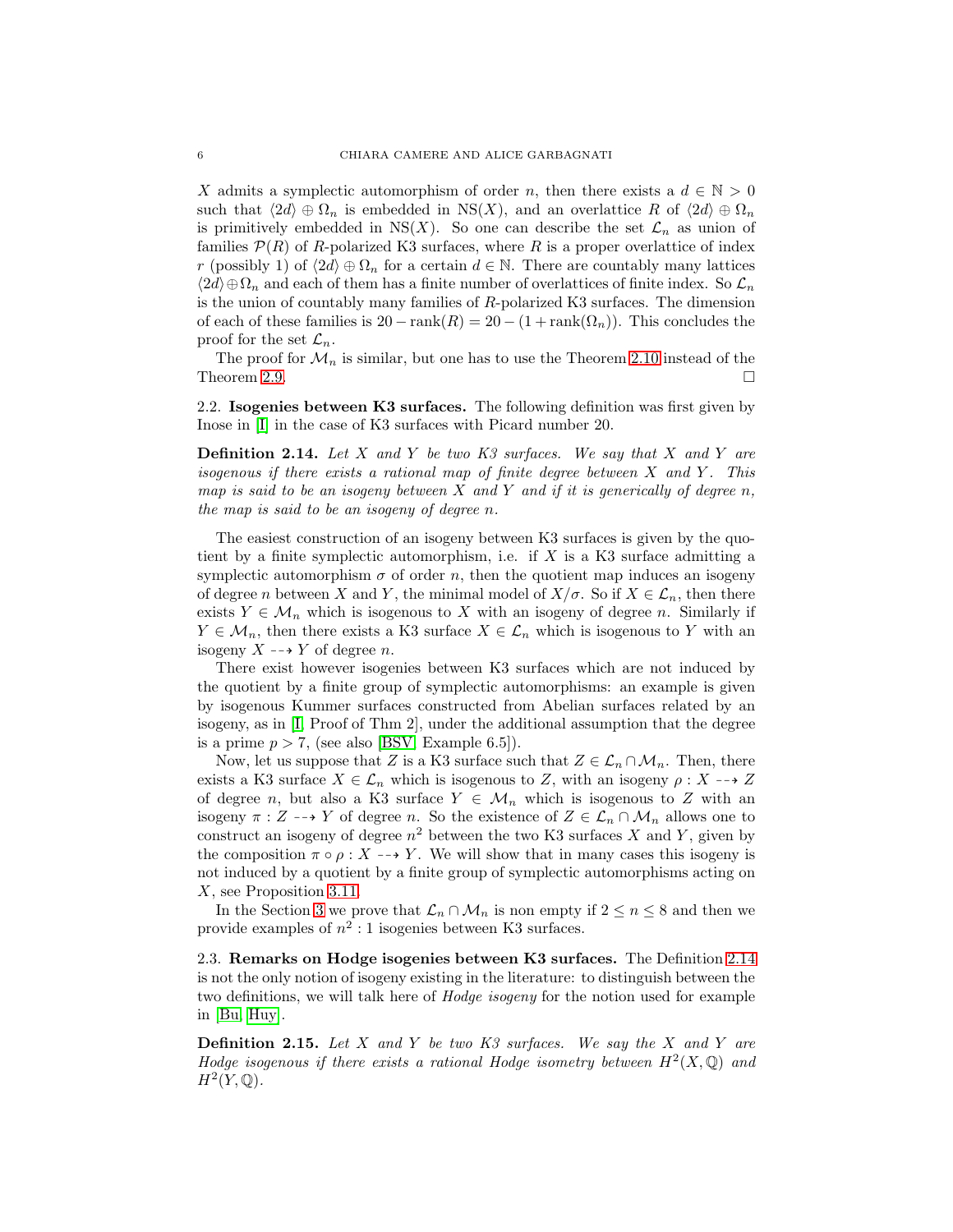Hodge isogenous K3 surfaces have been studied since foundational work of [\[M\]](#page-27-8) and  $[N3]$ , also in relation with Safarevič's conjecture  $[\text{Sal}$  about algebraicity of correspondences on K3 surfaces.

In [\[BSV,](#page-26-1) Prop. 3.1], the authors give a comparison between the notion of isogeny and of Hodge isogeny:

<span id="page-6-1"></span>**Proposition 2.16.** *If*  $\varphi : X \dashrightarrow Y$  *is an isogeny of order n, n is not a square* and the rank of the transcendental lattices  $T_X$  and  $T_Y$  is odd,  $\varphi$  is never a Hodge *isogeny.*

This follows from the fact that, under these assumptions, there cannot exist any isometry  $T_X \otimes \mathbb{Q} \simeq T_Y \otimes \mathbb{Q}$ . The transcendental lattice  $T_X$  of the very general K3 surface  $X \in \mathcal{L}_n$  has always odd rank (see Theorem [3.9\)](#page-9-0); by Proposition [2.16](#page-6-1) if n is not a square, so if  $n \neq 4$ , the surface X is never Hodge isogenous to the minimal resolution of its quotient. The assumption on the degree  $n$  is in particular due to the following straightforward fact:

<span id="page-6-2"></span>**Lemma 2.17.** For any non degenerate lattice T and any integer  $n \in \mathbb{N}$ , there exists *an isometry*  $T \otimes \mathbb{Q} \simeq T(n^2) \otimes \mathbb{Q}$ .

<span id="page-6-3"></span>**Proposition 2.18.** For any  $n \in \mathbb{N}$ , if  $\varphi : X \dashrightarrow Y$  is an isogeny of degree  $n^2$ , then X *and* Y *are Hodge isogenous.*

*Proof.* It is proven in [\[BSV,](#page-26-1) Proposition 3.2] that  $T_X \otimes \mathbb{Q} \simeq T_Y \otimes \mathbb{Q}$  if and only if  $T_Y \otimes \mathbb{Q} \simeq T_Y(n^2) \otimes \mathbb{Q}$ , which is true by Lemma [2.17.](#page-6-2) Then Witt's theorem implies that the isometry  $T_X \otimes \mathbb{Q} \simeq T_Y \otimes \mathbb{Q}$  extends to a Hodge isometry  $H^2(X, \mathbb{Q}) \simeq$  $H^2(Y, \mathbb{Q})$ .  $(Y,\mathbb{Q})$ .

In Proposition [3.11](#page-10-0) we construct isogenies of degree  $n^2$  between K3 surfaces; Proposition [2.18](#page-6-3) implies that they are necessarily Hodge isogenies.

One of the interesting properties of Hodge isogenous K3 surfaces is that they have isomorphic rational motives, by [\[Huy,](#page-27-7) Theorem 0.2]. This also holds in the case described above of a K3 surface  $X$  isogenous to the minimal model  $Y$  of the quotient  $X/\sigma$ , as shown for example in [\[L,](#page-27-11) Proof of Thm 3.1] following the argument of [\[P\]](#page-27-12), but to the knowledge of the authors it is still an open question for a general isogeny.

# 3. THE INTERSECTION  $\mathcal{L}_n \cap \mathcal{M}_n$

<span id="page-6-0"></span>The main result in this section is Theorem [3.9,](#page-9-0) where we exhibit the maximal dimensional components of  $\mathcal{L}_n \cap \mathcal{M}_n$ . As preliminary result, we describe in §[3.1](#page-6-4) a specific family of K3 surfaces contained in  $\mathcal{L}_n \cap \mathcal{M}_n$ . This family is related with a special isogeny between K3 surfaces, which is induced by an isogeny between elliptic curves, see Remark [3.3.](#page-7-0)

3.1. The  $(U \oplus M_n)$ -polarized K3 surfaces. The  $(U \oplus M_n)$ -polarized K3 surfaces have interesting geometric properties: this family is considered for  $n = 2$  in [\[vGS\]](#page-27-2), and for other values of n in [\[GSar2\]](#page-27-4) and [\[GSar3\]](#page-27-5) to find explicitly  $\Omega_n$ . Here we reconsider it as example of a family of K3 surfaces contained in  $\mathcal{L}_n \cap \mathcal{M}_n$ .

<span id="page-6-4"></span>**Proposition 3.1.** Let  $2 \leq n \leq 8$  and  $\mathcal{U}_n := \mathcal{P}(U \oplus \mathbb{M}_n)$  be the family of the  $(U \oplus M_n)$ *-polarized K3 surfaces. Then:* 

•  $\mathcal{U}_n$  *is non empty and has dimension*  $18 - \text{rank}(\mathbb{M}_n)$ ;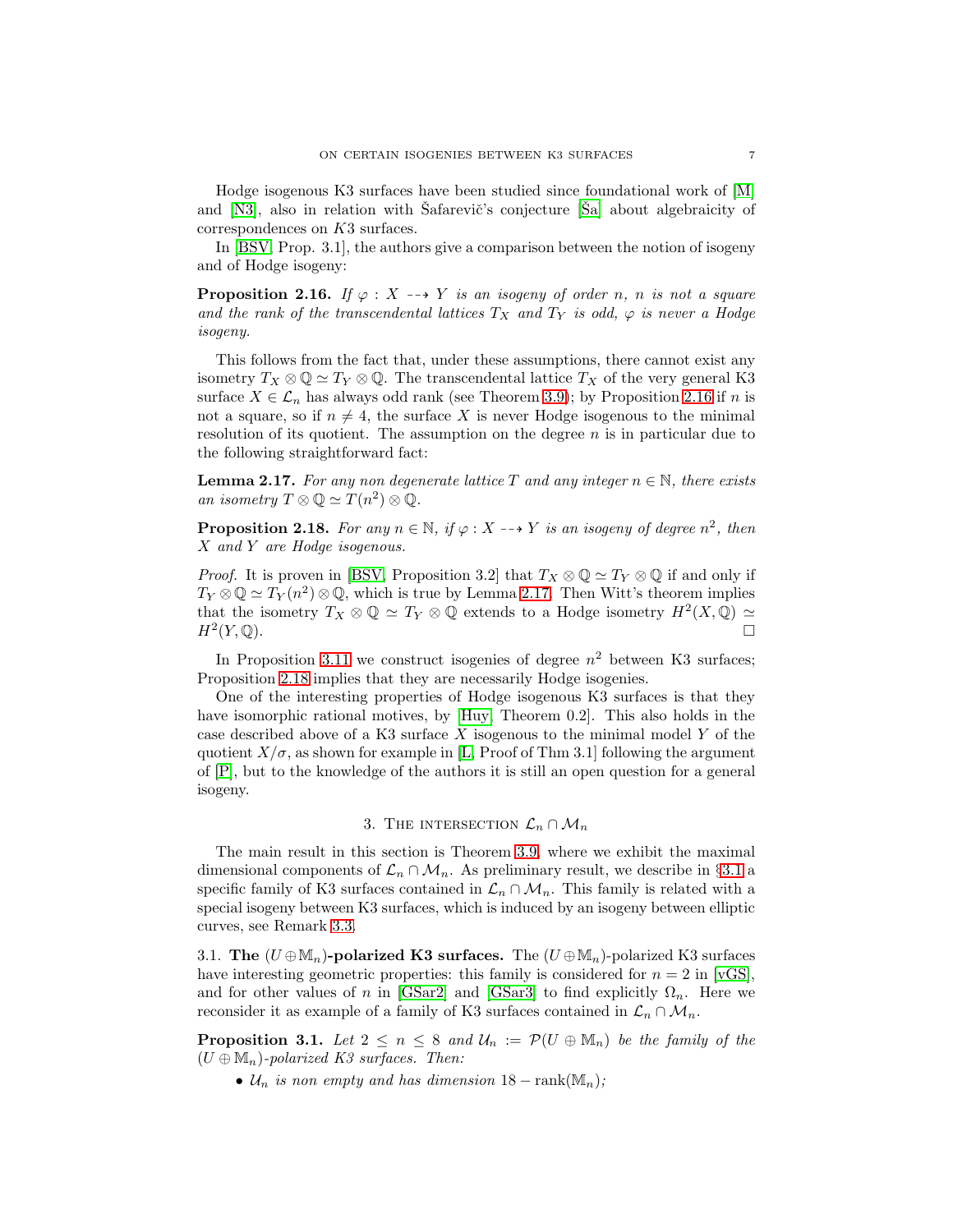- *if* S is a K3 surface such that  $S \in \mathcal{U}_n$ , then S admits an elliptic fibration  $\mathcal{E}_n : S \to \mathbb{P}^1$  with an *n*-torsion section t;
- $\mathcal{U}_n \subset \mathcal{L}_n \cap \mathcal{M}_n$ ;
- *if*  $S \in \mathcal{U}_n$  *and*  $\sigma_t$  *is the translation by t on*  $\mathcal{E}_n$ *, the minimal model of*  $S/\sigma_t$ *is a K3 surface in*  $U_n$ .

*Proof.* The family  $\mathcal{U}_n$  is non empty for each n such that  $2 \leq n \leq 8$  as showed for example in [\[Sh,](#page-27-13) Table 2] or [\[G1,](#page-26-3) Table 1]. The dimension of  $\mathcal{U}_n$  follows directly by the fact that the dimension of a non-empty family  $\mathcal{P}(R)$  of R-polarized K3 surfaces (for a certain lattice R) is 20 − rank(R), and in this case  $R \simeq U \oplus \mathbb{M}_n$ has rank  $2 + \text{rank}(\mathbb{M}_n)$ . The family  $\mathcal{U}_n$  was considered in [\[G1,](#page-26-3) Proposition 4.3], where it is proved that the set of K3 surfaces admitting an elliptic fibration with a torsion section of order n coincides with the set of  $(U \oplus M_n)$ -polarized K3 surfaces. Since  $\mathbb{M}_n$  is clearly primitively embedded in  $U \oplus \mathbb{M}_n$ , all the K3 surfaces in  $\mathcal{U}_n$  are also contained in  $\mathcal{M}_n$ . Moreover, let  $\mathcal{E}_n : S \to \mathbb{P}^1$  be an elliptic fibration on S with an *n*-torsion section  $t$ . This allows to consider  $S$  as an elliptic curve over the field of functions  $k(\mathbb{P}^1)$  and the presence of an *n*-torsion section is equivalent to the presence of an *n*-torsion rational point on this elliptic curve. So the translation by  $t$ is well defined and it induces an automorphism of order  $n$  on  $S$ . This is a symplectic automorphism (it is the identity on the base of the fibration and acts on the smooth fibers preserving their periods). We denote this symplectic automorphism by  $\sigma_t$ . Since  $S \in \mathcal{U}_n$  admits a symplectic automorphism of order  $n, \mathcal{U}_n \subset \mathcal{L}_n$  and thus  $\mathcal{U}_n \subset \mathcal{L}_n \cap \mathcal{M}_n$ . In [\[G1,](#page-26-3) Proposition 4.3] it is also proved that the quotient of an elliptic fibration with basis  $\mathbb{P}^1$  by the translation by a torsion section is another elliptic fibration over  $\mathbb{P}^1$  with an *n*-torsion section. Thus  $S/\sigma_t$  admits a smooth minimal model with an elliptic fibration with an  $n$ -torsion section and this minimal model is a K3 surface (since  $\sigma_t$  is a symplectic automorphism). Thus the minimal model of  $S/\sigma_t$  belongs to the family  $\mathcal{U}_n$ .

**Corollary 3.2.** For every n such that  $2 \leq n \leq 8$ ,  $\mathcal{L}_n \cap \mathcal{M}_n$  is non empty.

*Proof.* The intersection  $\mathcal{L}_n \cap \mathcal{M}_n$  contains at least the non empty family  $\mathcal{U}_n$ .  $\Box$ 

<span id="page-7-0"></span>**Remark 3.3.** Since both  $\mathcal{L}_n$  and  $\mathcal{M}_n$  are the union of  $(19 - \text{rank}(\mathbb{M}_n))$ -dimensional families of polarized K3 surfaces, the intersection between these sets is at most  $(19 - \text{rank}(\mathbb{M}_n))$ -dimensional. The Proposition [3.1](#page-6-4) provides an intersection in a codimension 1 subfamily. In the Theorem [3.9](#page-9-0) we will see that one can obtain larger intersection.

**Remark 3.4.** Since each  $(U \oplus M_n)$ -polarized K3 surface has an elliptic fibration, it can be interpreted as elliptic curve over the field of rational functions in one variable. The symplectic automorphism which induces the isogeny between the two K3 surfaces in  $\mathcal{U}_n$  as in Proposition [3.1](#page-6-4) is an isogeny of the associated elliptic curve over the field of rational functions.

3.2. Maximal dimensional components of  $\mathcal{L}_n \cap \mathcal{M}_n$ . In this section we prove that there are components of  $\mathcal{L}_n$  completely contained in  $\mathcal{M}_n$  and vice versa. The proof is lattice theoretic: in order to obtain this result, we need some extra information on the lattices  $\mathbb{M}_n$  and  $\Omega_n$ . Both these lattices are primitively embedded in the Néron–Severi group of a  $(U \oplus M_n)$ -polarized K3 surface, so we now use the K3 surfaces in the family  $\mathcal{U}_n$  to compare the discriminant forms of  $\mathbb{M}_n$  and  $\Omega_n$ .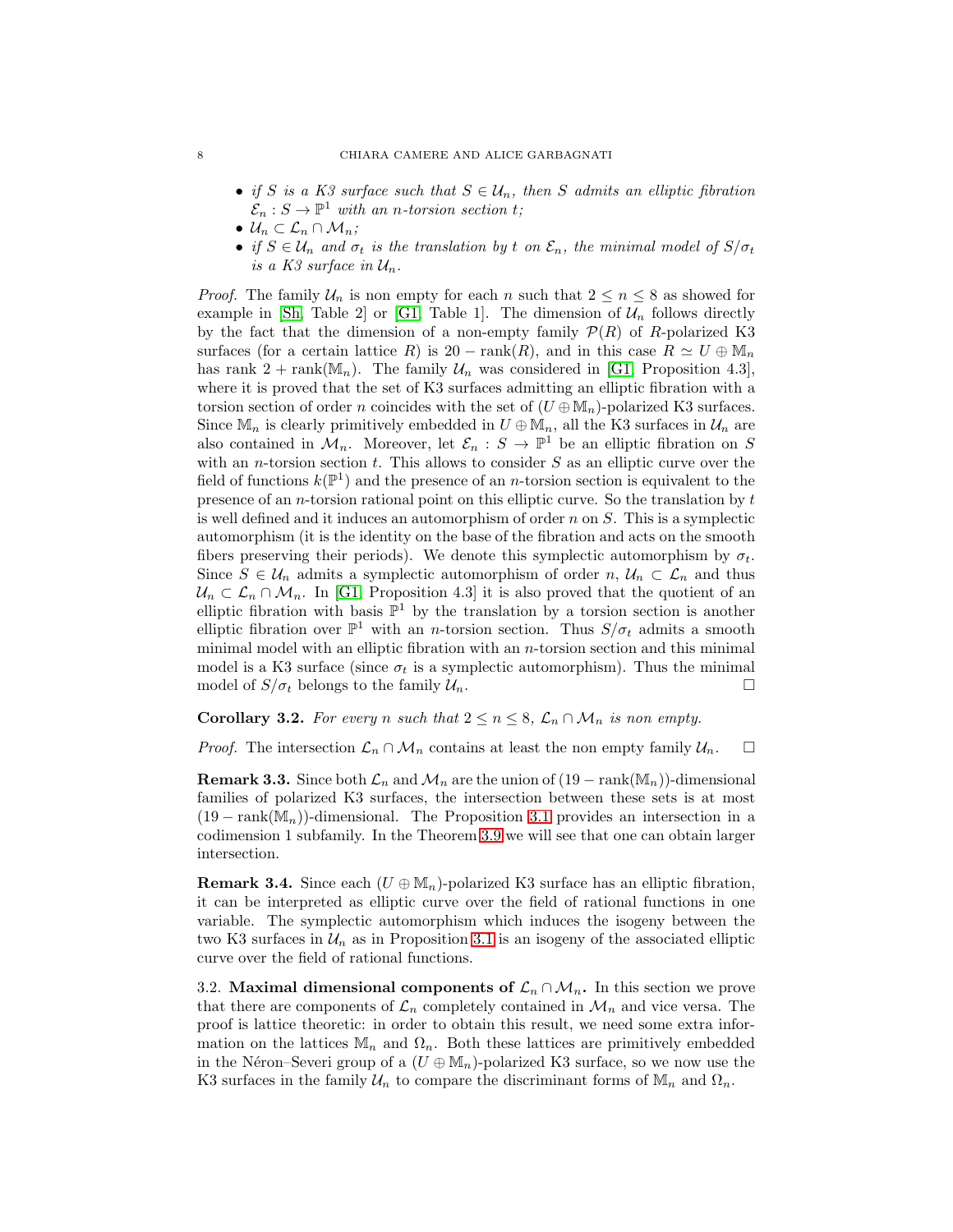<span id="page-8-1"></span>**Proposition 3.5.** Let  $A_{\Omega_n}$  (resp.  $A_{\mathbb{M}_n}$ ) the discriminant group of  $\Omega_n$  (resp.  $\mathbb{M}_n$ ) and  $q_{\Omega_n}$  (resp.  $q_{\mathbb{M}_n}$ ) its discriminant form. Then  $A_{\Omega_n} = (\mathbb{Z}/n\mathbb{Z})^{\oplus 2} \oplus A_{\mathbb{M}_n}$  and  $q_{\Omega_n} = u(n) \oplus q_{\mathbb{M}_n}$ , where  $u(n)$  is the discriminant form of the lattice  $U(n)$ .

*Proof.* Nikulin proved that  $A_{\Omega_n} = (\mathbb{Z}/n\mathbb{Z})^{\oplus 2} \oplus A_{\mathbb{M}_n}$  in [\[N2,](#page-27-0) Lemma 10.2]. By the Proposition [3.1,](#page-6-4) if  $NS(S) \simeq U \oplus \mathbb{M}_n$ , then S admits an elliptic fibration  $\mathcal{E}_n : S \to \mathbb{P}^1$ with an *n*-torsion section t and thus a symplectic automorphism  $\sigma_t$ , which is the translation by t. Let us denote by F the class in  $NS(S)$  of the fiber of the elliptic fibration  $\mathcal{E}_n$ , by O the class of the zero section, by t the class of the n-torsion section, by  $t_i$ ,  $i = 2, \ldots, n - 1$ , the class of the section corresponding to the sum of t with itself i times in the Mordell–Weil group. By definition  $\sigma_t$  preserves the classes F and  $O+t+\sum_{i=2}^{n-1}t_i$ . So  $U(n) \simeq \langle F, O+t+\sum_{i=2}^{n-1}t_i \rangle \subset \text{NS}(S)^{\sigma_t}$  and thus  $\langle F, O + t + \sum_{i=2}^{n-1} t_i \rangle^{\perp} \supset (\text{NS}(S)^{\sigma_t})^{\perp}$ . Since rank $(\Omega_n)$  = rank $(\mathbb{M}_n)$ , rank $(\Omega_n)$  =  $\rho(S) - 2$ . So

$$
\langle F, O + t + \sum_{i=2}^{n-1} t_i \rangle^{\perp} \supset (\text{NS}(S)^{\sigma_t})^{\perp} \simeq \Omega_n.
$$

Denoted by  $T_S$  the transcendental lattice of S, it follows from  $NS(S) \simeq U \oplus M_n$ that  $q_{T_S} = -q_{\mathbb{M}_n}$ . By  $(NS(S)^{\sigma_t})^{\perp} \simeq \Omega_n$  one obtains that the orthogonal of  $\Omega_n$ in  $H^2(S, \mathbb{Z})$  is an overlattice of finite index (possibly 1) of  $U(n) \oplus T_S$ . Since  $A_{\Omega_n} = (\mathbb{Z}/n\mathbb{Z})^2 \oplus A_{\mathbb{M}_n}$ , the orthogonal of  $\Omega_n$  in  $H^2(S, \mathbb{Z})$  is  $U(n) \oplus T_S$ . So  $q_{\Omega_n} \simeq -q_{U(n)\oplus T_S} = u(n) \oplus q_{\mathbb{M}_n}.$ . В последните последните последните последните и последните последните последните последните последните после<br>В последните последните последните последните последните последните последните последните последните последнит

<span id="page-8-0"></span>**Lemma 3.6.** Let F be a finite abelian group with quadratic form  $q_F$  and  $m \geq 2$ . Let  $V = \langle 2d \rangle \oplus W$  *be an indefinite even non-degenerate lattice with discriminant group*  $A_V = (\mathbb{Z}/2d\mathbb{Z}) \oplus (\mathbb{Z}/m\mathbb{Z})^{\oplus 2} \oplus F$ , with discriminant form  $q_{A_V} = (\frac{1}{2d}) \oplus u(m) \oplus q_F$ . If  $d \equiv 0 \mod 2m$ , then V admits an overlattice Z of index m with  $A_Z = \mathbb{Z}/2d\mathbb{Z} \oplus F$ and  $q_{A_Z} = \left(\frac{1}{2d}\right) \oplus q_F$ . Moreover, Z contains primitively W.

*Proof.* By assumption, there exists some integer k such that  $2d = 4km$ . Let h be a generator of the  $\mathbb{Z}/2d\mathbb{Z}$  summand of  $A_V$  such that  $h^2 = \frac{1}{2d}$ , and let  $e_1, e_2$  be a basis of the  $(\mathbb{Z}/m\mathbb{Z})^{\oplus 2}$  summand in  $A_V$  such that  $e_1^2 = e_2^2 = 0$  and  $e_1e_2 = -\frac{1}{m}$ . We define  $\epsilon := e_1 + 2ke_2$ , so that  $\epsilon^2 = -\frac{4k}{m}$ . Then the subgroup  $H := \langle (4k)h + \epsilon \rangle$  is isotropic and its orthogonal inside  $A_V$  is  $H^{\perp} = \langle h - e_2, \nu \rangle \oplus F$ , where  $\nu := e_1 - 2ke_2$ . It follows from [\[N1,](#page-27-14) Propostion 1.4.1 and Corollary 1.10.2] that there exists an even overlattice Z of V of index m with  $A_Z \cong H^{\perp}/H = \langle h - e_2 \rangle \oplus F \cong \mathbb{Z}/2d\mathbb{Z} \oplus F$ , and  $q_{A_Z}$  is induced on the quotient  $H^{\perp}/H$  by  $(q_{A_V})_{|H^{\perp}}$ , so it is exactly  $(\frac{1}{2d}) \oplus q_F$ . Finally, we observe that the intersection of H with  $A_W$  inside  $A_V$  is trivial, hence W is a primitive sublattice of Z.

<span id="page-8-2"></span>Corollary 3.7. *Let*  $2 \le n \le 8$ ,  $d \in \mathbb{N}$ ,  $d \ge 1$  *and*  $d \equiv 0 \mod 2n$ . *Then*  $\langle 2d \rangle \oplus$  $\Omega_n$  *admits an overlattice of index n whose discriminant form is*  $(\frac{1}{2d}) \oplus q_{\mathbb{M}_n}$ ; *this overlattice contains primitively*  $\Omega_n$ .

*Proof.* It suffices to apply Lemma [3.6](#page-8-0) to the lattice  $V = \langle 2d \rangle \oplus \Omega_n$  and to recall that  $q_{\Omega_n} = u(n) \oplus q_{\mathbb{M}_n}$ , by Proposition [3.5.](#page-8-1)

**Definition 3.8.** *For each*  $2 \le n \le 8$  *and each*  $d \in \mathbb{N}$ ,  $d \ge 1$ *, we denote by*  $L_{d,n}$  *the lattice*  $\langle 2d \rangle \oplus \Omega_n$ .

*For each*  $2 \le n \le 8$  *and each*  $d \in \mathbb{N}$ ,  $d \ge 1$ *, and*  $d \equiv 0 \mod 2n$ *, we denote by*  $L'_{d,n}$  the overlattice of index n of  $L_{d,n}$  constructed in Corollary [3.7.](#page-8-2)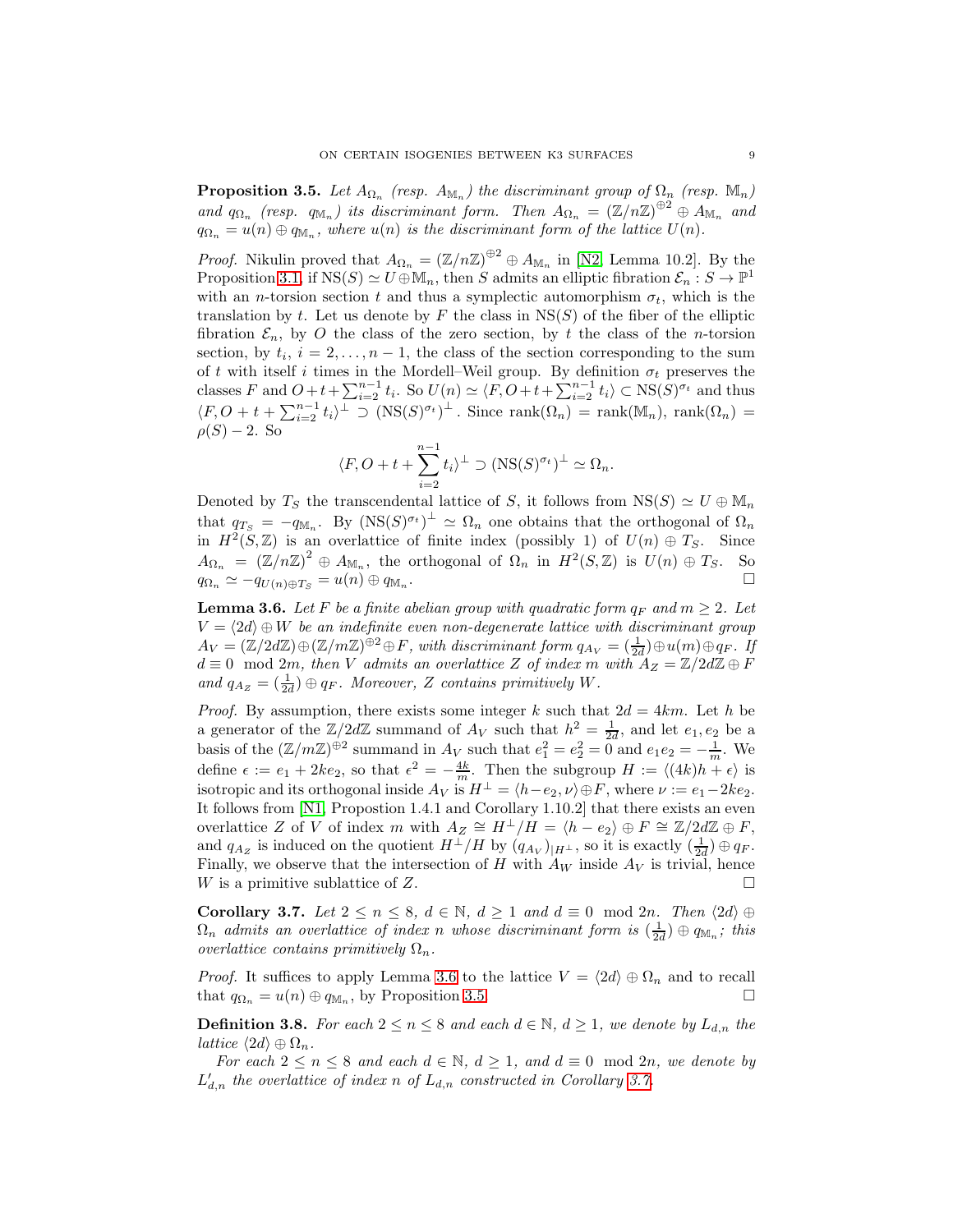*For each*  $2 \leq n \leq 8$  *and each*  $e \in \mathbb{N}$ ,  $e \geq 1$ , we denote by  $M_{e,n}$  the lattice  $\langle 2e \rangle \oplus \mathbb{M}_n$ .

<span id="page-9-0"></span>**Theorem 3.9.** Let  $d \in \mathbb{N}$ ,  $d \ge 1$  and  $d \equiv 0 \mod 2n$ . The lattice  $L'_{d,n}$  is unique in *its genus and*

$$
L'_{d,n} \simeq M_{d,n}.
$$

*The family*  $\mathcal{P}(L'_{d,n})$  *is* (19 − rank( $\Omega_n$ ))*-dimensional and is a subset of*  $\mathcal{L}_n \cap \mathcal{M}_n$ , *i.e. each K3 surface in this family admits a symplectic automorphism of order* n *and is* n : 1 *cyclically covered by a K3 surface.*

*Proof.* By the Corollary [3.7,](#page-8-2) the lattice  $L'_{d,n}$  has the same discriminant group and form as the lattice  $M_{d,n}$ . By [\[N2,](#page-27-0) Proposition 7.1], the length and the rank of the lattice  $\mathbb{M}_n$  are the following:

| IV $\mathbb{I}_n$                | U |  |   |  |  |
|----------------------------------|---|--|---|--|--|
| $rank(\mathbb{M})$<br>$\sqrt{2}$ |   |  | ╰ |  |  |

where the length  $l(R)$  of a lattice R is the minimal number of generators of the discriminant group  $R^{\vee}/R$ . Since rank $(M_{d,n}) = 1+\text{rank}(\mathbb{M}_n)$  and, if  $d \equiv 0 \mod 2n$ ,  $l(\langle 2d \rangle \oplus \mathbb{M}_n) = 1 + l(\mathbb{M}_n)$ , for every admissible n and  $d \equiv 0 \mod 2n$ , rank $(M_{d,n}) \ge$  $2 + l(M_{d,n})$ , so by [\[N1,](#page-27-14) Corollary 1.13.3], there is a unique even hyperbolic lattice with the same rank, length, discriminant group and form as  $M_{d,n}$ . Since  $L'_{d,n}$  has all the prescribed properties, we conclude that  $L'_{d,n} \simeq M_{d,n}$ . Moreover, by [\[N1,](#page-27-14) Theorem 1.14.4, if  $n < 7$  the lattice  $L'_{d,n} \simeq M_{d,n}$  admits a unique, up to isometry, primitive embedding in  $\Lambda_{K3}$ , and thus determines a  $(19 - \text{rank}(\Omega_n))$ -dimensional family of K3 surfaces. If  $n = 7, 8$ , any primitive embedding of  $L'_{d,n} \simeq M_{d,n}$  in the unimodular lattice  $\Lambda_{K3}$ , which exists by results in [\[GSar2,](#page-27-4) [GSar3\]](#page-27-5), identifies the same genus of the orthogonal complement  $T_{d,n}$  of rank three and signature  $(2, 1)$ : we get respectively that  $A_{T_{d,7}} = \mathbb{Z}/7\mathbb{Z} \oplus \mathbb{Z}/2d\mathbb{Z}$  and  $A_{T_{d,8}} = \mathbb{Z}/2\mathbb{Z} \oplus \mathbb{Z}/4\mathbb{Z} \oplus \mathbb{Z}/2d\mathbb{Z}$ with quadratic forms  $q_{T_{d,7}} = \left(-\frac{4}{7}\right) \oplus \left(-\frac{1}{2d}\right)$  and  $q_{T_{d,8}} = \left(\frac{1}{2}\right) \oplus \left(\frac{1}{4}\right) \oplus \left(-\frac{1}{2d}\right)$ . It follows from [\[N1,](#page-27-14) Proposition 1.15.1] that the primitive embedding of  $L'_{d,n} \simeq M_{d,n}$ in  $\Lambda_{K3}$  is unique, up to isometry, if and only if  $T_{d,n}$  is unique in its genus and the map  $O(T_{d,n}) \to O(q_{T_{d,n}})$  is surjective. By [\[MM,](#page-27-15) Theorem VIII.7.5], these two conditions hold in particular if the discriminant quadratic form  $q_{\mathcal{T}_{d,n}}$  is p-regular for all prime numbers  $p \neq s$  and it is s-semiregular for a single prime number s. The precise (and quite technical) definition of p-regular and p-semiregular form can be found in [\[MM,](#page-27-15) Definition VIII.7.4]. An easy application of [\[MM,](#page-27-15) Lemma VIII.7.6 and VIII.7.7] implies that:

- $q_{T_{d,7}}$  is p-regular if  $p \neq 7$  and it is 7-semiregular;
- $q_{T_{d,8}}$  is p-regular if  $p \neq 2$  and it is 2-semiregular.

Hence, also for  $n = 7, 8, T_{d,n}$  is unique in its genus and the primitive embedding of  $L'_{d,n} \simeq M_{d,n}$  in  $\Lambda_{K3}$  is unique up to isometry, and thus determines a  $(19-\text{rank}(\Omega_n))$ dimensional family of K3 surfaces.

Each K3 surface which is  $M_{d,n}$ -polarized is contained in  $\mathcal{L}_n \cap \mathcal{M}_n$  because there are primitive embeddings both of  $\Omega_n$  and of  $\mathbb{M}_n$  in its Néron–Severi group.  $\square$ 

<span id="page-9-1"></span>**Proposition 3.10.** *Let*  $2 \le n \le 8$  *and*  $d \in \mathbb{N}$ ,  $d \ge 1$ *. The lattice*  $L_{d,n}$  *is not isometric to any overlattice of finite index (possibly 1) of*  $M_{e,n}$ , for any e. In *particular if* X *is a K3 surface such that*  $NS(X) \simeq L_{d,n}$ *, then* X *does not admit*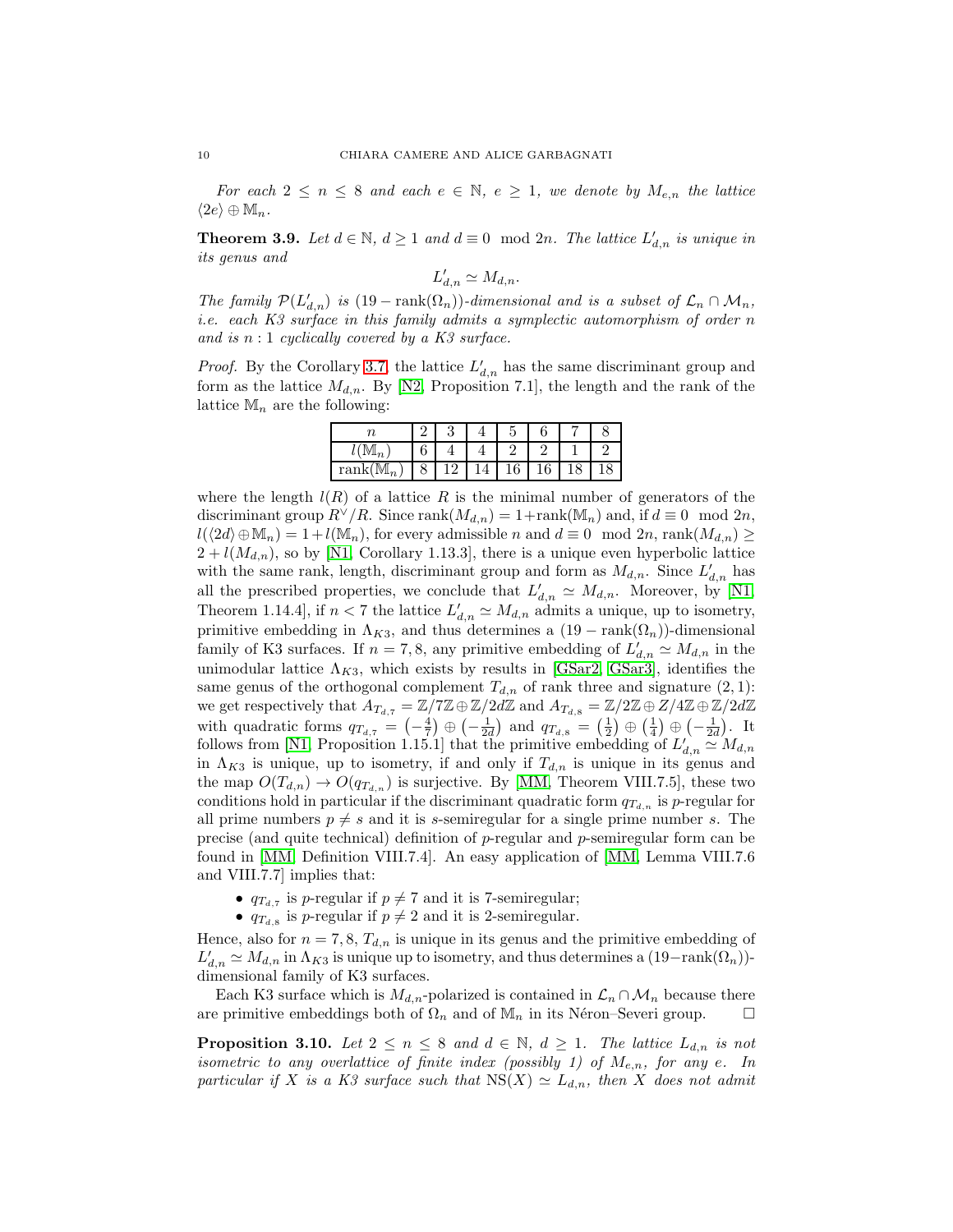*a cyclic*  $n:1$  *cover by a K3 surface and the families of the*  $(L_{d,n})$ *-polarized K3* surfaces are not (totally) contained in  $\mathcal{M}_n$ .

*Proof.* By Proposition [3.5,](#page-8-1)  $l(\Omega_n) = 2 + l(\mathbb{M}_n)$ . Hence  $l(L_{d,n}) \ge l(\Omega_n) = 2 + l(\mathbb{M}_n) >$  $l(M_{e,n})$ . Since any overlattice of  $M_{e,n}$  has at most the length of  $M_{e,n}$ , the lattices  $L_{d,n}$  can not be isometric to any overlattice of the lattice  $M_{e,n}$ .

In conclusion we proved that there are components of  $\mathcal{L}_n$  (and of  $\mathcal{M}_n$ ) which are completely contained in  $\mathcal{L}_n \cap \mathcal{M}_n$ , but there are also components of  $\mathcal{L}_n$ , which are not contained in  $\mathcal{M}_n$ , and thus in  $\mathcal{L}_n \cap \mathcal{M}_n$ . It is also true that there are components of  $\mathcal{M}_n$  which are not totally contained in  $\mathcal{L}_n$  (see e.g. Theorem [4.6](#page-12-0) for the case  $n = 2$ .

In the following proposition we construct an  $n^2:1$  isogeny between two K3 surfaces by using a third K3 surface, which is  $L'_{d,n}$ -polarized, and we prove that generically this  $n^2:1$  isogeny is not just the quotient by an automorphism group.

<span id="page-10-0"></span>**Proposition 3.11.** Let Z be a K3 surface, such that  $NS(Z) = L'_{d,n}$ , let X be *the K3 surface which is a* n : 1 *cyclic cover of* Z *and* Y *be the quotient of* Z *by a symplectic automorphism of order* n*. Then there is an* n 2 : 1 *isogeny between* X *and* Y *but there is no finite group* G *of automorphisms on* X *such that* Y *is birational to* X/G*.*

*Proof.* By Theorem [3.9](#page-9-0) the K3 surfaces Z which are  $L'_{d,n}$ -polarized are  $n:1$  isogenous to two K3 surfaces, X and Y, respectively with the two n : 1 isogenies  $X \rightarrow Z$ and  $Z \dashrightarrow Y$ . The composition of these two isogenies is an  $n^2 : 1$  isogeny  $X \dashrightarrow Y$ .

If there exists a group of automorphism  $G$  as required, it has to be a group of symplectic automorphisms (otherwise the quotient  $X/G$  would not be birational to a K3 surface). So X should admit a group of symplectic automorphisms of order  $n^2$ . If X admits a group G of symplectic automorphisms, then  $(NS(X)^G)^{\perp}$  is a lattice (analogous to  $\Omega_n$ ) which is unique in most of the cases. Its rank depends only on G and it is known for every admissible G, see [\[H\]](#page-27-16). In particular, if  $2 \leq n \leq 8$ , for every group  $G_{n^2}$  of order  $n^2$  acting symplectically on a K3 surface, the rank of the lattice is rank $((NS(X)^{G_{n^2}})^{\perp})$  > rank $(\Omega_n)$ . Hence, if a K3 surface X admits  $G_{n^2}$ as group of symplectic automorphisms,  $\rho(X) > 1 + \Omega_n = \rho(Z)$ . But X and Z are isogenous, hence  $\rho(X) = \rho(Z)$  and thus X can not admit a group of symplectic automorphisms of order  $n^2$ .

<span id="page-10-1"></span>**Remark 3.12.** In Proposition [3.11](#page-10-0) we proved that the  $n^2:1$  isogeny  $X \dashrightarrow Y$  is not induced by a quotient map, so that the rational map  $X \dashrightarrow Y$  is not a Galois cover. Let us denote by  $V$  its Galois closure, hence  $V$  is a surface such that both X and Y are birational to Galois quotients of V. Denoted by  $G$  the Galois group of the cover  $V \dashrightarrow Y$  and by H the subgroup of G which is the Galois group of  $V \rightarrow X$ , H is not a normal subgroup of G, otherwise the rational map  $X \rightarrow Y$ would be a Galois cover with Galois group  $G/H$ . The Kodaira dimension of the surface V is non negative (since V covers K3 surfaces), but moreover V can not be a K3 surface. This can be proved applying the same argument of the proof of Proposition [3.11:](#page-10-0) if V were K3 surface, it would admit G as group of symplectic automorphism, but its Picard number is not big enough. We give more details on the construction of V and G in the case  $n = 2$ , see Section [4.3](#page-14-0)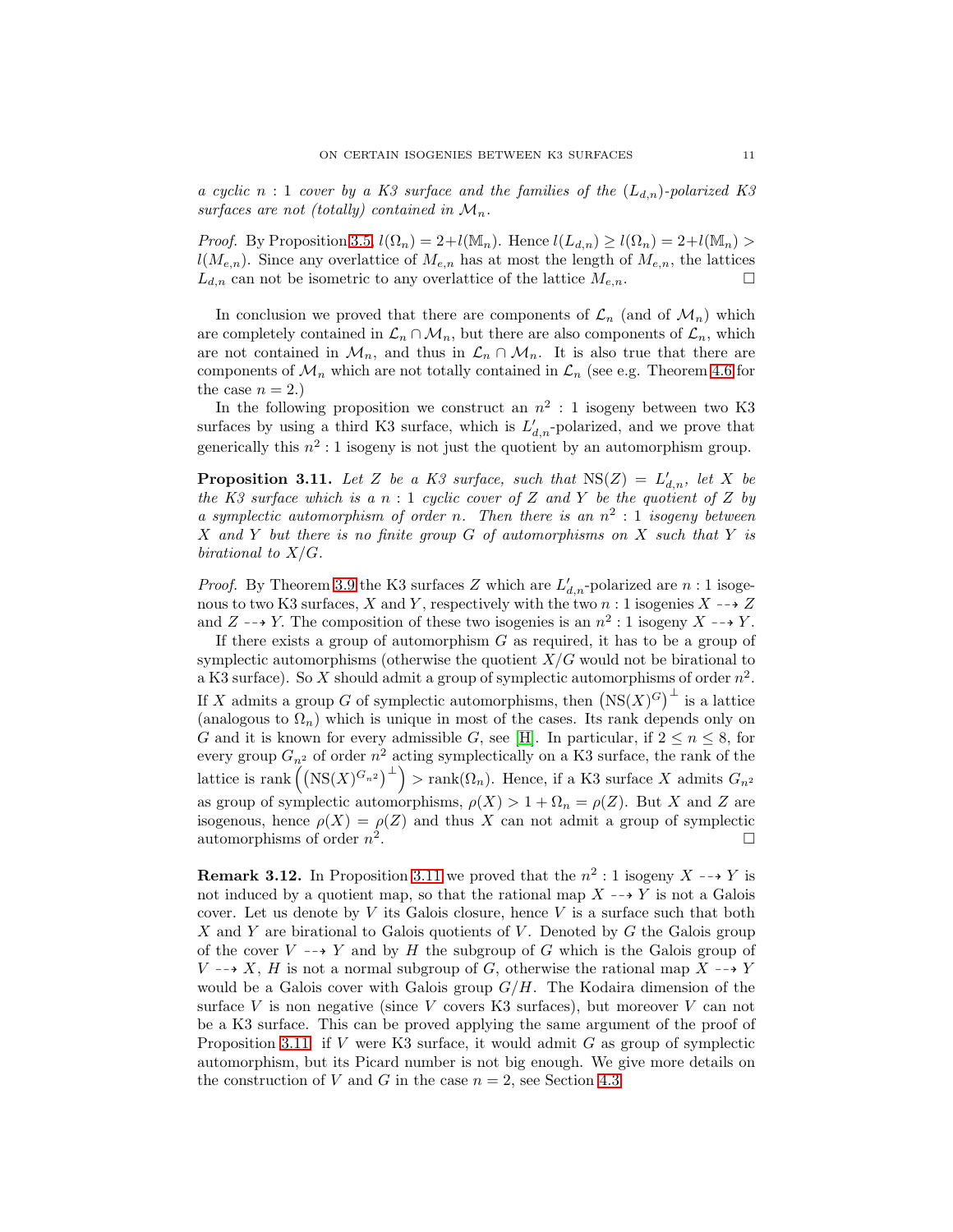### 4. Involutions

<span id="page-11-0"></span>In this section we restrict our attention to the case of the symplectic involutions (i.e.  $n = 2$ ). In this case several more precise and deep results are known about the relations between K3 surfaces admitting a symplectic involutions and K3 surfaces which are their quotients, hence we can improve the general results of the previous section and we can describe explicit examples. In particular we obtain: a complete description of the maximal dimensional components of the intersection  $\mathcal{L}_2 \cap \mathcal{M}_2$ , in Theorem [4.6;](#page-12-0) infinite families of K3 surfaces such that for each K3 surface in a family there is another one in another family which is isogenous to it, in Corollary [4.8;](#page-13-0) geometric examples in Sections [4.4](#page-17-0) and [4.5.](#page-23-0)

4.1. Preliminary results on symplectic involutions and Nikulin surfaces. For historical reasons, we refer to the K3 surfaces in  $\mathcal{M}_2$  (i.e. the K3 surfaces which are cyclically 2 : 1 covered by a K3 surface) as the Nikulin surfaces and to the lattice  $\mathbb{M}_2$  as the Nikulin lattice, denoted by  $N(:=\mathbb{M}_2)$ . So we have

Definition 4.1. *A Nikulin surface* Y *is a K3 surface which is the minimal resolution of the quotient of a K3 surface* X *by a symplectic involution* σ*. The minimal primitive sublattice of*  $NS(Y)$  *containing the curves arising from the desingularization of*  $X/\sigma$  *is denoted by* N *and it is called Nikulin lattice.* 

If  $\sigma$  is a symplectic involution on a K3 surface X, then the fixed locus of  $\sigma$  on X consists of 8 isolated points. The quotient surface  $X/\sigma$  has 8 singularities of type  $A_1$ , so the minimal resolution X contains 8 disjoint rational curves, which are the exceptional divisors over the singular points of  $X/\sigma$ . Called  $N_i$ ,  $i = 1, \ldots, 8$ their classes in the Néron–Severi group, the class  $\left(\sum_{i=1}^{8} N_i\right)/2$  is contained in the Néron–Severi group. Indeed the union of the eight disjoint rational curves is the branch locus of the double cover  $X \to Y$ , where X is the blow up of X in the 8 points fixed by  $\sigma$ . We will say that a set of rational curves is an even set if the sum of their classes divided by  $2$  is contained in the Néron–Severi group and that a set of nodes is an even set if the curves resolving these nodes form an even set.

Proposition 4.2. ([\[N2,](#page-27-0) Section 6]) *The Nikulin lattice is an even negative definite lattice of rank 8 and its discriminant form is the same as the one of*  $U(2)^3$ . It *contains 16 classes with self-intersection*  $-2$ *, i.e.*  $\pm N_i$ *, i* = 1*,...,8. A* Z*-basis of N* is given by  $\left(\sum_{i=1}^{8} N_i\right)/2$ ,  $N_i$ ,  $i = 1, \ldots 7$ .

As in the previous section, we will denote by  $M_{e,2}$  the lattice  $\langle 2e \rangle \oplus N$ .

<span id="page-11-1"></span>Proposition 4.3. (a) *A K3 surface* Y *is a Nikulin surface if and only if the lattice* N *is primitively embedded in* NS(Y )*.*

(b) *The minimal Picard number of a Nikulin surface is 9.*

(c) There exists an even overlattice of index two of  $M_{e,2}$  in which N is primitively *embedded if and only if* e *is even. In this case, this lattice is unique up to isometry* and denoted by  $M'_{e,2}$ .

(d) *If* Y *is a Nikulin surface with Picard number 9, then* NS(Y ) *is isometric either to*  $M_{e,n}$  *or to*  $M'_{e,n}$  *for a certain e*.

*Proof.* The point  $(a)$  is Theorem [2.10,](#page-3-3) the point  $(b)$  is proved in Corollary [2.11](#page-4-0) in the case  $n = 2$ . The point (c) is proved in [\[GSar1,](#page-27-3) Proposition 2.2] and the point (d) in [\[GSar1,](#page-27-3) Proposition 2.1].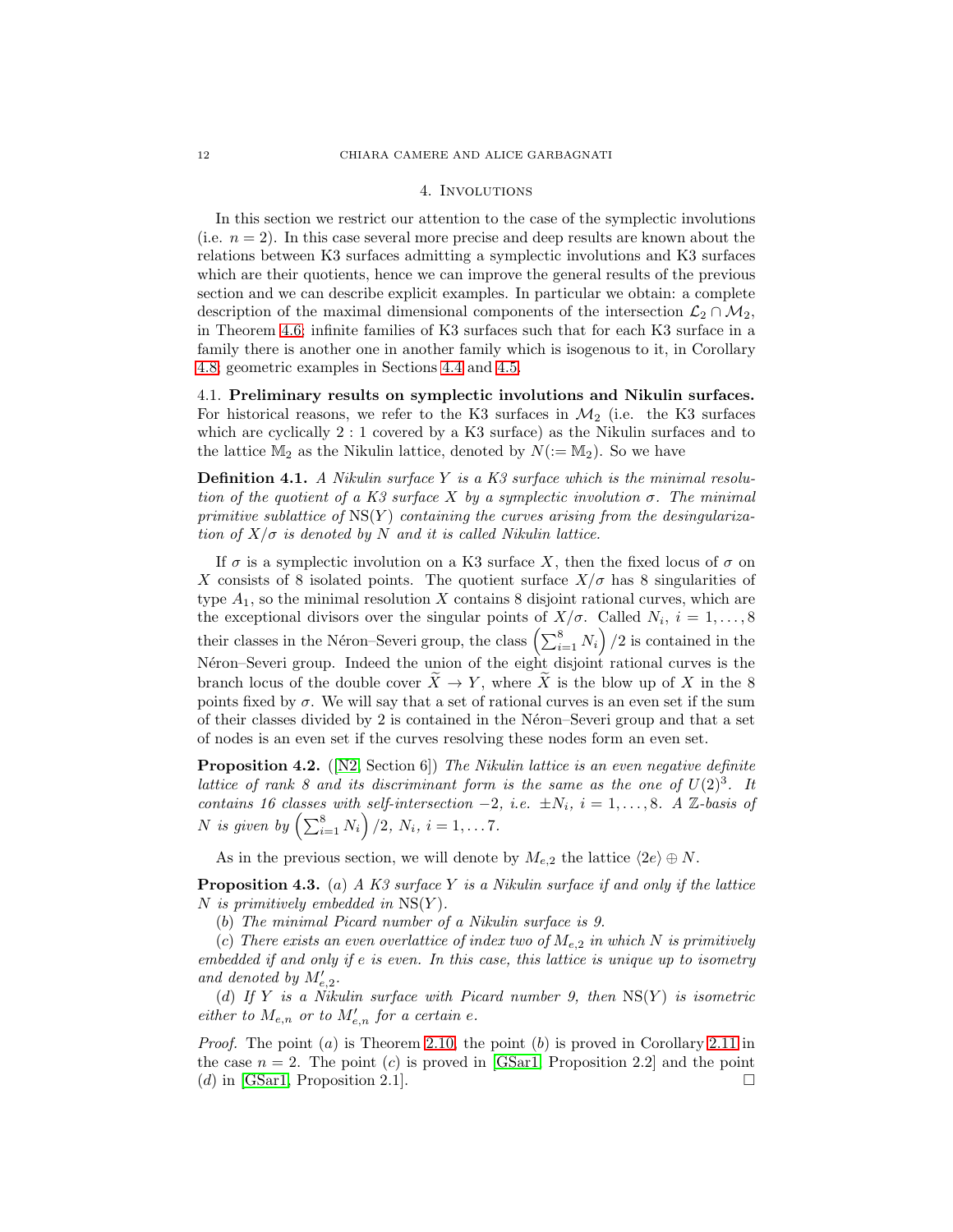In the case  $n = 2$ , the lattice  $\Omega_2$  is known to be isometric to  $E_8(-2)$ . As in the previous section, we will denote by  $L_{d,2}$  the lattice  $\langle 2d \rangle \oplus E_8(-2)$  and by  $L'_{d,2}$  the overlattice of index two of  $L_{d,2}$  such that  $L'_{d,2}$  is even and  $E_8(-2)$  is primitively embedded in  $L'_{d,2}$ .

<span id="page-12-1"></span>**Proposition 4.4.** (a) *A K3 surface X admits a symplectic involution*  $\sigma$  *if and only if the lattice*  $E_8(-2)$  *is primitively embedded in*  $NS(X)$ *.* 

(b) If X admits a symplectic involution,  $\rho(X) \geq 9$ .

(c) There exists an even overlattice of index two of  $L_{d,2}$  in which  $E_8(-2)$  is *primitively embedded if and only if* d *is even. In this case, this lattice is unique up* to isometry and is  $L'_{d,2}$ .

(d) *If* X *is a K3 surface admitting a symplectic involution and with Picard num*ber 9, then  $NS(X)$  is isometric either to  $L_{d,2}$  or to  $L'_{d,2}$  for a certain d.

*Proof.* The Proposition follows directly by [\[vGS,](#page-27-2) Propositions 2.2 and 2.3] (and the points  $(a)$ ,  $(b)$  and  $(c)$  were already proved in the more general setting of automorphisms of order n in the previous Section).  $\Box$ 

The main result which is known for involutions and is not yet stated in the more general case of symplectic automorphisms of order  $n$ , is the explicit relation between the Néron–Severi group of a K3 surface which admits a symplectic involution and the Néron–Severi group of the K3 surface which is its quotient.

<span id="page-12-2"></span>Proposition 4.5. ([\[GSar1,](#page-27-3) Corollary 2.2]) *Let* X *be a K3 surface with a symplectic involution*  $\sigma$  *and* Y *be the minimal resolution of*  $X/\sigma$ *. Then:* 

- NS(X)  $\simeq L_{e,2}$  *if and only if* NS(Y)  $\simeq M'_{2e,2}$
- $NS(X) \simeq L'_{2e,2}$  *if and only if*  $NS(Y) \simeq M_{e,2}$ *.*

4.2. The intersection  $\mathcal{L}_2 \cap \mathcal{M}_2$  and infinite towers of isogenous K3 surfaces. Since we know the structure of all the possible N<sub>eron–Severi</sub> groups of Nikulin surfaces of minimal Picard number (by Proposition [4.3\)](#page-11-1) and all the possible Néron– Severi groups of K3 surfaces of minimal Picard number admitting a symplectic involution (by Proposition [4.4\)](#page-12-1), we are able to give the following refinement of the Theorem [3.9](#page-9-0) and of the Proposition [3.10.](#page-9-1)

<span id="page-12-0"></span>**Theorem 4.6.** *A Nikulin surface* Y *such that*  $\rho(Y) = 9$  *admits a symplectic involution if and only if*  $NS(Y) \simeq M_{2d,2}(\simeq L'_{2d,2})$ *.* 

*A* K3 surface X admitting a symplectic involution such that  $\rho(X) = 9$  is a *Nikulin surface if and only if*  $NS(X) \simeq L'_{2d,2}(\simeq M_{2d,2})$ *.* 

*So*

$$
\mathcal{L}_2 \cap \mathcal{M}_2 \supset \bigcup_{d \in \mathbb{N}_{>0}, d \equiv 0(2)} \mathcal{P}(M_{2d,2}).
$$

*Proof.* By Theorem [3.9](#page-9-0)  $M_{2d,2} \simeq L'_{2d,2}$  and thus if  $NS(Y) \simeq M_{2d,2}$ , then Y admits a symplectic involution. Similarly if  $NS(X) \simeq L'_{2d,2}$ , X is a Nikulin surface. It remains to prove that if a K3 surface is in  $\mathcal{L}_2 \cap \mathcal{M}_2$ , and its Picard number is 9, then its Néron–Severi can not be isometric to  $M'_{e,2}$ , to  $M_{e,2}$  for an odd e or to  $L_{f,2}$ with  $f \in \mathbb{N}_{>0}$ . The argument is similar to the one of Proposition [3.10.](#page-9-1)

By Proposition [4.4,](#page-12-1) if  $Y$  is a Nikulin surface, its Néron–Severi group is either isometric to  $M_{e,2}$  or to  $M'_{2e,2}$ . By Proposition [4.3](#page-11-1) if X is a K3 surface admitting a symplectic involution, its Néron–Severi group is either isometric to  $L_{d,2}$  or to  $L'_{2d,2}$ . So if a K3 surface has both properties (i.e. it is in  $\mathcal{L}_2 \cap \mathcal{M}_2$  and has Picard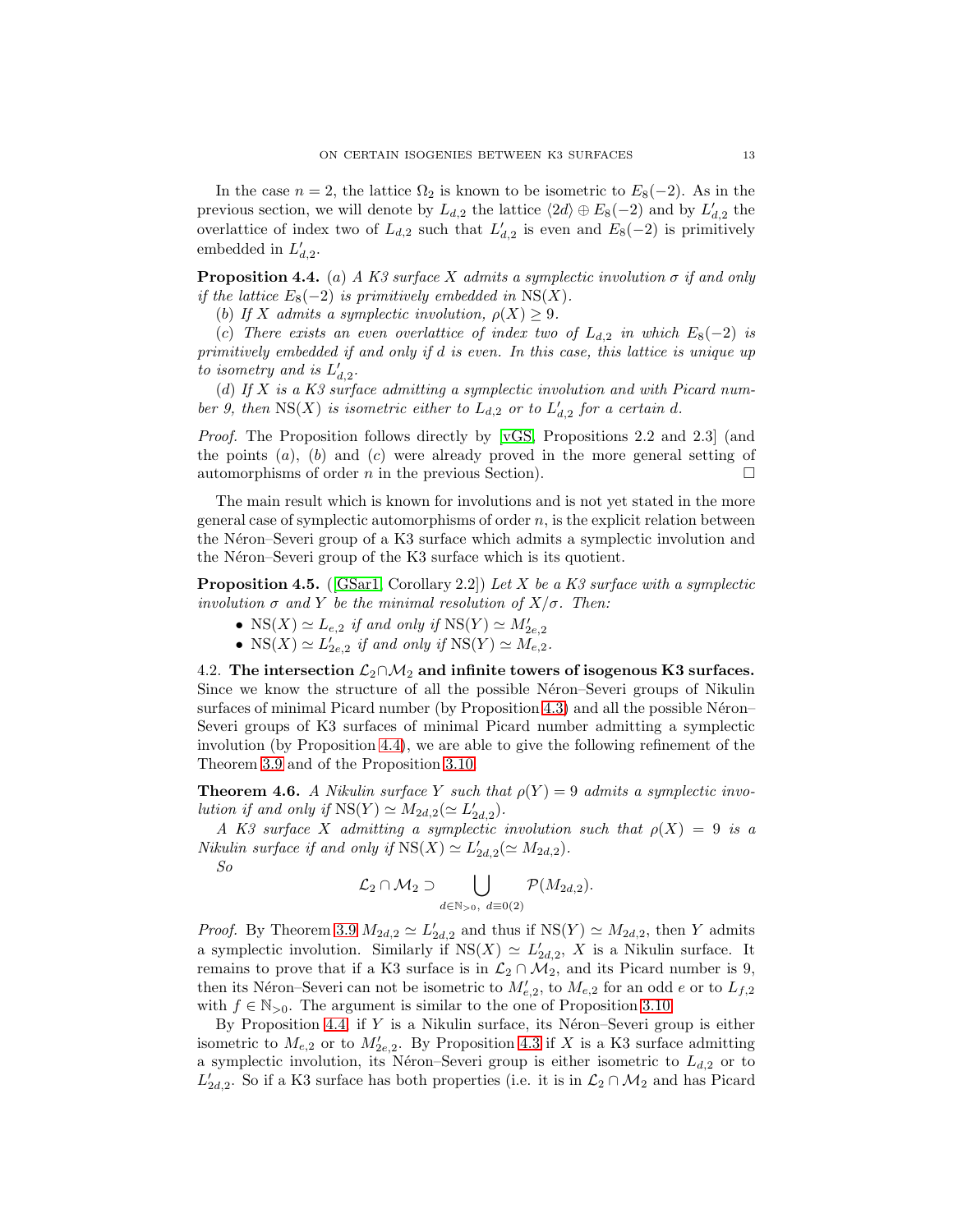number 9), its Néron–Severi group is isometric both to a lattice in  ${M_{e,2}, M'_{2e,2}}$ and to a lattice in  $\{L_{d,2}, L'_{2d,2}\}$ . Hence we are looking for pairs of lattices, one in  $\{M_{e,2}, M'_{2e,2}\}\$  and one in  $\{L_{d,2}, L'_{2d,2}\}\$ , which are isometric. If two lattices are isometric, they have the same length. We observe that  $l(M_{e,2}) = 1 + l(N) = 7$ ,  $l(M'_{2e,2}) = 1 + l(N) - 2 = 5, l(L_{d,2}) = 1 + l(\Omega_2) = 9, l(L'_{2d,2}) = 1 + l(\Omega_2) - 2 = 7.$  In particular, the unique possible pair of lattices as required is given by  $(M_{e,2}, L'_{2d,2})$ . Since if two lattices are isometric they have the same discriminant, one obtains that  $e = 2d$ .

Corollary 4.7. *Two Nikulin surfaces* Y *and* Yˆ *with Picard number 9 are isogenous by a chain of quotients by involutions if and only if one of the following equivalent conditions hold:*

 $(i)$  NS(Y)  $\simeq$   $M_{d,2}$ , NS(Y) =  $M_{e,2}$ , and there exists  $m \in \mathbb{N}_{>0}$  such that either  $d = 2^m e$  *or*  $e = 2^m d$ ;

(ii)  $T_Y \simeq U \oplus U \oplus N \oplus \langle -2d \rangle$ ,  $T_{\hat{Y}} \simeq U \oplus U \oplus N \oplus \langle -2e \rangle$  and there exists  $m \in \mathbb{N}_{>0}$ *such that either*  $d = 2^m e$  *or*  $e = 2^m d$ *.* 

*Proof.* We can assume that  $\hat{Y}$  is obtained by iterated quotients from Y. Then Y admits a symplectic involution  $\sigma$  and, by Theorem [4.6,](#page-12-0) there exists an even d such that  $NS(Y) \simeq M_{d,2} \simeq L'_{d,2}$ . So Y is the cover of a K3 surface Z with Néron–Severi group  $M_{d/2,2}$  (by Proposition [4.5\)](#page-12-2). If d is odd, then the process stops and  $\hat{Y}$  is necessarily Z; otherwise,  $NS(Z) \simeq M_{d,2} \simeq L'_{d,2}$  and Z is the cover of a K3 surface Z with Néron–Severi group  $M_{d/4,2}$ . Iterating, if possible, this process m times, one obtains Nikulin surfaces with Néron–Severi group isometric to  $M_{d/2m,2}$ . In particular, one never obtains lattices isometric to  $M'_{e,2}$  (for a certain e) as Néron– Severi groups of a Nikulin surface obtained by iterated quotients from Y.

Vice versa, if  $NS(Y) \simeq M_{e,2}$  for a certain e, Y is covered by a K3 surface W with  $NS(W) \simeq L'_{2e,e} \simeq M_{2e,2}$  (by Proposition [4.5\)](#page-12-2). So W is a Nikulin surface, 2 : 1 covered by a K3 surface with Néron–Severi group isometric to  $L'_{4e,e} \simeq M_{4e,2}$ . Reiterating this process m times one obtains that  $\hat{Y}$  is isogenous to a Nikulin surface whose Néron–Severi lattice is isometric to  $M_{h,e}$  with  $h = 2^m d$ .

The equivalent statement for the transcendental lattice follows by the fact that if the Néron–Severi group of a K3 surface is isometric to  $M_{d,2}$ , then its transcendental lattice is isometric to  $U \oplus U \oplus N \oplus \langle -2d \rangle$  (since the discriminant form of the latter is minus the discriminant form of  $M_{d,2}$ , and in this case the transcendental lattice is uniquely determined by its genus).  $\Box$ 

We determined an infinite number of infinite series of Nikulin surfaces of Picard number 9 related by iterated quotients by symplectic involutions. More precisely we proved the following.

<span id="page-13-0"></span>**Corollary 4.8.** *For every*  $d \in \mathbb{N}$ , if  $NS(Y) \simeq M_{d,2}$  *there exists an infinite number of K3 surfaces* Y<sup>m</sup> *isogenous to* Y *. In particular for each* m *there exists at least one K3 surface* Y<sup>m</sup> *with an isogeny of degree* 2 <sup>m</sup> *to* Y *whose N´eron–Severi group is isometric to*  $NS(Y_m) = M_{2^m d, 2}$ *. The transcendental lattice of* Y *is*  $T_Y \simeq U \oplus U \oplus N \oplus \langle -2d \rangle$ *and for each* m *the one of*  $Y_m$  *is*  $T_{Y_m} \simeq U \oplus U \oplus N \oplus \langle -2^{m+1}d \rangle$ .

**Remark 4.9.** The  $M_{2^{m+2}d,2}$ -polarized K3 surfaces can be interpreted as moduli spaces of twisted sheaves on  $M_{2m,d,2}$ -polarized K3 surfaces. Let  $e_1, e_2$  be a standard basis of the first copy of U inside the K3 lattice  $\Lambda_{K3}$  and choose a primitive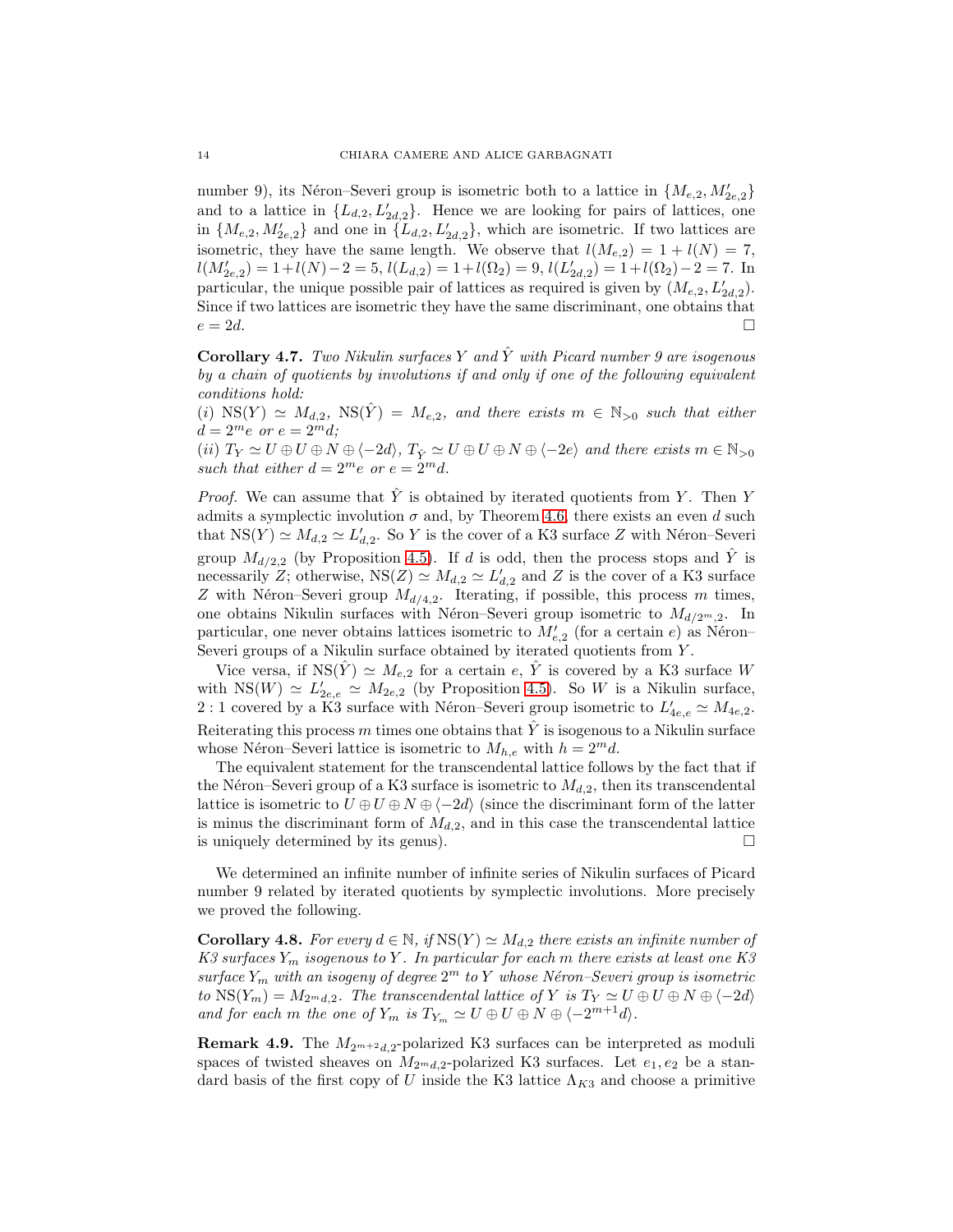embedding of  $M_{2^{m+2}d,2}$  in  $\Lambda_{K3}$  so that a generator of  $\langle 2^{m+1}d \rangle$  is  $e_1 + 2^mde_2$  and N is embedded in  $U^{\perp}$ . Given  $S \in \mathcal{P}(M_{2^m d,2})$  generic, the transcendental lattice is  $T_S = U^{\oplus 2} \oplus N \oplus \langle -2^{m+1}d \rangle$ , and with our previous choice it is easy to see that  $\langle -2^{m+1}d \rangle$  is generated by  $t := e_1 - 2^m de_2$ . The B-field  $B = \frac{e_2}{2} \in H^2(S, \mathbb{Q})$  is a lift for the Brauer class  $\beta: T_S \to \mathbb{Z}/2\mathbb{Z}$  given by  $v \mapsto (v, 2B)$ . It is easy to see that  $T(S, B) \cong \ker \beta = U^{\oplus 2} \oplus N \oplus \langle -2^{m+3}d \rangle \subset H^*(S, \mathbb{Z})$ , where the last summand is spanned by  $(0, 2t, 1)$ . Moreover, the orthogonal of  $T(S, B)$  inside the Mukai lattice  $H^*(S, \mathbb{Z})$  is the generalized Picard group Pic $(S, B)$ , which is the sublattice spanned by  $f_1 := (0, 0, 1), f_2 := (2, e_2, 0), f_3 := (0, e_1 + 2^m d e_2, 0)$  and  $(0, b_i, 0)$  with  $b_1, \dots, b_8 \in M_{2m+2d,2}$  a basis of the lattice N, and has quadratic form

$$
\left(\begin{array}{ccc} 0 & 2 & 0 \\ 2 & 0 & 1 \\ 0 & 1 & 2^{m+1}d \end{array}\right) \oplus N.
$$

The isotropic element  $v := 2^m df_2 - f_3$  now satisfies  $((\mathbb{Z}v)^{\perp} \cap Pic(S, B))/\mathbb{Z}v \simeq$  $M_{2m+2d,2}$ . Hence, the moduli space of stable twisted sheaves  $M_{\nu}(S,\beta)$  is a smooth  $M_{2m+2d,2}$ -polarized K3 surface. It is an interesting open question to see whether the isogeny of degree 4 which we constructed here coincides with the one induced by a twisted universal family on  $S \times M_v(S, \beta)$  or not (for further details see [\[Huy,](#page-27-7) Theorem 0.1]).

<span id="page-14-0"></span>4.3. The Galois closure of  $2^2$ : 1 covers. Let  $X_d$  be a K3 surface such that  $NS(X_d) = M_{d,2}$ . Then  $X_{2d} \in L_2 \cap M_2$  and there are the two Galois covers  $X_{4d} \longrightarrow$  $X_{2d}$  and  $X_{2d}$  --+  $X_d$ . The composition of these two maps is a  $2^2:1$  isogeny, not induced by a Galois cover, by Proposition [3.11.](#page-10-0) As observed in Remark [3.12](#page-10-1) there exist a surface V, a group  $G \subset Aut(V)$  and a subgroup H of G such that  $V/G$  is birational to  $X_d$ , and  $V/H$  is birational to  $X_{4d}$ . Here we construct the surface V and the group  $G$ , proving the following

**Proposition 4.10.** The group G is the dihedral group of order 8 and V is a  $(\mathbb{Z}/2\mathbb{Z})^2$ *Galois cover of*  $X_{2d}$ *, whose branch locus B is the union of 16 smooth rational curves. If* B *is normal crossing, then* V *is a positive Kodaira dimension smooth surface such that*  $h^{1,0}(V) = 0$  *and*  $h^{2,0}(V) \ge 35$ *.* 

To prove the Proposition one constructs a  $(\mathbb{Z}/2\mathbb{Z})^2$  Galois cover of  $X_{2d}$  (see Section [4.3.1\)](#page-14-1) by a surface denoted by V. Then one constructs a  $(\mathbb{Z}/2\mathbb{Z})^2$  Galois cover of  $X_d$  (see Section [4.3.2\)](#page-16-0), and eventually one proves that these two covers can be pasted to obtain a unique Galois cover by the dihedral group of order 8 (see Section [4.3.3\)](#page-16-1). In order to obtain the  $(\mathbb{Z}/2\mathbb{Z})^2$  covers one compares the branch loci of the 2 : 1 maps  $X_{4d} \dashrightarrow X_{2d}$  and  $X_{2d} \dashrightarrow X_d$ .

Here we do not consider the Galois closure of  $2<sup>n</sup>$ : 1 isogenies given in Corollary [4.8,](#page-13-0) but for any fixed n a priori one can iterate the previous process.

In the following we will call the  $(\mathbb{Z}/2\mathbb{Z})^2$  Galois covers bidouble covers as in [\[C\]](#page-26-4), where all the basic definitions and properties of these covers can be found.

<span id="page-14-1"></span>4.3.1. *A bidouble cover of the surface*  $X_{2d}$ . Let us denote by  $N_1, \ldots, N_8 \subset X_{2d}$ the rational curves which are the branch locus of the double cover  $X_{4d} \dashrightarrow X_{2d}$ . Let us denote by  $\sigma_{2d}$  the symplectic involution on  $X_{2d}$  such that  $X_d$  is birational to  $X_{2d}/\sigma_{2d}$ . The curves  $N_i$ ,  $i=1,\ldots,8$  are not preserved by  $\sigma_{2d}$ , since  $\langle H \rangle :=$  $NS(X_{2d})^{\sigma_{2d}^{*}}$  is positive definite and more precisely  $H^{2} = 4d$ . Set  $N'_{i} := \sigma_{2d}(N_{i})$ .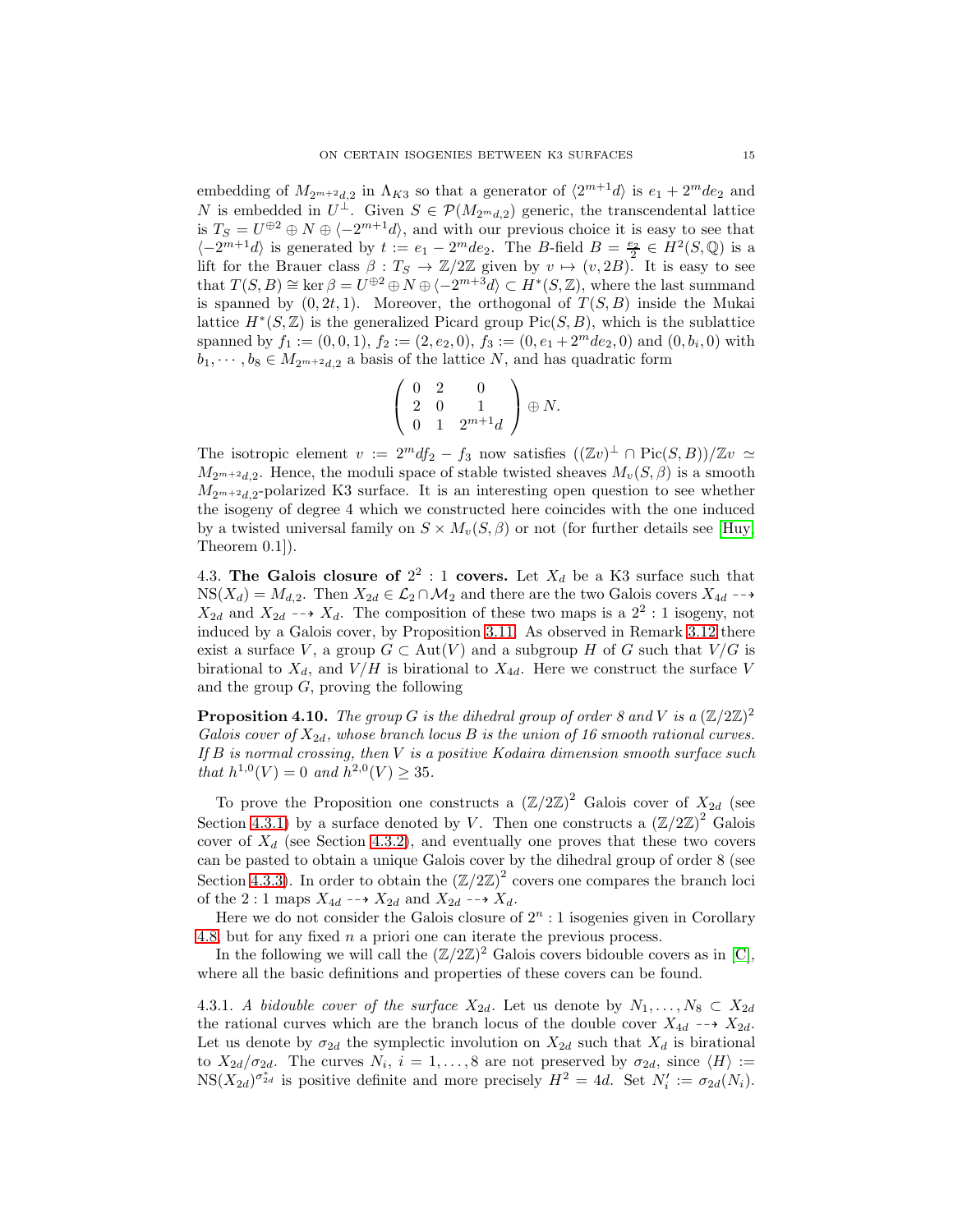Hence we found two even sets of eight rational curves on  $X_{2d}$ :  $\{N_1, \ldots, N_8\}$  and  $\{N'_1, \ldots, N'_8\}$ . Let  $D_1 := \sum_{i=1}^8 N_i$ ,  $D_2 := \sum_{i=1}^8 N'_i$ ,  $D_3 := 0$  and  $2L_i := D_j +$  $D_k$ ,  $i, j, k \in \{1, 2, 3\}$ . The six divisors  $D_j$ ,  $L_i$ ,  $j, i = 1, 2, 3$  in  $NS(X_{2d})$  satisfy the conditions which define a bidouble cover, so there exists a surface  $V$  such that  $(\mathbb{Z}/2\mathbb{Z})^2 \in \text{Aut}(V)$  and  $V/(\mathbb{Z}/2\mathbb{Z})^2$  is (birational to)  $X_{2d}$  (see [\[C,](#page-26-4) Section 2]). Moreover, there are three surfaces which are double covers of  $X_{2d}$  branched respectively along the curves supported on  $2L_1$ ,  $2L_2$  and  $2L_3$ ; all of them are  $2:1$ covered by V. Since  $L_2 = \sum_{i=1}^{8} N_i/2$ , the double cover of  $X_{2d}$  branched on  $2L_2$ is a non-minimal model of  $X_{4d}$ . We denote the cover branched on the curves in the support of  $2L_2$  by  $\widetilde{X_{4d}}$ . Similarly the double cover of  $X_{2d}$  branched on  $\cup_i N'_i$ is the blow up of a K3 surface,  $X'_{4d}$ , in 8 points and it will be denoted by  $X'_{4d}$ . The Néron–Severi group of the K3 surface  $X'_{4d}$  is determined by the one of  $X_{2d}$ , by Proposition [4.5,](#page-12-2) and thus it is isometric to  $M_{4d}$ . We obtain the following diagram:

<span id="page-15-0"></span>

The surfaces W and V have non negative Kodaira dimension, because they are covers of K3 surfaces.

Let us now suppose that the intersections  $N_i \cap N'_j$  are transversal, and thus both the branch divisors of  $W \to X_{2d}$  and of  $V \to X_{2d}$  are normal crossing. Under this assumption,  $V$  is smooth and the birational invariants of  $W$  and  $V$  depend only on  $L_j^2$ , for  $j = 1, 2, 3$ . The surface W is the double cover of  $X_{2d}$  branched on the reducible curve which is the support of  $2L_3$ , i.e. on the curve  $\bigcup_{i=1}^8 (N_i \cup N'_i)$ . Since  $N_i + N'_i$  is an effective  $(\sigma_{2d}^*)$ -invariant divisor and H is the ample generator of  $NS(X_{2d})^{\sigma_{2d}^{*}}$ , there exists a positive integer  $k_i$  such that  $N_i + N'_i = k_i H$ . Then  $L_3^2 = \left(\sum_{i=1}^8 k_i H\right)^2 \bigg/ 4 = d \left(\sum_{i=1}^8 k_i\right)^2$  and

$$
\chi(W) = 4 + \frac{d}{2} \left( \sum_{i=1}^{8} k_i \right)^2
$$
,  $h^{2,0}(W) = 3 + \frac{d}{2} \left( \sum_{i=1}^{8} k_i \right)^2$  and  $h^{1,0}(W) = 0$ .

The singularities of W are in the inverse image of the singular points of  $\bigcup_{i=1}^{8} (N_i \cup$  $N'_{i}$ ) and V is a double cover of W branched on its singular points. The invariants of  $V$  can be computed by  $[C, Section 2]$ , from which one obtains

$$
h^{2,0}(V) = h^{2,0}(W) = 3 + \frac{d}{2} \left(\sum_{i=1}^{8} k_i\right)^2 \ge 3 + 32d \ge 35, \quad h^{1,0}(V) = h^{1,0}(W) = 0.
$$

Hence V is a surface with non negative Kodaira dimension,  $h^{2,0}(V) \geq 35$  and  $h^{1,0}(V) = 0$ , so its Kodaira dimension is necessarily positive.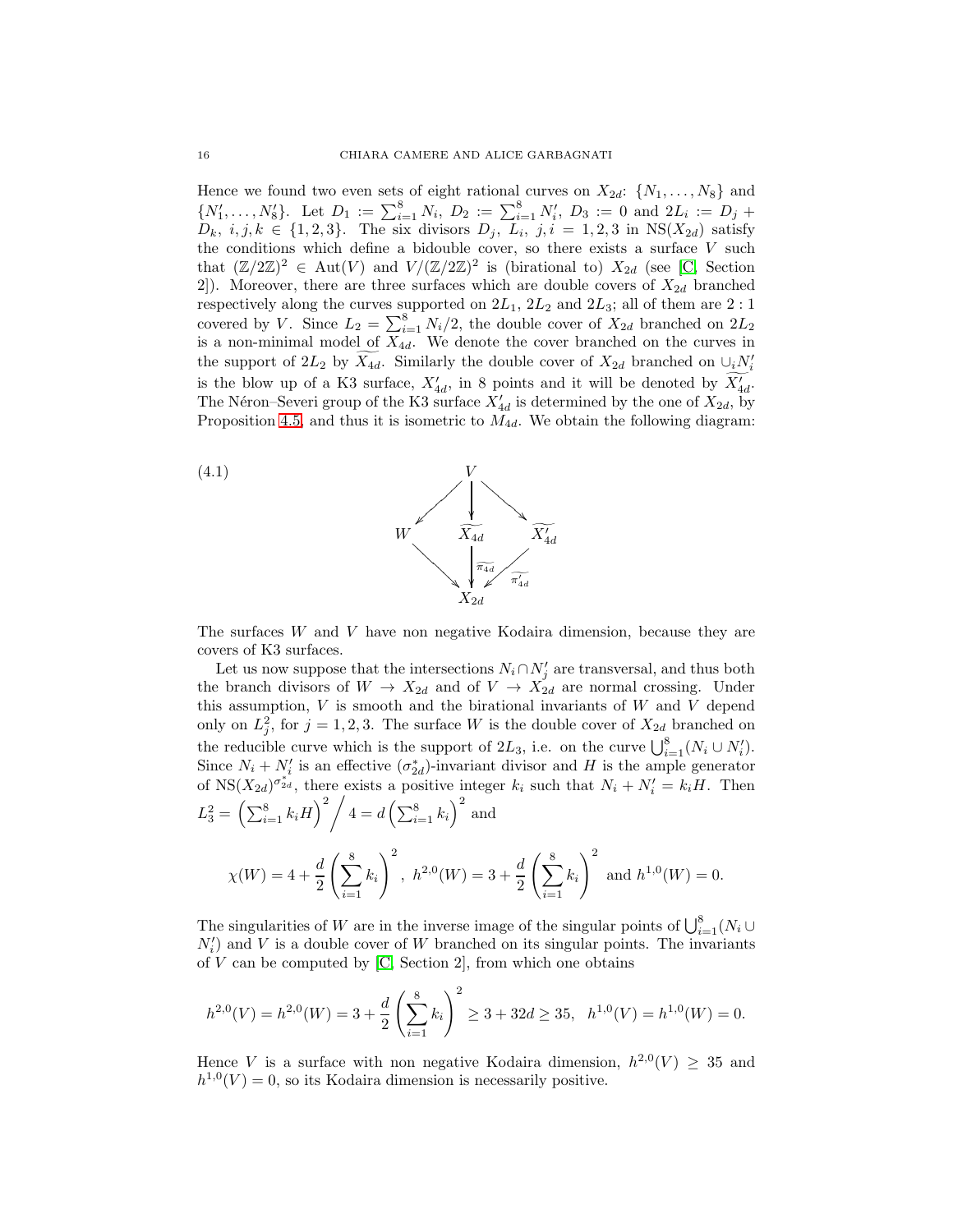<span id="page-16-0"></span>4.3.2. *A bidouble cover of the surface*  $X_d$ . The surface  $X_d$  is the desingularization of the quotient of  $X_{2d}/\sigma_{2d}$  and we will denote by  $R_1, \ldots, R_8$  the eight disjoint rational curves resolving the singularities of  $X_{2d}/\sigma_{2d}$ . Equivalently, the double cover of  $X_d$ branched on  $\bigcup_i R_i$  is birational to  $X_{2d}$ . Denoted by  $\pi_{2d} : X_{2d} \to X_{2d}/\sigma_{2d}$  the quotient map, one observes that  $\pi_{2d}(N_i) = \pi_{2d}(N'_i)$ ,  $i = 1, ..., 8$ , and  $\pi_{2d}(N_i)$  is a rational curve singular in the points  $\pi_{2d}(N_i \cap N'_i)$ . We denote by  $\overline{N_i}$  the strict transform on  $X_d$  of the curve  $\pi_{2d}(N_i)$ . The curves  $\overline{N_i}$  could be singular and the set  $\{\overline{N_1},\ldots,\overline{N_8}\}\$ is a divisible set. Moreover, since  $N_i + N'_i = k_i H \subset \text{NS}(X_{2d})^{\sigma_{2d}^*}$ , one has  $(\pi_{2d})_*(N_i + N'_i) \subset \text{NS}(X_{2d}/\sigma_{2d})$ . Hence  $\overline{N_i} \subset (N^{\perp_{\text{NS}(X_d)}})$ .

The sets  $\{R_1, \ldots, R_8\}$  and  $\{\overline{N_1}, \ldots, \overline{N_8}\}$  are two 2-divisible sets of curves, which allow us to construct a bidouble cover of  $X_d$ , whose data are  $\Delta_1 := \sum_{i=1}^8 R_i$ ,  $\Delta_2 := \sum_{i=1}^8 \overline{N_i}, \, \Delta_3 := \sum_{i=1}^8 (R_i + \overline{N}_i), \, 2\Gamma_i := \Delta_j + \Delta_k, \text{ with } \{i, j, k\} = \{1, 2, 3\}.$ The double cover  $X_{2d} \to X_d$  is branched over  $\cup_i R_i$ , i.e. the curve in the support of 2 $\Gamma_2$ . It induces a double cover of  $\widetilde{X_{2d}}$  branched over  $\cup_i \left( \widetilde{N}_i + \widetilde{N}'_i \right)$ , where  $\widetilde{N}_i$ (resp.  $N'_{i}$ ) is the strict transform on  $\overline{X_{2d}}$  of the curve  $N_{i}$  (resp.  $N'_{i}$ ). Let us denote by  $\widetilde{W}$  the surface double cover of  $\widetilde{X_{2d}}$  branched on  $\cup_i \left( \widetilde{N}_i + \widetilde{N}'_i \right)$ . So we have the following diagram:

<span id="page-16-2"></span>



where  $\widetilde{\pi_{2d}} : \widetilde{X_{2d}} \to X_d$  is induced by  $\pi_{2d}$ .

<span id="page-16-1"></span>4.3.3. *The*  $\mathcal{D}_4$  *cover of*  $X_d$ . Both the diagrams [\(4.2\)](#page-16-2) and [\(4.1\)](#page-15-0) induce a 2 : 1 rational map  $W \dashrightarrow X_{2d}$ , which is (birationally) the double of cover of  $X_{2d}$  branched on  $\bigcup_{i=1}^{8} (N_i \cup N'_i)$ . Hence these diagrams can be pasted to obtain the following, where all the arrows are rational maps of generically degree 2



We already proved that the 4:1 covers  $X_{4d} \dashrightarrow X_d$  and  $X'_{4d} \dashrightarrow X_d$  are not Galois covers in Proposition [3.11.](#page-10-0) On the other hand, the cover  $4:1 W \rightarrow X_d$  is a Galois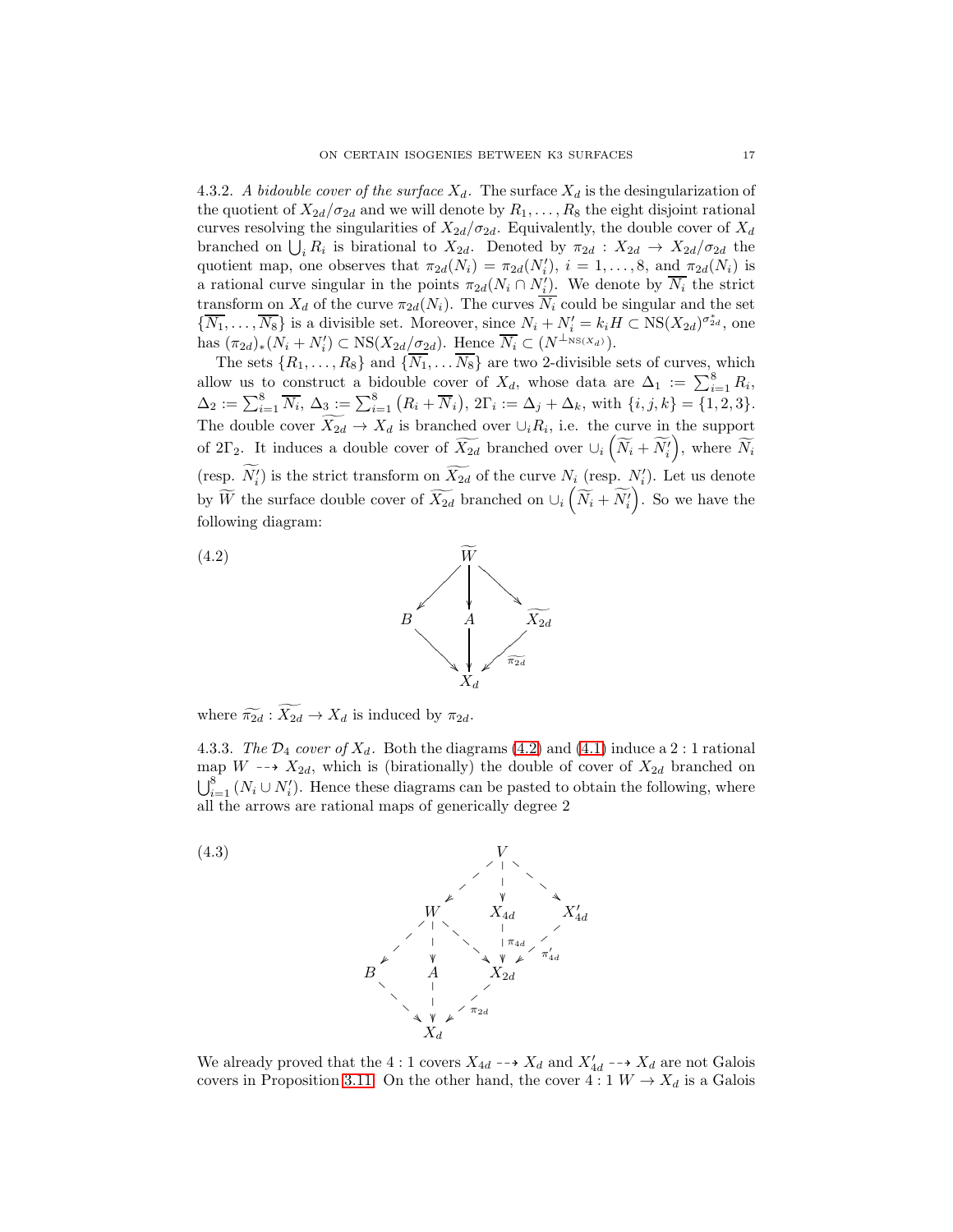cover (indeed a bidouble cover), by construction. Since  $V \dashrightarrow X_{2d}$  is constructed as bidouble cover, the cover involution of the cover  $W \dashrightarrow X_{2d}$ , lifts to an involution of V (which is the cover involution of  $V \dashrightarrow X_{4d}$ ). Hence one obtains that the cover  $V \dashrightarrow X_d$  is a Galois 8 : 1 cover. The cover group G is an order 8 group, which admits non normal subgroups of order 2 (otherwise  $X_{4d} \dashrightarrow X_d$  should be a Galois cover). Hence  $G \simeq \mathcal{D}_4$ , the dihedral group of order 8. We recall that  $\mathcal{D}_4 := \langle s, r | s^2 = 1, r^4 = 1, rs = sr^{-1} \rangle$ . The center H of G is  $H := \langle r^2 \rangle$  and the quotient of  $V$  by  $H$  is birational to  $W$ . So we conclude that the Galois cover is given by the surface V on which acts the group  $G = \mathcal{D}_4$ .

<span id="page-17-0"></span>4.4. The K3 surface  $X_2 \in \mathcal{L}_2 \cap \mathcal{M}_2$ . By Proposition [4.6,](#page-12-0) for every even d, if a K3 surface  $X_d$  is such that  $NS(X_d) \simeq L'_{d,2}$ , then  $X_d$  admits a symplectic involution and it is 2 : 1 cyclically covered by a K3 surface. Here we describe geometrically these properties for the minimum possible value of d, i.e. for  $d = 2$ : let  $X_2$ be a K3 surface with  $NS(X_2) \simeq L'_{2,2}$ . It admits an involution  $\sigma$  and by Propo-sition [4.5](#page-12-2) the K3 surface  $Y_1$  which is the desingularization of  $X_2/\sigma$  is such that  $NS(Y_1) = M_{1,2} \simeq \langle 2 \rangle \oplus N$ . Since  $NS(X_2) \simeq M_{2,2} \simeq \langle 4 \rangle \oplus N$  (by Proposition [4.6\)](#page-12-0), the surface  $X_2$  is 2 : 1 covered by a K3 surface  $X_4$ , whose Néron–Severi group is  $NS(X_4) \simeq L'_{4,2}$  (by Proposition [4.5\)](#page-12-2). Since  $X_2$  is a Nikulin surface, there are 8 disjoint rational curves, which resolve the singularities of the quotient of  $X_4$  by a symplectic involution. Thus the surface  $X_2$  admits two different descriptions according to the interpretation of it as K3 surface with a symplectic involution or as Nikulin surface. These descriptions are associated to different projective models, induced by different (pseudo)ample divisors. Here we recall these descriptions and we explain how to pass from one to the other.

By [\[vGS,](#page-27-2) Section 3.5], any K3 surface  $X_2$  such that  $NS(X_2) \simeq L'_{2,2}$  is described as bidouble cover of  $\mathbb{P}^2$  as follows: one considers two smooth plane curves B and  $C_0$  of degree respectively 4 and 2 in  $\mathbb{P}^2$ . The double cover of  $\mathbb{P}^2$  branched on  $B\cup C_0$ is a surface singular in eight points, the inverse image of  $B \cap C_0$ . The resolution of this surface is the K3 surface  $X_1$  such that  $NS(X_1) \simeq M_{1,2}$  and the eight rational curves arising from this resolution will be denoted by  $R_i$ ,  $i = 1, \ldots, 8$ . The curves  $R_1, \ldots, R_8$  form an even set of rational curves on  $X_1$  and the double cover of  $X_1$ branched on  $\cup_i R_i$  is, by construction, a K3 surface  $X_2$  such that  $NS(X_2) \simeq L'_{2,2}$ . The choice of the curves  $B \cup C_0$  totally determines the surfaces  $X_1$  and  $X_2$ . To construct the bidouble cover one considers also the double cover of  $\mathbb{P}^2$  branched on  $C_0$  and the double cover of  $\mathbb{P}^2$  branched on B. The first surface is a quadric  $Q \simeq \mathbb{P}^1 \times \mathbb{P}^1 \subset \mathbb{P}^3$ , the latter a del Pezzo surface of degree 2, denoted in the following by  $dP$ . Hence one has the following diagram, where all the arrows are rational maps of degree 2:

<span id="page-17-1"></span>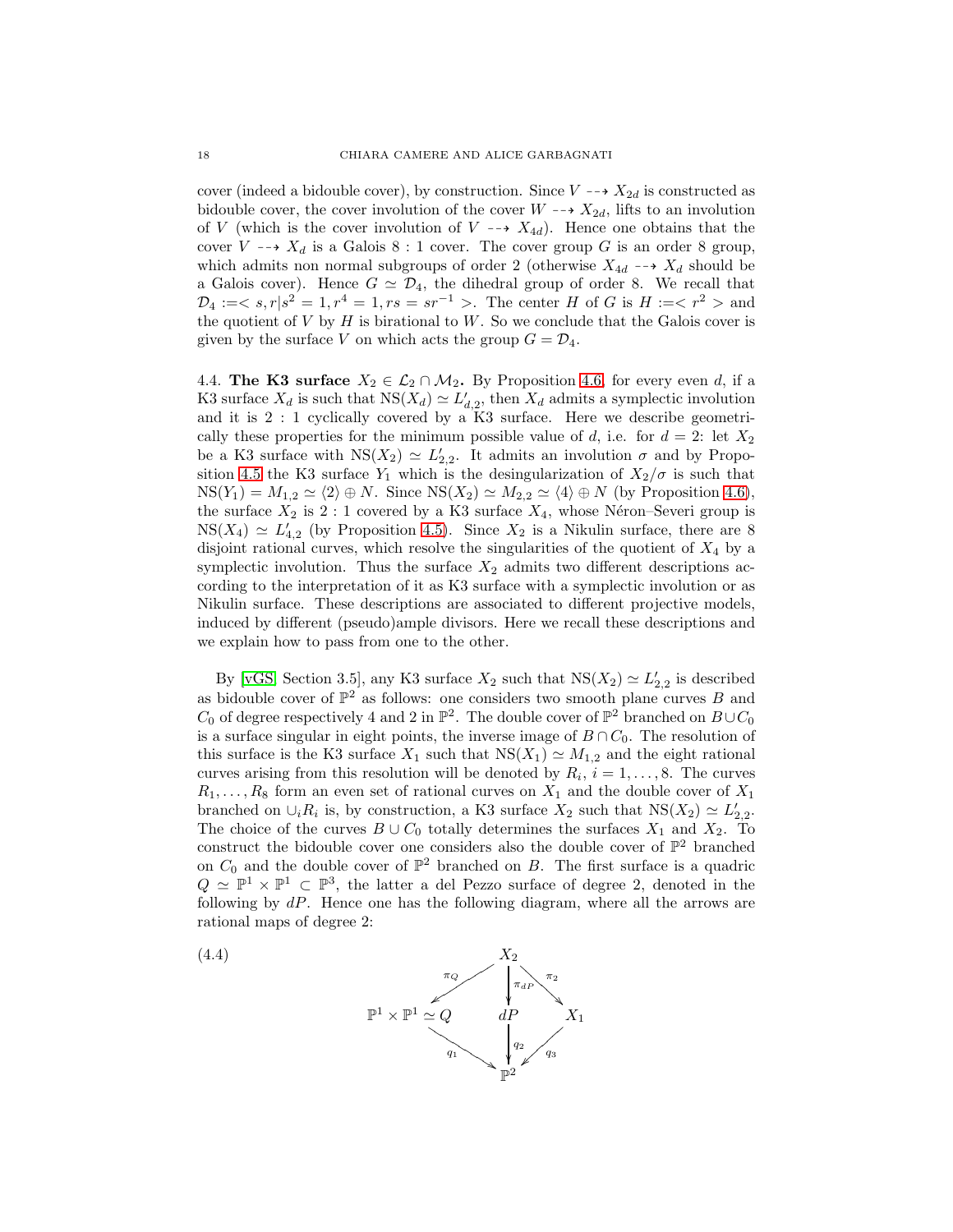The Néron–Severi group of  $X_2$  is isometric to  $L'_{2,2}$ , hence it is an overlattice of index two of  $\langle 4 \rangle \oplus E_8(-2)$ . The linear system of the ample divisor L, orthogonal to  $E_8(-2)$ in  $L'_{2,2}$  exhibits  $X_2$  as double cover of a quadric  $\mathbb{P}^1 \times \mathbb{P}^1$  in  $\mathbb{P}^3$ . One can assume that the class generating  $L'_{2,2}/L_{2,2}$  is  $E_1 := (L + e_1)/2$ , where  $e_i$  is a standard basis of  $E_8(-2)$  (i.e.  $e_i e_{i+1} = 2$  if  $i = 1, \ldots, 6$ ,  $e_3 e_8 = 2$ ,  $(e_i)^2 = -4$  and the other intersections are 0). Then the divisor  $E_1$  is a nef divisor and the map associated to its linear system  $\varphi_{|E_1|}: X_2 \to \mathbb{P}^1$  is a genus 1 fibration. The action of  $\sigma^*$  on  $NS(X_2)$  is the identity on the subspace  $\langle L \rangle$  and minus the identity on the subspace  $L^{\perp} \simeq E_8(-2)$ . So the image of  $E_1$  by  $\sigma^*$  is the nef divisor  $E_2 := (L-e_1)/2 = E_1 - e_1$ (see [\[vGS,](#page-27-2) Section 3.5]). The two maps  $\varphi_{|E_i|}$ ,  $i = 1, 2$  are the maps on the rulings of the quadric  $Q \subset \mathbb{P}^3$  image of the map  $\varphi_{|L|} = \varphi_{|E_1+E_2|}$ . In particular the set of divisors  $\{E_1, e_1, \ldots e_8\}$  is a basis of NS( $X_2$ ).

By  $(4.4)$ , it follows that  $X_2$  admits three commuting involutions, the covering involutions of the three double covers  $\pi_Q$ ,  $\pi_{dP}$ ,  $\pi_2$ . The latter involution is the symplectic involution  $\sigma$ , the others will be denoted by  $\iota_Q$  and  $\iota_{dP}$  respectively.

<span id="page-18-0"></span>**Proposition 4.11.** *The involutions*  $\iota_{Q}$  *and*  $\iota_{dP}$  *are non-symplectic involutions and their composition is the symplectic involution*  $\sigma$ *. The group*  $\langle \iota_Q, \iota_{dP} \rangle$  *is isomorphic to*  $(\mathbb{Z}/2\mathbb{Z})^2$  and *it is the Galois group of the*  $2^2$  : 1 *cover*  $\pi$  :  $X_2 \longrightarrow \mathbb{P}^2$ .

*The induced three involutions on*  $\overline{NS}(X_2)$  *act as follows on the basis*  $\{E_1, e_1, \ldots e_8\}$ :

$$
\sigma^*(E_1) = E_1 - e_1, \quad \sigma^*(e_i) = -e_i, \quad i = 1, ..., 8
$$
  
\n
$$
\iota_Q^*(E_1) = E_1, \quad \iota_Q^*(e_1) = e_1, \quad \iota_Q^*(e_2) = -e_1 - e_2, \quad \iota_Q^*(e_j) = -e_j,
$$
  
\n
$$
\iota_{dP}^*(E_1) = E_1 - e_1, \quad \iota_{dP}^*(e_1) = -e_1, \quad \iota_{dP}^*(e_2) = e_1 + e_2 \quad \iota_{dP}^*(e_j) = e_j,
$$
  
\nwhere  $j = 3, ..., 8$ .

*Proof.* The action of  $\sigma$  is minus the identity on  $(NS(X_2)^{\sigma})^{\perp} \simeq E_8(-2) \subset NS(X_2)$ and we chose the basis of  $NS(X_2)$  in such a way that the divisors  $e_i, i = 1, \ldots, 8$ span exactly  $(NS(X_2)^{\sigma})^{\perp} \simeq E_8(-2)$ . Moreover we chose L to be the orthogonal to  $\langle e_i \rangle_{i=1,...8}$  and thus  $\sigma^*(L) = L$ . By the definition of  $E_1 = (L + e_1)/2$  one obtains  $\sigma^*(E_1) = (L - e_1)/2 = E_1 - e_1.$ 

The automorphism  $\iota_Q$  is such that  $X_2/\iota_Q$  is a rational surface and thus  $\iota_Q$  is non symplectic and  $X_2/\iota_Q$  is smooth. Since  $X_2/\iota_Q$  is  $\mathbb{P}^1 \times \mathbb{P}^1$ , rank $(\text{NS}(X_2)^{i_Q}) = 2$ and  $NS(X_2)^{l_Q}$  is generated by the divisors which induce the maps  $X_2 \to \mathbb{P}^1$  given by the composition of the quotient map  $\pi_Q: X_2 \to \mathbb{P}^1 \times \mathbb{P}^1$  with the projection on the first, respectively second, factor. These maps are  $\varphi_{|E_1|}: X_2 \to \mathbb{P}^1$  and  $\varphi_{|E_2|}: X_2 \to \mathbb{P}^1$ . So  $\text{NS}(X_2)^{l_Q} = \langle E_1, E_2 \rangle$  and  $\iota_Q$  acts as minus the identity on  $(\text{NS}(X_2)^{l \cdot Q})^{\perp}$ . So  $\iota_Q^*(e_j) = -e_j$  if  $j = 3, ..., 8$ ,  $\iota_Q^*(E_1) = E_1$ , and  $\iota_Q^*(E_2) = \iota_Q^*(E_1 - E_2)$  $(e_1) = E_1 - \iota_Q^*(e_1) = E_1 - e_1 = E_2$ . It follows  $\iota_Q^*(e_1) = e_1$ . In order to find the image of  $e_2$  it suffices to recall that  $\iota_Q^*$  is an involution and that  $(\iota_Q^*(e_2)) \cdot (\iota_Q^*(D)) = e_2 D$ for any divisor  $D \in \text{NS}(X_2)$ . The group  $\langle \iota_Q, \sigma \rangle$  is by construction the Galois group of the cover  $\pi: X_2 \to \mathbb{P}^2$ , so it is isomorphic to  $(\mathbb{Z}/2\mathbb{Z})^2$  and contains three different involutions, each of them is the composition of the other two. In particular  $\iota_{dP} = \iota_Q \circ \sigma$  and so  $\iota_{dP}^* = \sigma^* \circ \iota_Q^*$  and  $\iota_{dP}$  is non-symplectic.

We already observed that the classes  $E_1 := (L+e_1)/2$  and  $E_2 := (L-e_1)/2$  induce two elliptic fibrations  $\varphi_{|E_i|}: X_2 \to \mathbb{P}^1$ . By the properties of these elliptic fibrations we will be able to identify the classes of irreducible rational curves on  $X_2$  and in particular 8 classes which span the Nikulin lattice. The following proposition gives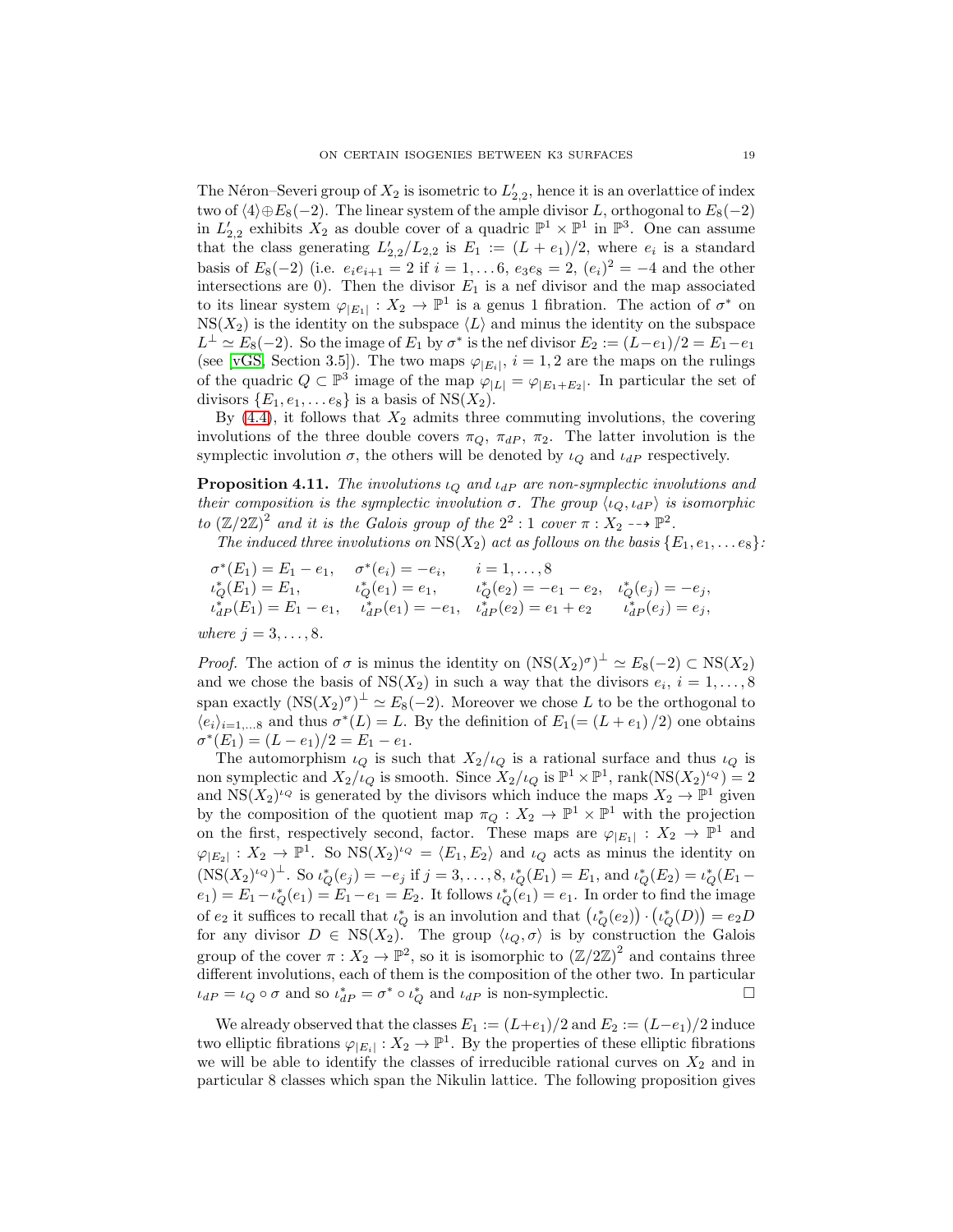the explicit isometry between  $L'_{2,2}$  and  $M_{2,2}$  and shows directly that the surface  $X_2$  admits a 2:1 rational double cover by another K3 surface, thus it provides an explicit geometric interpretation of Theorem [3.9](#page-9-0) in the case  $n = 2$ .

<span id="page-19-0"></span>**Proposition 4.12.** Both the genus 1 fibrations  $\varphi_{|E_1|}: X_2 \to \mathbb{P}^1$  and  $\varphi_{|E_2|}: X_2 \to \mathbb{P}^1$ P <sup>1</sup> *have no reducible fibers and 8 disjoint sections which can be chosen to generate* the Mordell–Weil group (which is isomorphic to  $\mathbb{Z}^7$ ). One can choose these sections, *for each fibration, in such a way that 7 sections are in common, the eighth section of*  $\varphi_{|E_1|}$  *is a 5-section for*  $\varphi_{|E_2|}$  *and vice versa the eighth section of*  $\varphi_{|E_2|}$  *is a 5-section for*  $\varphi_{|E_1|}$ . The eight sections of  $\varphi_{|E_1|}$  (resp.  $\varphi_{|E_2|}$ ) chosen as above form an even *set of eight disjoint rational curves, so*  $X_2$  *is a Nikulin surface and*  $NS(X_2) \simeq M_{2,2}$ *.* 

*Proof.* Since one has a basis of  $NS(X_2)$ , one can compute explicitly the sublattice  $E_1^{\perp} := \{ D \in \text{NS}(X_2) \simeq L'_{2,2} | DE_1 = 0 \}$  and one observes that it is  $P(2)$  for a certain degenerate even lattice P. In particular there are no  $(-2)$ -classes orthogonal to  $E_1$ in NS( $X_2$ ) and thus the fibration  $\varphi_{|E_1|}$  does not admit reducible fibers. The fibration  $\varphi_{|E_2|}: X_2 \to \mathbb{P}^1$  is the image of  $\varphi_{|E_1|}$  for the automorphism  $\sigma$ , so also  $\varphi_{|E_2|}$  has no reducible fibers too.

To conclude the proof it suffices to exhibit the classes of the irreducible rational curves with the required properties. Let us assume that  $N_i$  is a class such that  $N_i^2 = -2$ ,  $N_i L > 0$ ,  $N_i E_1 = 1$ . Then  $N_i$  is the class of an effective divisor (by  $N_i L > 0$ ), supported on a (possibly reducible) curve. If  $N_i$  is irreducible, then it is a section of  $\varphi_{|E_1|}$ . Otherwise it should be the sum of a section and some irreducible components of reducible fibers, but there are no reducible fibers in the genus 1 fibration  $\varphi_{|E_1|}$ . So  $N_i$  is a section of  $\varphi_{|E_1|}$ . All the classes listed below satisfy the conditions  $N_i^2 = -2$ ,  $N_i L > 0$ ,  $N_i E_1 = 1$ , so they are supported on irreducible rational curves, all sections of  $E_1$ :

$$
N_1 = E_1 + e_2; N_2 = E_1 + e_2 + e_3;
$$
  
\n
$$
N_3 = E_1 + e_2 + e_3 + e_4; N_4 = E_1 + e_2 + e_3 + e_4 + e_5;
$$
  
\n
$$
N_5 = E_1 + e_2 + e_3 + e_4 + e_5 + e_6; N_6 = E_1 + e_2 + e_3 + e_4 + e_5 + e_6 + e_7;
$$
  
\n
$$
N_7 = E_1 - 2e_1 - 3e_2 - 5e_3 - 4e_4 - 3e_5 - 2e_6 - e_7 - 3e_8; N_8 = 3E_1 + e_2 - e_8.
$$

Since  $N_iN_j = 0$  for every  $i, j = 1, ..., 8, i \neq j$ , the curves  $N_i$  are disjoint. Moreover  $(\sum_{i=1}^8 N_i)/2 \in \text{NS}(X_2)$ , so  $\{N_1, \ldots, N_8\}$  is an even set of disjoint rational curves and thus there is a 2 : 1 cover branched on these rational curves, i.e.  $X_2 \in \mathcal{M}_2$ .

The curves  $N_i$  i = 1,...7 intersect both  $E_1$  and  $E_2$  in 1 point. So the fibrations  $\varphi_{|E_1|}$  and  $\varphi_{|E_2|}$  share 7 sections.

The divisor  $H := 6E_1 - e_1 + 2e_2 - 2e_8$  is a pseudoample divisor of self intersection 4 which is orthogonal to all the  $N_i$ 's. So  $N(X_2) \simeq M_{2,2}$ .

The class  $N_8'' := 3E_1 - 2e_1 + e_2 - e_8$  is a section of  $\varphi_{|E_2|}$  and a 5 section of  $\varphi_{|E_1|}$ . The class  $\left(\sum_{i=1}^7 N_i + N_8''\right)/2 \in \text{NS}(X_2)$ , so  $\{N_1, N_2, N_3, N_4, N_5, N_6, N_7, N_8''\}$  is an even set of disjoint rational curves.

The explicit knowledge of the change of bases from  $\{E_1,e_1,\ldots e_8\}$  to  $\{H,N_1,\ldots,N_7,\sum_{i=1}^8 N_i/2\}$ given in the proof of Proposition [4.12](#page-19-0) allows one to obtain some interesting geometric characterizations of the K3 surfaces with  $NS(X_2) \simeq L'_{2,2}$ . Indeed, let S be a K3 surface of Picard number 9 and which satisfies one of the following conditions:

• S admits an elliptic fibration  $\mathcal{E}: S \to \mathbb{P}^1$  without reducible fibers and admitting 8 disjoint sections,  $P_1, \ldots, P_8$ , such that  $(\sum_i P_i)/2 \in \text{NS}(S)$ .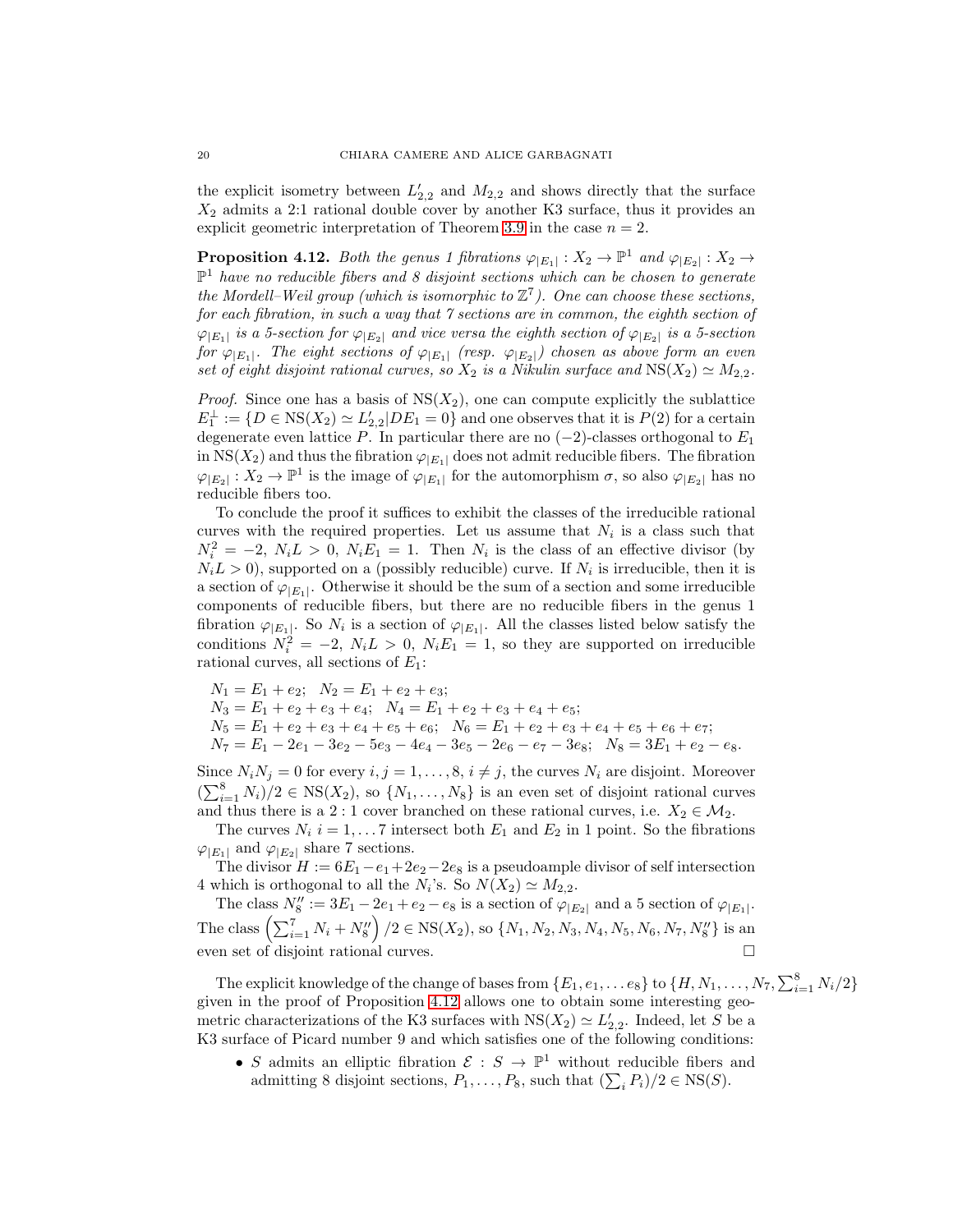- S admits an elliptic fibration  $\mathcal{E}: S \to \mathbb{P}^1$  without reducible fibers with zero section O. The Mordell–Weil group of  $\mathcal E$  is generated by 7 sections,  $P_1, \ldots, P_7$ , such that  $\{O, P_1, \ldots, P_6\}$  are mutually disjoint and  $P_7$  intersects the zero section in 12 points and the other sections  $P_i$ ,  $i = 1, \ldots, 6$  in 6 points.
- $\bullet$   $S$  admits two elliptic fibrations  ${\mathcal E}$  and  ${\mathcal F}$  with class of the fiber  $E$  and  $F$ respectively such that  $EF = 2$ . Let us assume that there are 7 orthogonal rational curves such that 6 are sections of both the fibrations, the seventh is section of one fibration and a 5-section for the others.

Then S satisfies also the other conditions, it admits a symplectic involution switching  $\mathcal E$  and  $\mathcal F$  and  $S$  is a Nikulin surface. In particular  $NS(X_2) \simeq L'_{2,2} \simeq M_{2,2}$ . Indeed, any of the above set of data of fibrations and sections is enough to exhibit the lattice  $L'_{2,2}$  as the Néron–Severi group of  $X_2$ , as it follows by the proof of Proposition [4.12.](#page-19-0)

The map  $\varphi_{|H|}: X_2 \to \mathbb{P}^3$  exhibits  $X_2$  as a singular quartic in  $\mathbb{P}^3$  and its eight nodes are  $\varphi_{|H|}(N_i)$  for  $i = 1, \ldots, 8$ . It is well known that the projection of a nodal quartic from a node gives a model of the same K3 surface as a double cover of  $\mathbb{P}^2$  branched on a sextic. In particular, let us consider the projection by the node  $\varphi_{|H|}(N_8)$ , induced by the linear system  $|H - N_8|$ . We thus have a 2 : 1 map  $\varphi_{|H-N_8|}: X_2 \to \mathbb{P}^2$ , which contracts the 7 curves  $N_i$  to seven nodes of the branch sextic. Hence we obtain the following diagram, where the vertical arrows are contractions of 7 curves and the horizontal arrows are 2 : 1 maps:



In particular  $\mathbb{P}^2$  is the blow up of  $\mathbb{P}^2$  in the seven points  $\varphi_{|H-N_8|}(N_i)$  (which are the singular points of the branch locus of the map  $X_2 \to \mathbb{P}^2$  and thus  $\mathbb{P}^2$  is a del Pezzo surface of degree 2. The cover involution of the double cover  $X_2 \to \mathbb{P}^2$  is an involution *i*, such that  $i^*(H - N_8) = H - N_8$ ,  $i^*(N_i) = N_i$ ,  $i = 1, \ldots 7$  and  $\iota^{*}(N_8) = 2H - 3N_8$ . One is now able to rewrite the action of  $i^{*}$  on the basis  $\{L, e_1 \ldots, e_8\}$  and one finds that  $i^* = \iota_{dP}^*$  (where  $\iota_{dP}^*$  is as in Proposition [4.11\)](#page-18-0). Thus, we the notation of [\(4.4\)](#page-17-1), one obtains  $\mathbb{P}^2 = dP$ ,  $\iota_{dP} = i$  and the map  $\pi_{dP}$ is induced by the projection of  $\varphi_{|H|}(X_2)$  from the node  $\varphi_{|H|}(N_8)$ . The even set  $\{N_1, \ldots, N_7, N_8''\}$  is nothing but the image of the even set  $\{N_1, \ldots, N_8\}$  for the action of  $\iota_{dP}$ .

In Section [4.3](#page-14-0) we proved that the construction of the  $\mathcal{D}_4$  Galois cover of  $X_d$  is totally determined by two sets of rational curves in  $X_d$ , i.e. the sets  $\{R_1, \ldots, R_8\}$ and  $\{\overline{N}_1,\ldots,\overline{N}_8\}$ . In particular in the case we are now considering, i.e. if  $d=1$ , the curves  $R_i$ ,  $i = 1, ..., 8$  were already considered in the diagram [\(4.4\)](#page-17-1) and are mapped by  $q_3: X_1 \to \mathbb{P}^2$  to the eight singular points of the branch sextic  $B \cap C_0$ . We now describe the curves  $\overline{N}_i$ , by giving their image as plane curves  $q_3(\overline{N}_i) \subset \mathbb{P}^2$ .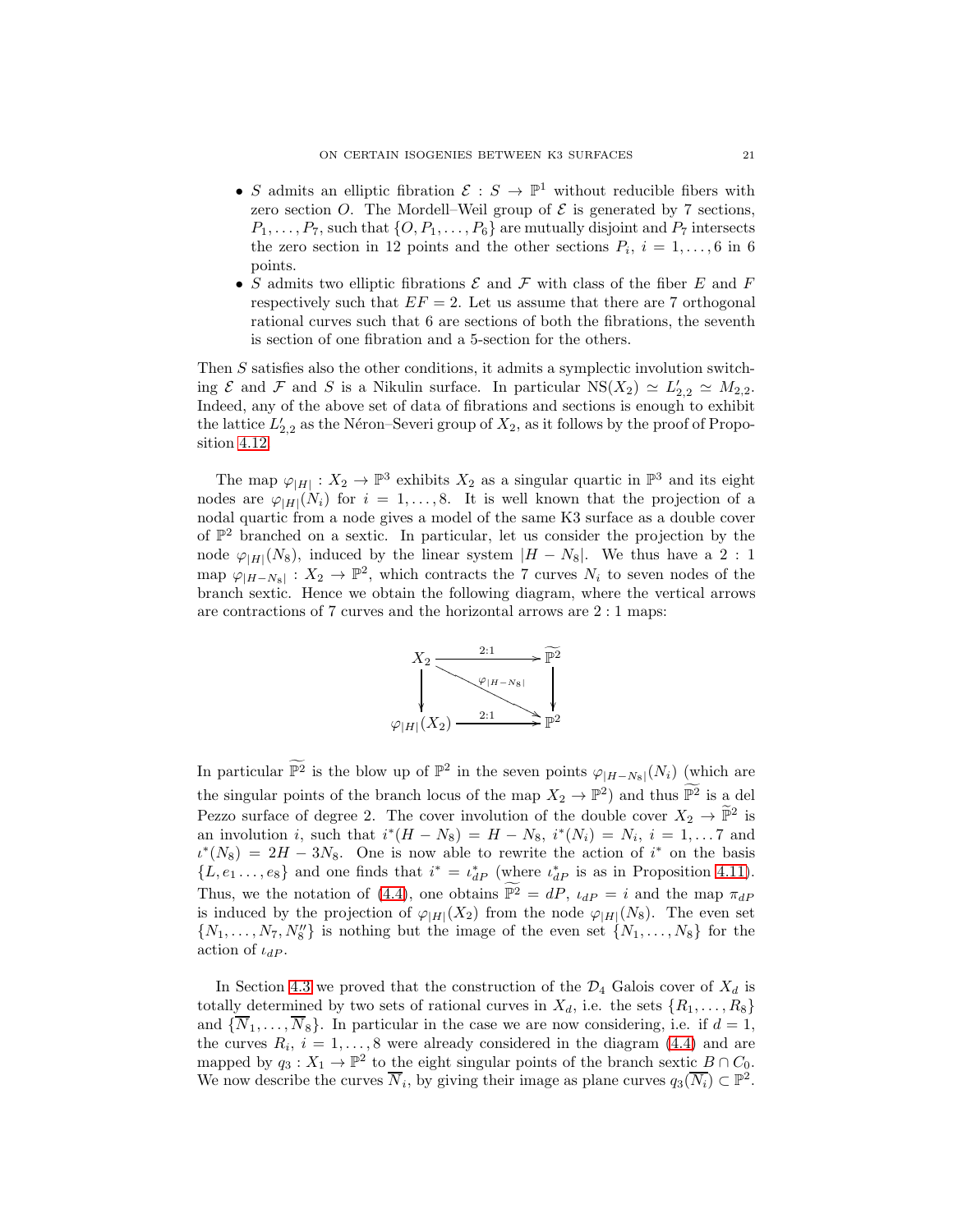By construction,  $q_3(\overline{N_i}) = \pi(N_i)$ , where  $\pi : X_2 \dashrightarrow \mathbb{P}^2$  is the rational  $2^2 : 1$  map given in  $(4.4)$ .

<span id="page-21-0"></span>**Proposition 4.13.** For each  $i = 1, ..., 7$ , the curve  $\pi(N_i) \subset \mathbb{P}^2$  is a bitangent line *to the quartic B. The curve*  $\pi(N_8)$  *is a rational irreducible sextic*  $D \subset \mathbb{P}^2$  *which is tangent to*  $B \cup C_0$  *in all their intersection points. The curves*  $\pi(N_i)$ ,  $i = 1, \ldots, 8$ *split in*  $X_1$ *, the orbit of*  $N_i$  *with respect to*  $\langle \iota_Q, \iota_{dP} \rangle$  *consists of two rational curves if*  $i = 1, \ldots, 7$  *and of the four curves if*  $i = 8$ *.* 

*Proof.* The surface dP is a degree 2 del Pezzo surface, and then it is naturally endowed with an involution i, which is the cover involution of the 2 : 1 map  $dP \to \mathbb{P}^2$ (see [\[DO,](#page-26-5) Chaptes VII, Section 4] for details on del Pezzo surfaces of degree 2 and its involution). The double cover  $q_2: dP \to \mathbb{P}^2$  is branched on  $B \subset \mathbb{P}^2$ . Since  $dP$  is a del Pezzo surface of degree 2, there is a set of 7 disjoint  $(-1)$ -curves on dP, denoted by  $p_i$ ,  $i = 1, ..., 7$  and such that  $\beta_{dP} : dP \to \mathbb{P}^2$  is a contraction of these (-1)-curves. The plane curves  $q_2(p_i) \subset \mathbb{P}^2$  are 7 lines which are bitangent to B, and each of them splits in the double cover into two rational curves  $p_i$ ,  $i(p_i)$ ,  $i = 1, \ldots, 7$ . So we have the following commutative diagram:

<span id="page-21-1"></span>(4.5) 
$$
X_2 \xrightarrow{\qquad \qquad 2:1 \qquad \qquad \downarrow} dP \xrightarrow{\qquad \qquad 2:1 \qquad \qquad \downarrow} \mathbb{P}^2 \supset B \cup C_0
$$

$$
\beta_{X_2} \downarrow \qquad \qquad \downarrow \beta_{dP}
$$

$$
\varphi_{|H|}(X_2) \xrightarrow{\qquad \qquad \downarrow} \mathbb{P}^2
$$

where  $\beta_{X_2}$  contracts the curves  $N_i$ ,  $i = 1, ..., 8$ . For  $i = 1, ..., 7$ , one has  $\varphi_{|H-N_8|}(N_i) =$  $\beta_{dP}(p_i)$ . Each of the 7 lines  $q_2(p_i) \subset \mathbb{P}^2$  is bitangent to B, and intersects  $C_0$ transversally. So  $q_2(p_i)$  does not split in the double cover  $q_1: Q \to \mathbb{P}^2$ , which is branched on  $C_0$ . In particular,  $q_1^{-1}(q_2(p_i)) = q_1^{-1}(\pi(N_i))$  is an irreducible smooth rational curve for  $i = 1, ..., 7$ . So, for each  $i = 1, ..., 7, \pi^{-1}(\pi_{dP}(p_i)) \subset X_2$  consists of a pair of rational curves, switched by  $\iota_Q$ , preserved by  $\iota_{dP}$  and then switched by  $\sigma = \iota_Q \circ \iota_{dP}$ . This can also be checked directly on the classes of the curves  $N_i$  by using Propositions [4.11](#page-18-0) and [4.12,](#page-19-0) indeed  $\iota_Q^*(N_i) = N_i$  and  $\iota_{dP}(N_i) = \sigma(N_i) \neq N_i$ for  $i = 1, \ldots, 7$ . Since for each  $i \in \{1, \ldots, 7\}$  the curve  $N_i$  is a section of both the elliptic fibrations  $|E_1|$  and  $|E_2|$  on  $X_2$ , the curve  $q_1(N_i) \subset Q \simeq \mathbb{P}^1 \times \mathbb{P}^1$  is a curve of bidegree  $(1, 1)$  if  $i = 1, \ldots 7$ .

It remains to describe the curve  $N_8 \subset X_2$ . The orbit of  $N_8$  is given by the four classes  $N_8 = 3E_1 + e_2 - e_8$ ,  $N'_8 := \sigma(N_8) = 3E_1 - 3e_1 - e_2 + e_8$ ;  $N''_8 =$  $\iota_{dP}(N_8) = 3E_1 - 2e_1 + e_2 - e_8$ ,  $N_8''' := \sigma(\iota_{dP}(N_8)) = 3E_1 - e_1 - e_2 + e_8$ . Since  $N_8 + N'_8 + N''_8 + N'''_8 \simeq 12E_1 - 6e_1 \simeq 6L$  the curve  $\pi(N_8)$  is a sextic  $C_8$  in  $\mathbb{P}^2$ , which splits in all the double covers Q,  $dP$  and  $X_2$  of  $\mathbb{P}^2$ . The sextic  $C_8$  is a rational curve (since it is the image of rational curves) and thus has 10 nodes. Moreover, since  $C_8$ splits in the double covers,  $C_8 \cap C_0$  consists of 6 points with multiplicity two and  $C_8 \cap B$  consists of 12 points with multiplicity two. The inverse image of  $C_8$  in Q consists of two rational curves, one of bidegree (1, 5) which is the common image of  $N_8$  and  $N_8'''$  and one of bidegree (5, 1) which is the common image of  $N'_8$  and  $N_8''$ . The bidegrees of these curves are obtained by the fact that  $N_8$  is a section of  $E_1$ and a 5-section of  $E_2$ , and  $N'_8$  is a section of  $E_1$  and a 5-section of  $E_2$ . The inverse image  $q_3^{-1}(C_8)$  in  $X_1$  consists of two rational curves, one is  $\pi_2(N_8) = \pi_2(N'_8)$  and it is the curve denoted by  $\overline{N_8}$  in Section [4.3.2,](#page-16-0) the other is  $\pi_2(N''_8) = \pi_2(N'''_8)$ .  $\Box$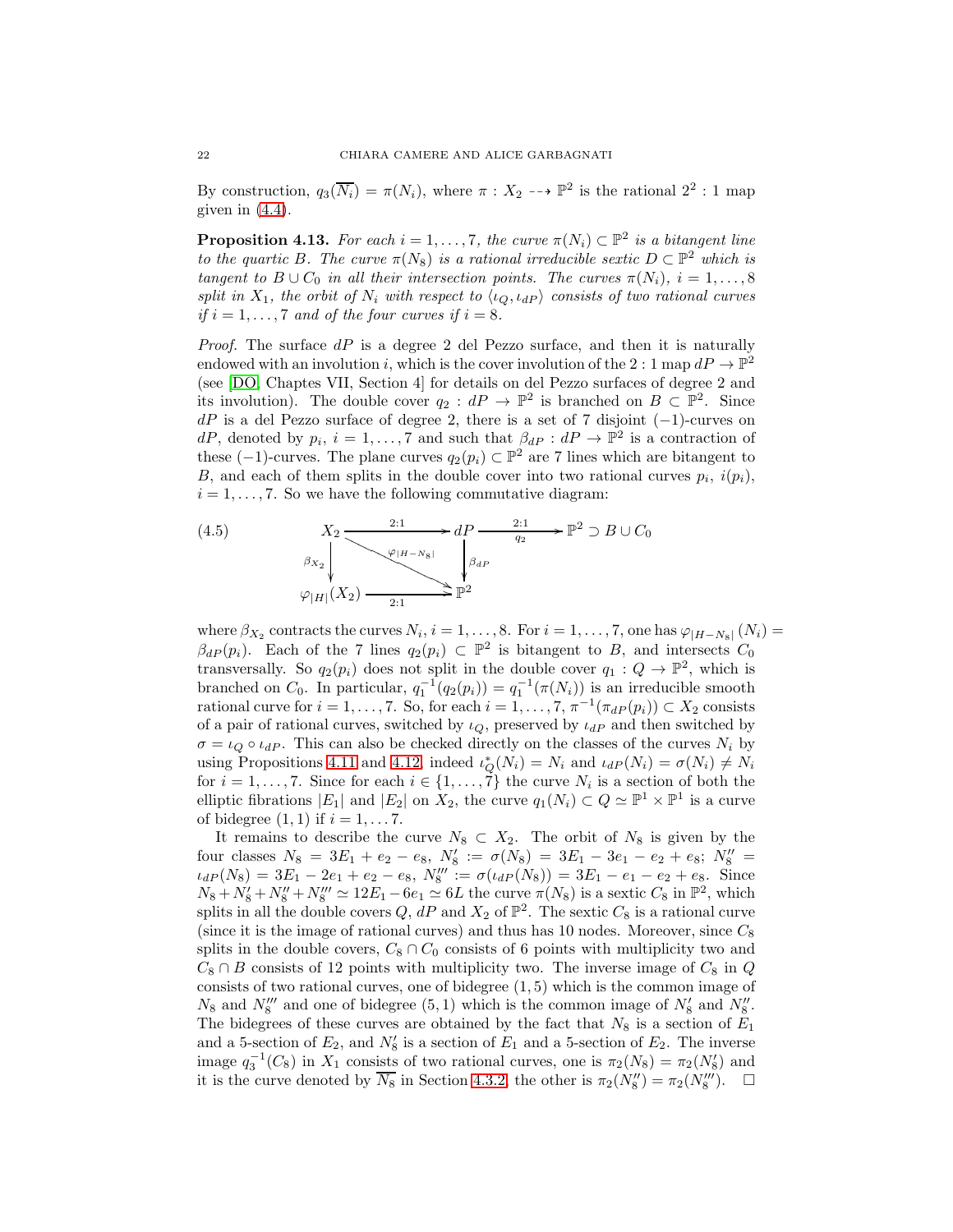Remark 4.14. As in the proof of Proposition [4.13](#page-21-0) one is able to determine the image of the curves in the linear systems  $|E_i|$  under the map  $\pi$ . The orbit of  $E_1$ for  $\langle \iota_Q^*, \iota_{dP}^* \rangle$  is  $\{E_1, E_2\}$ , thus we have two elliptic fibrations which are switched by  $\sigma$  and by  $\iota_{dP}$  but each of them is preserved by  $\iota_{Q}$ . Since  $E_1 + E_2 = L$ , a curve  $F_1 \in |E_1|$  is mapped to a line  $f_1$  in  $\mathbb{P}^2$ . Moreover, for a general  $F_1$ ,  $q_1^{-1}(f_1)$  is the union of the two curves  $\pi_Q(F_1)$  and  $\pi_Q(\sigma(F_1))$ . Hence the line  $f_1$  is tangent to the conic  $C_0$  (which is the branch locus of  $q_1: Q \to \mathbb{P}^2$ ). The line  $f_1$  does not splits for the covers  $q_2$  and  $q_3$  and in particular the class  $(q_3)_*(E_1)$  induces an elliptic fibration on  $X_1$ . So  $q_3^{-1}(f_1)$  is a genus 1 curve. This implies that  $q \cap B$  consists of 4 disjoint points (which are the branch points of the 2 : 1 cover  $q_3^{-1}(f_1) \to f_1$ ). Hence the 1-dimensional linear system of genus 1 curve in  $|E_1|$  is mapped by  $\pi$  to the 1-dimensional linear system of lines tangent to the conic  $C_0$ . The same holds true for the 1-dimensional linear system  $|E_2|$ , since  $\sigma^*(E_1) = E_2$ .

By definition the 2 : 1 map  $q_2: dP \to \mathbb{P}^2$  is the anticanonical map, and then, denoted by h the class of a line in  $\mathbb{P}^2$ ,  $q_2^*(h) = -K_dP$ . So  $q_2^{-1}(f_1)$  is a genus 1 curve in the anticanonical system, with the special property that it intersects the curve  $q_2^{-1}(C_0)$  with even multiplicity in each of their intersection points. Hence the curve  $q_2^{-1}(f_1) \subset dP$  splits in the double cover  $\pi_{dP} : X_2 \to dP$ . With the notation of [\(4.5\)](#page-21-1), the curve  $\beta_{dP}(q_2^{-1}(f_1))$  is a plane cubic tangent to  $\beta_{dP}(q_2^{-1}(C_0))$ .

Until now our point of view was to consider  $X_2$  as a surface with a symplectic automorphism  $\sigma$  and to determine its structure as Nikulin surface, but one can consider the reverse problem: given a Nikulin surface with Néron–Severi group  $M_{2,2}$ , it has a very natural model as quartic in  $\mathbb{P}^3$  with 8 nodes. To reconstruct the structure of this surface as double cover of  $\mathbb{P}^1 \times \mathbb{P}^1$  admitting a symplectic involution one has to identify the two elliptic fibrations  $\varphi_{|E_1|}: X_2 \to \mathbb{P}^1$  and  $\varphi_{|E_2|}: X_2 \to \mathbb{P}^1$ . We gave a change of basis from  $\{E_1, e_1, \ldots, e_8\}$  to  $\{H, N_1, \ldots, N_7, \sum_{i=1}^8 N_1/2\}$  in proof of Proposition [4.12.](#page-19-0) Its inverse allows us to find the class of  $E_1$  in terms of the classes H and  $N_i$ ,  $i = 1, ..., 8$ , in particular  $E_1 = H - \left(\sum_{i=1}^{8} N_i\right)/2$ . The curves in this linear system are mapped to cubics by the linear system  $|H - N_8|$ . So, given a curve  $F_1 \in |E_1|$ ,  $c := \varphi_{|H-N_8|}(F_1)$  is a cubic curve in  $\mathbb{P}^2$  and  $\varphi_{|H-N_8|}^{-1}(c)$ consists of two curves, whose linear systems are  $E_1 = H - \left(\sum_{i=1}^8 N_i\right)/2$  and  $E_2 =$  $2H - (\sum_{i=1}^{8} N_i)/2 - 2N_8$  respectively. Their sum exhibits S as double cover of  $\mathbb{P}^1 \times \mathbb{P}^1$  admitting the required symplectic involution.

In [\[vGS,](#page-27-2) Section 3.7] an equation of  $X_2$  is given, starting from a description of a K3 surface  $X_4$  such that  $NS(X_4) = L'_{4,2}$ . The surface  $X_4$  is given as complete intersections of three quadrics in  $\mathbb{P}^5_{(y_0:y_1:x_0:\ldots:x_3)}$  of the form

(4.6) 
$$
\begin{cases} y_0^2 = Q_1(x_0 : x_1 : x_2 : x_3) \\ y_1^2 = Q_2(x_0 : x_1 : x_2 : x_3) \\ y_0 y_1 = Q_3(x_0 : x_1 : x_2 : x_3) \end{cases}
$$

Each complete intersection with equation [\(4.6\)](#page-22-0) admits a symplectic involution induced by the projective transformation

<span id="page-22-0"></span> $(y_0 : y_1 : x_0 : x_1 : x_2 : x_3) \mapsto (-y_0 : -y_1 : x_0 : x_1 : x_2 : x_3).$ 

As shown in [\[vGS,](#page-27-2) Section 3.7], a singular model of the quotient surface is given by (4.7)

<span id="page-22-1"></span>
$$
Q_1(x_0:x_1:x_2:x_3)Q_2(x_0:x_1:x_2:x_3)=Q_3^2(x_0:x_1:x_2:x_3)\subset \mathbb{P}^3_{(x_0:x_1:x_2:x_3)}.
$$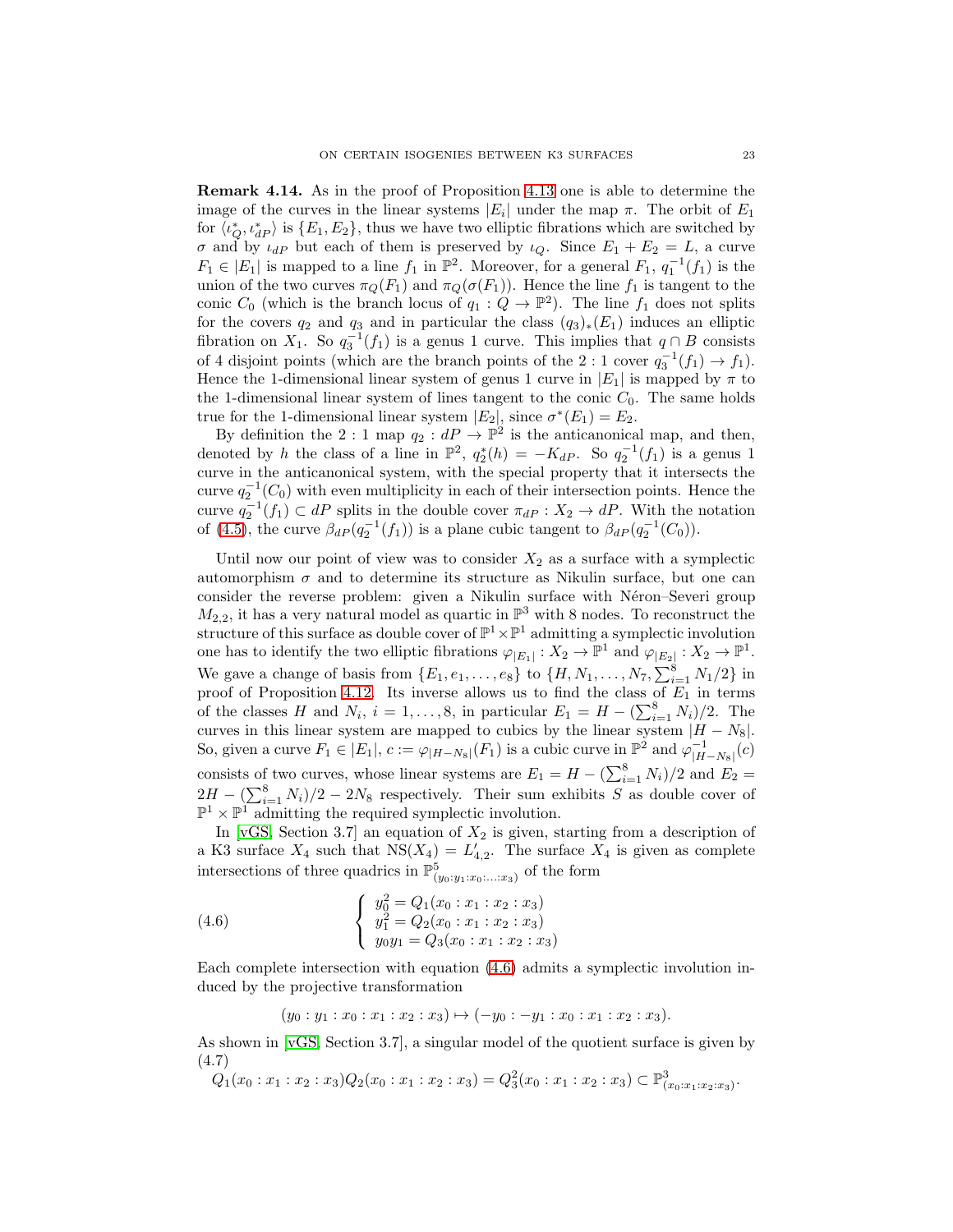By Proposition [4.5,](#page-12-2) the smooth model of the quotient surface  $(4.7)$  has Néron–Severi group isometric to  $M_{2,2}$ , i.e. it is the surface  $X_2 \simeq S$  and the map to  $\mathbb{P}^3_{(x_0:x_1:x_2:x_3)}$ is given by the linear system of the pseudo ample polarization  $H$  (with the notation of Proposition [4.12\)](#page-19-0).

Let us consider the pencil of quadrics  $\mathcal{P}_t := \{Q_1 = tQ_3\} \subset \mathbb{P}^3$ . It cuts on  $X_2$ a pencil of curves, whose class is  $2H - \sum_{i=1}^{8} N_i$ , since all the quadrics in  $\mathcal{P}_t$  pass through the 8 points in  $Q_1 \cap Q_2 \cap Q_3$ , which are the singular points of the surfaces in [\(4.7\)](#page-22-1). For almost every t,  $\mathcal{P}_t$  cuts two genus 1-curves on the surfaces in (4.7): one is the complete intersection  $Q_1 \cap Q_2$  (and does not depend on t) the other is  $(Q_1 - tQ_3) \cap (Q_3 - tQ_2)$ . So, the first curve is a fixed component of the linear system  $2H - \sum_{i=1}^{8} N_i$ , the latter is a movable curve. The curves  $Q_1 \cap Q_2$  and  $(Q_1 - tQ_3) \cap (Q_3 - tQ_2)$  intersect transversally in the singular points of the quartic [\(4.7\)](#page-22-1). So, they have no intersection points in the blow up  $X_2$  of the quartic [\(4.7\)](#page-22-1) in its singular points. Hence the curves  $Q_1 \cap Q_2$  and  $(Q_1 - tQ_3) \cap (Q_3 - tQ_2)$  are two fibers of the same fibration  $X_2 \to \mathbb{P}^1_t$  and are represented by the same divisor in NS(X<sub>2</sub>). It is necessarily  $(2H - \sum_{i=1}^{8} N_i)/2 = H - (\sum_{i=1}^{8} N_i)/2$ . This is the divisor  $E_1$  considered above so we conclude that if the surface  $S \simeq X_2$  is embedded in  $\mathbb{P}^3$  as a quartic of the form  $Q_1Q_2=Q_3^2$ , then the elliptic fibration  $E_1$  is cut out by  $P_t := \{Q_1 = tQ_3\}$ . The elliptic fibration  $E_2$  is the image of  $E_1$  under  $\iota_{dP}$ , which is the involution induced by the projection from the node  $\varphi_{|H|}(N_8)$  of  $\varphi_{|H|}(X_2)$ .

<span id="page-23-0"></span>4.5. Special 10-dimensional subfamilies of  $\mathcal{L}_2$  and  $\mathcal{M}_2$ . In Proposition [3.1](#page-6-4) we discussed the family  $\mathcal{U}_n$  of  $(U \oplus M_n)$ -polarized K3 surfaces, proving that it is contained in  $\mathcal{L}_n \cap \mathcal{M}_n$  and it has codimension 1 in this space. This holds for every admissible n, so in particular for  $n = 2$ . Here we reconsider this family, since it also has interesting properties with respect to the components of  $\mathcal{M}_2$ : it is contained in the common intersection of all the irreducible components of  $\mathcal{M}_2$ . We discuss the analogous property for the components of  $\mathcal{L}_2$ , identifying another interesting family of K3 surfaces, which has codimension 1 in each component of  $\mathcal{L}_2$ . More precisely the aim of this section is to prove the following:

- There exists an irreducible connected 10-dimensional subvariety of the moduli space of K3 surfaces (it is  $\mathcal{U}_2$ ) which is properly contained in all the families of Nikulin surfaces. Moreover all the K3 surfaces in this subvariety also admit a symplectic involution.
- There exists an irreducible connected 10-dimensional subvariety of the moduli space of K3 surfaces which is properly contained in all the families of K3 surfaces admitting a symplectic involution. All the K3 surfaces in this subvariety are also Nikulin surfaces.

<span id="page-23-1"></span>**Proposition 4.15.** *There exists an overlattice of index 2 of*  $U(2) \oplus N$ *, denoted by*  $(U(2) \oplus N)'$ , which is isometric to  $U \oplus N$  and such that for any  $d \in \mathbb{N}_{\geq 1}$ , both the *lattice*  $M_{d,2}$  and the lattice  $M'_{2d,2}$  are primitively embedded in  $(U(2) \oplus N)'$ . Hence *all the irreducible components of the 11-dimensional families of Nikulin surfaces properly contain the 10-dimensional family*  $U_2 = P(U \oplus N)$ *.* 

*Proof.* Let us consider the lattice  $U(2) \oplus N$ . Let  $u_1$  and  $u_2$  be the basis of  $U(2)$ such that  $u_j^2 = 0, j = 1, 2$  and  $u_1 u_2 = 2$ , and let  $w_{i,j}, i = 1, 2, j = 1, 2, 3$ , be a set of vectors in N such that  $w_{i,h}/2$  are contained in the discriminant group of  $N \subset U(2) \oplus N$ . Moreover we assume that the discriminant form on  $w_{i,j}/2$ ,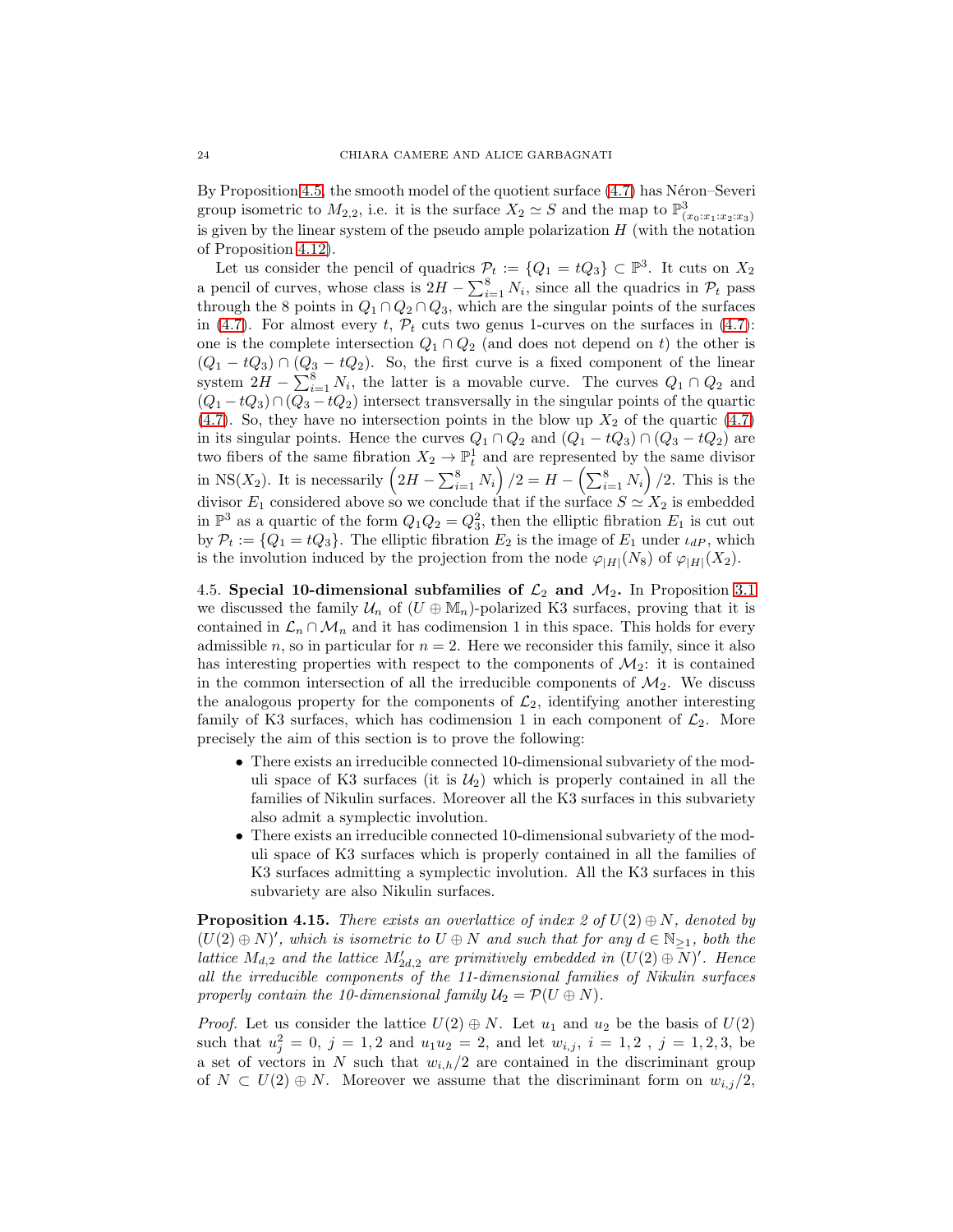$i = 1, 2, j = 1, 2, 3$  is  $u(2)^3$ . The vector  $v := (u_1 + u_2 + w_{1,1} + w_{2,1})/2$  is isotropic in  $A_{U(2) \oplus N}$ , and the lattice obtained by adding the vector v to  $U(2) \oplus N$  is an even overlattice of index 2 of  $U(2) \oplus N$ . Let us call it  $(U(2) \oplus N)'$ . The discriminant group of  $(U(2) \oplus N)'$  is generated by  $(u_1 + w_{1,1})/2$ ,  $(u_1 + w_{1,2})/2$ ,  $w_{i,j}$ ,  $i = 1, 2$ ,  $j = 2, 3$  and its discriminant form is  $u(2)<sup>3</sup>$ . There is a unique, up to isometry, even hyperbolic lattice with rank 10, length 6 and prescribed discriminant form  $u(2)^3$ . Hence  $(U(2) \oplus N)' \simeq U \oplus N$ .

To give a primitive embedding of  $M_{d,2} \simeq \langle 2d \rangle \oplus N$  in  $U \oplus N$  it suffices to give a primitive embedding of  $\langle 2d \rangle$  in U, for example the embedding  $\begin{pmatrix} 1 \\ J \end{pmatrix}$ d  $\setminus$  $\hookrightarrow U$  is primitive.

To give a primitive embedding of  $M'_{2d,2}$  in  $(U(2) \oplus N)'$  we consider a primitive embedding of  $M_{2d,2}$  in  $U(2) \oplus N$ , which extends primitively to their overlattices. As above, a primitive embedding of  $M_{2d,2} \simeq \langle 4d \rangle \oplus N$  in  $U(2) \oplus N$  is induced by a primitive embedding of  $\langle 4d \rangle$  in  $U(2)$ . We fix this embedding to be  $\langle u_1 + du_2 \rangle \hookrightarrow$  $U(2)$ . This induces a primitive embedding of  $M'_{2d,2}$  in  $(U(2) \oplus N)' \simeq U \oplus N$ .

Let S be a K3 surface with  $NS(S) \simeq U \oplus N$ . Then S admits an elliptic fibration with 8 reducible fibers of type  $I_2$  and a 2-torsion section. We denote by F the class of the fiber of this fibration, by  $O$  the class of the zero section, by  $t$  the 2-torsion section and by  $C_i^j$ ,  $i = 0, 1, j = 1, ..., 8$  the *i*-th component of the *j*-th fiber (with the usual assumption that the 0-component meets the zero section). A basis of  $U \oplus N$  is then given by  $F, F + O, C_1^j, j = 1, ..., 7, (\sum_{j=1}^8 C_1^j)/2 = 2F + O - t.$ The translation by a 2-torsion section is a symplectic involution, denoted by  $\sigma$ and classically called van Geemen–Sarti involution. Its action is  $F \leftrightarrow F$ ,  $O \leftrightarrow t$ ,  $C_1^j \leftrightarrow C_0^j$ . The sublattice of NS(S) invariant for  $\sigma$  is NS(S)<sup> $\sigma \simeq \langle F, s+t \rangle \simeq U(2)$ .</sup> This exhibits the Néron–Severi group  $NS(S) \simeq U \oplus N$  as an overlattice (necessarily of index 2<sup>2</sup>) of  $U(2) \oplus E_8(-2)$ , since  $(NS(S)^{\sigma})^{\perp} \simeq E_8(-2)$ . Chosen a positive integer e, the divisor  $v := F - e(s+t)$  has the following properties:  $v^2 = -4e$ , v is invariant and  $v^{\perp_{\text{NS}(S)}} \simeq L'_{2e,2}$ . In particular the van Geemen–Sarti involution on S induces the symplectic involution whose action on NS(S) is  $-1$  on  $E_8(-2) \hookrightarrow L'_{2e,2} \simeq v^{\perp}$ and  $+1$  on v. Hence the isometry  $\sigma^*$  on NS(S) extends the isometry associated to the symplectic involution on  $L'_{2e,2}$ -polarized K3 surfaces, once an embedding  $L'_{2e,2} \hookrightarrow (U \oplus N)$  as in the proof of Proposition [4.15](#page-23-1) is fixed.

Now we consider the analogous problem on the irreducible components of  $\mathcal{L}_n$ .

<span id="page-24-0"></span>**Proposition 4.16.** *The 10-dimensional family*  $\mathcal{P}(U \oplus E_8(-2))$  *is properly contained in all the families*  $\mathcal{P}(L_{e,2})$  *and*  $\mathcal{P}(L'_{2e,2})$ *.* 

*The lattice*  $U \oplus E_8(-2)$  *is isometric to the lattice*  $U(2) \oplus N$ *, hence all the members of the family*  $\mathcal{P}(U \oplus E_8(-2))$  *are Nikulin surfaces.* 

*Proof.* The primitive embedding of  $L_{e,2} \simeq \langle 2e \rangle \oplus E_8(-2)$  in  $U \oplus E_8(-2)$  is induced by the primitive embedding of  $\langle 2e \rangle \simeq \left\langle \begin{pmatrix} 1 \\ e \end{pmatrix} \right\rangle$  in U, as in the proof of Proposition [4.15.](#page-23-1) We observe that  $U \oplus E_8(-2)$  is an overlattice of index 2 of  $U(2) \oplus E_8(-2)$ . Indeed, similarly to what we did in proof of Proposition [4.15,](#page-23-1) we consider the basis *u*<sub>1</sub> and *u*<sub>2</sub> of *U*(2) ⊂ *U*(2) ⊕ *E*<sub>8</sub>(−2) and the vectors  $w_{i,j}/2$  *i* = 1, 2, *j* = 1, 2, 3, 4 in  $A_{U(2) \oplus E_8(-2)}$  such that the discriminant form on  $u_1/2$ ,  $u_2/2$  and  $w_{i,j}/2$ ,  $i = 1, 2$ ,  $j = 1, ..., 4$  is  $u(2)^5$ . By adding  $v = (u_1 + u_2 + w_{1,1} + w_{2,1})/2$  to  $U(2) \oplus E_8(-2)$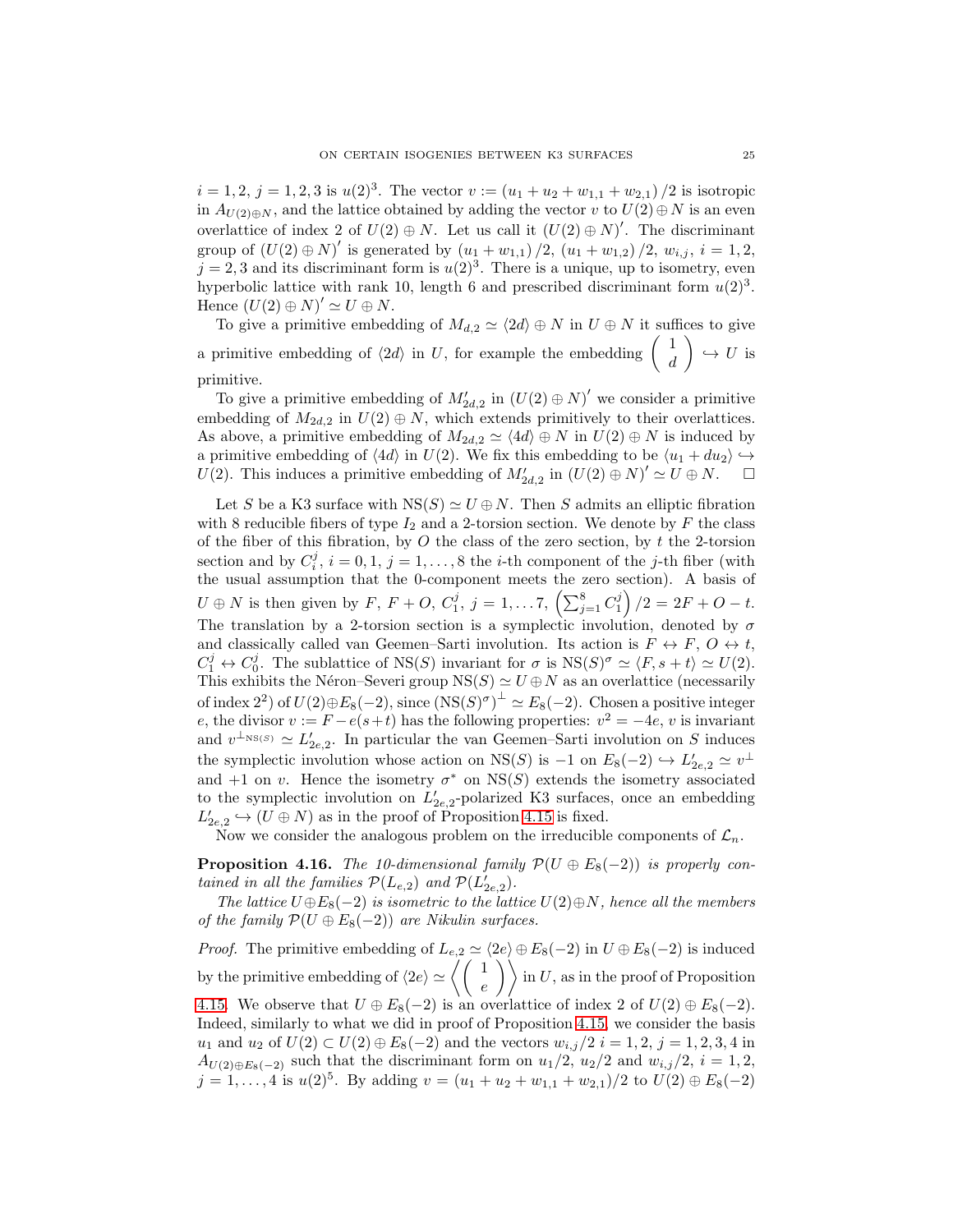one obtains an even overlattice  $(U(2) \oplus E_8(-2))'$  of index 2 of  $U(2) \oplus E_8(-2)$ , which is isometric to  $U \oplus E_8(-2)$ . Hence the primitive embedding of  $L'_{2e,2}$  in  $(U(2) \oplus E_8(-2))' \simeq U \oplus E_8(-2)$  is induced by a primitive embedding of  $\langle 4e \rangle$  in  $U(2)$ , which is given by  $\langle 4e \rangle \simeq \left\langle \left( \begin{array}{c} 1 \\ e \end{array} \right) \right\rangle$  in  $U(2)$ .

Since  $L_{e,2}$  and  $L'_{2e,2}$  are primitively embedded in  $U \oplus E_8(-2)$  and they determine uniquely their orthogonal complement in  $\Lambda_{K3}$ , the families  $\mathcal{P}(L_{e,2})$  and  $\mathcal{P}(L'_{2e,2})$ properly contain the family  $\mathcal{P}(U \oplus E_8(-2)).$ 

The isometry between the lattices  $U \oplus E_8(-2)$  and  $U(2) \oplus N$  follows by observing that they are lattices with rank 10, length 8 and the same discriminant form.  $\Box$ 

Let  $\mathcal{E}_R : R \to \mathbb{P}^1$  be a rational elliptic surface (i.e. R is a rational surface endowed with an elliptic fibration  $\mathcal{E}_R$ ). It is known that a base change of order 2 on this elliptic fibration branched on two smooth fibers induces an elliptic fibration  $\mathcal{E}_S : S \to \mathbb{P}^1$  on a K3 surface S. If the fibration  $\mathcal{E}_R$  has no reducible fibers, then  $NS(S) \simeq U \oplus E_8(-2)$ , see e.g. [\[GSal,](#page-26-6) Proposition 4.6]. More in general the family of the K3 surfaces obtained by a base change of order 2 on a rational elliptic surface, is the family  $\mathcal{P}(U \oplus E_8(-2))$ , see e.g. [\[GSal\]](#page-26-6).

<span id="page-25-0"></span>**Proposition 4.17.** *The 10-dimensional family*  $\mathcal{P}(U \oplus E_8(-2))$  *is the family*  $\mathcal{R}$ *of the K3 surfaces obtained by a base change of order two on a rational elliptic*  $fibration\ \mathcal{E}_R: R \to \mathbb{P}^1$ . Let S be a general member of R and let  $\mathcal{E}_S$  be the elliptic *fibration induced by*  $\mathcal{E}_R$ :  $\mathcal{E}_S$  *has no reducible fibers and its Mordell–Weil rank is equal to 8. The symplectic involution*  $\sigma$  *on* S preserves  $\mathcal{E}_S$ *. Denoted by*  $S/\sigma$  *the desingularization of*  $S/\sigma$ ,  $NS(S/\sigma) \simeq U \oplus D_4 \oplus D_4$ .

*Proof.* We already observed that S is obtained by a base change of order 2 by  $\mathcal{E}_R: R \to \mathbb{P}^1$ . Then  $\mathcal{E}_S$  admits an involution  $\iota$  which acts only on the basis of the fibration, and which is the deck involution of the generically 2:1 cover  $R \to S$ . The involution  $\iota$  maps fibers of  $\mathcal{E}_S$  to other fibers and in particular preserves the class of the fiber and of the sections, i.e. it acts trivially on the N´eron–Severi group. Thus it preserves the elliptic fibration (cf. [\[GSal,](#page-26-6) Proposition 4.6]). Moreover,  $\iota$ preserves exactly two fibers of  $\mathcal{E}_S$  (the ramification fibers of the cover  $R \to S$ ). The elliptic fibration  $\mathcal{E}_S$  is preserved also by the elliptic involution  $\epsilon$ , which preserves the classes of the fiber and of the zero section (i.e. a set of generators of  $U$  in  $NS(S) \simeq U \oplus E_8(-2)$ . The composition  $\sigma := \iota \circ \epsilon$  is a symplectic involution which acts trivially on  $U \hookrightarrow U \oplus E_8(-2) \simeq \text{NS}(S)$  and as  $-i$ d on  $E_8(-2) \hookrightarrow U \oplus E_8(-2) \simeq$  $NS(S)$ . Thus  $\sigma$  is a symplectic involution whose fixed locus consists of 4 points on each of the two fibers preserved by  $\iota$ . Hence the elliptic fibration  $\mathcal{E}_S : S \to \mathbb{P}^1$ induces an elliptic fibration on  $S/\sigma$  whose generic fiber is a copy of the two fibers of  $\mathcal{E}_S$  switched by  $\sigma$ . The images of the two fibers preserved by  $\iota$  are two fibers of type  $I_0^*$ . The Picard number of  $S/\sigma$  is 10, which is also the rank of the trivial lattice of an elliptic fibration with two fibers of type  $I_0^*$ . We conclude that there are no sections of infinite order for the elliptic fibration induced by  $\mathcal{E}_S$  on  $S/\sigma$  and that  $NS(S/\sigma) \simeq U \oplus D_4 \oplus D_4.$ 

We observe that  $U \oplus D_4 \oplus D_4 \not\simeq U \oplus E_8(-2)$  since their discriminant groups are different, so  $NS(S) \not\simeq NS(S/\sigma)$ .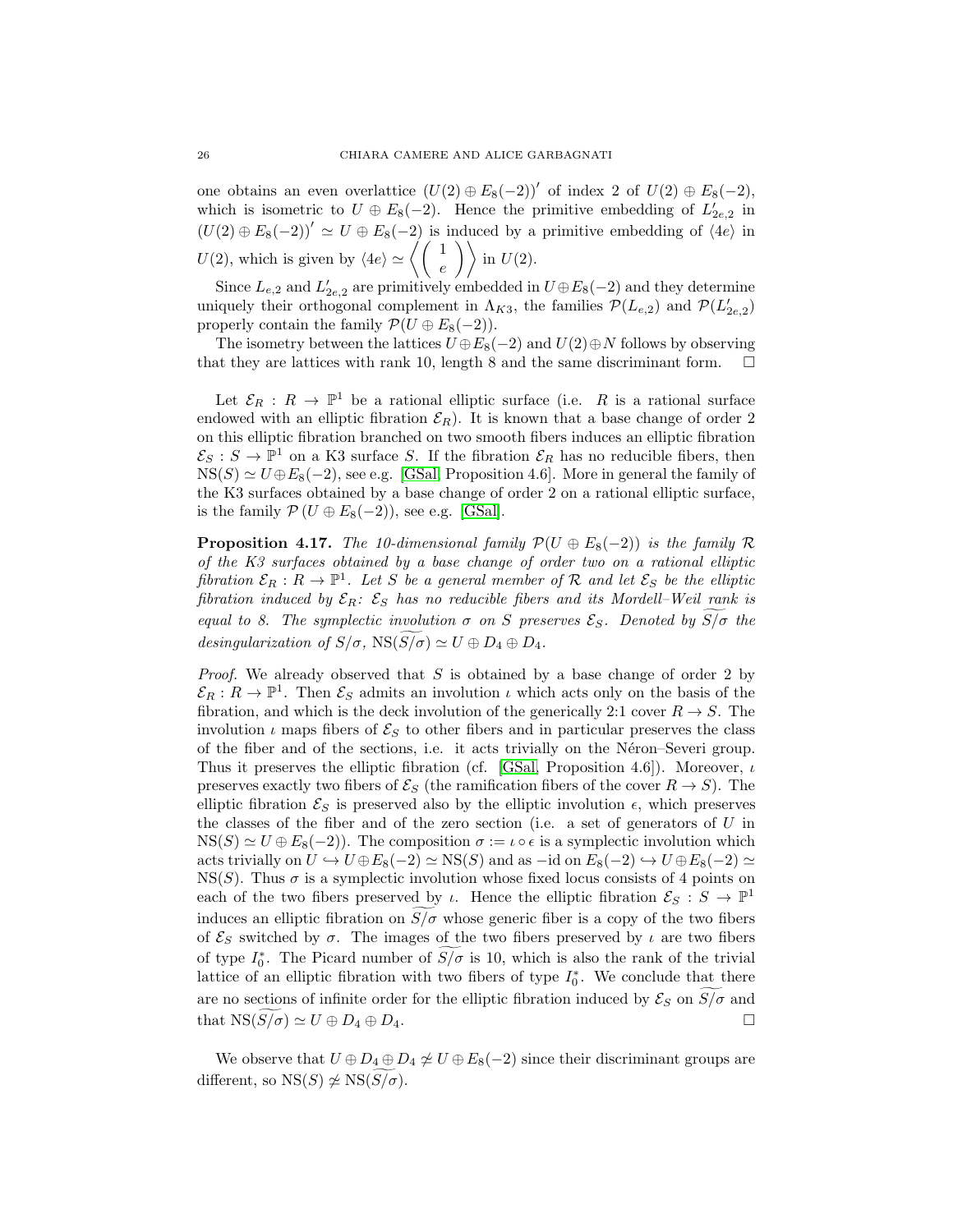By Proposition [4.16,](#page-24-0) if S is a K3 surface such that  $NS(S) \simeq U \oplus E_8(-2)$ , then it admits a symplectic involution (described in the proof of Proposition [4.17\)](#page-25-0) and it is also 2 : 1 cyclically covered by a K3 surface. So it admits a 2-divisible set of rational curves, which we describe here. As observed  $S$  is obtained by a base change of order 2 on R. Since R is a rational elliptic surface, it is the blow up of  $\mathbb{P}^2$  in nine points which are the base points of a pencil of generically smooth cubics. So  $S$ , which is a 2:1 double cover of R branched on two smooth fibers, is a generically 2 : 1 cover of  $\mathbb{P}^2$ branched in the union of two smooth cubics  $C_1$  and  $C_2$  (see e.g. [\[GSal,](#page-26-6) Section 2.2]). The branch locus is singular in the nine points  $C_1 \cap C_2$ . We denote by H the genus 2 divisor on S such that  $\varphi_{|H|}: S \to \mathbb{P}^2$  is this 2 : 1 cover of  $\mathbb{P}^2$  and by  $D_i$ ,  $i = 0, \ldots 8$ , the classes of the rational curves contracted by  $\varphi_{|H|}$  to the nine singular points of the branch locus. By construction the fiber of the fibration  $\mathcal{E}_S$  is the class of  $C_1$ (and of  $C_2$ ), i.e.  $\left(3H - \sum_{i=0}^{8} D_i\right)/2$ . The curves in the linear system  $|H-D_0|$  (and in  $|H - D_1|$  respectively) on S are mapped to lines of a pencil in  $\mathbb{P}^2$ , with base point  $\varphi_{|H|}(D_0)$  (with base point  $\varphi_{|H|}(D_1)$  respectively). Each line in this pencil meets the branch in 4 points (with the exception of  $\varphi_{|H|}(D_0)$ ), and so its inverse image in S is a 2 : 1 cover of a rational curve branched in 4 points. So the curves in  $|H - D_0|$ (resp.  $|H - D_1|$ ) are genus 1 curves and  $|H - D_0|$  and  $|H - D_1|$  induce two genus 1 fibrations on S (see [\[GSal,](#page-26-6) Proposition 3.8]). Since  $(H - D_0)(H - D_1) = 2$ , the map  $\varphi_{|2H-D_0-D_1|}$  is a generically  $2:1$  map to  $\mathbb{P}^1 \times \mathbb{P}^1 \subset \mathbb{P}^3$  (see [\[SD\]](#page-27-17)). It contracts the 8 mutually disjoint rational curves  $D_i$ ,  $i = 2, ..., 8$ , and  $H - D_0 - D_1$ . The last contracted curve is the pullback of the line through the two points  $\varphi_{|H|}(D_0)$ and  $\varphi_{|H|}(D_1)$ . The 2 : 1 map  $\varphi_{|H-D_0|} \times \varphi_{|H-D_1|} : S \to \mathbb{P}^1 \times \mathbb{P}^1$  is induced by the 2: 1 map  $\varphi_{|H|}: S \to \mathbb{P}^2$  via the birational transformation  $\beta: \mathbb{P}^2 \to \mathbb{P}^1 \times \mathbb{P}^1$ , which is the blow up of  $\mathbb{P}^2$  in the two points  $\varphi_{|H|}(D_0)$  and  $\varphi_{|H|}(D_1)$  followed by the contraction of the line through these points. So the branch locus of the 2 : 1 cover  $S \to \mathbb{P}^1 \times \mathbb{P}^1$  splits in the union of two genus 1 curves of bidegree  $(2, 2)$ , which are the images of the two cubics  $C_1$  and  $C_2$  under the birational transformation β. The curves  $β(C_1)$  and  $β(C_2)$  intersect in 8 points in  $\mathbb{P}^1 \times \mathbb{P}^1$ , which are the images of the curves  $D_i$ ,  $i = 2, \ldots, 8$ , and  $H - D_0 - D_1$ . The classes of the pullback of  $\beta(C_1)$  and  $\beta(C_2)$  on S coincide and each of them is represented by the class  $(2(H - D_0) + 2(H - D_1) - \sum_{i=2}^{8} D_i - (H - D_0 - D_1))$  /2. So the set of curves  ${D_2, \ldots D_8, H - D_0 - D_1}$  is an even set.

#### **REFERENCES**

- <span id="page-26-1"></span>[BSV] S. Boissière, A. Sarti, D.C. Veniani, On prime degree isogenies between K3 surfaces, Rend. Circ. Mat. Palermo (2) 66 (2017), 3–18.
- <span id="page-26-2"></span>[Bu] N. Buskin, Every rational Hodge isometry between two K3 surfaces is algebraic, Journal für die reine und angewandte Mathematik (2017), doi:10.1515/crelle-2017-0027.
- <span id="page-26-4"></span>[C] F. Catanese, On the moduli spaces of surfaces of general type, J. Differential Geom. 19 (1984), 483–515.
- <span id="page-26-5"></span>[DO] I. Dolgachev, D, Ortland Point sets in projective spaces and theta functions, Astérisque 165 (1988).
- <span id="page-26-3"></span>[G1] A. Garbagnati, K3 surfaces with abelian and dihedral groups of symplectic automorphisms, Comm. Algebra 41 (2013), 583–616.
- <span id="page-26-0"></span>[G2] A. Garbagnati, On K3 surface quotients of K3 or Abelian surfaces, Canad. J. Math. 69 (2017), 338–372.
- <span id="page-26-6"></span>[GSal] A. Garbagnati, C. Salgado, Linear systems on rational elliptic surfaces and elliptic fibrations on K3 surfaces, J. Pure Appl. Algebra 223 (2019), 277–300.